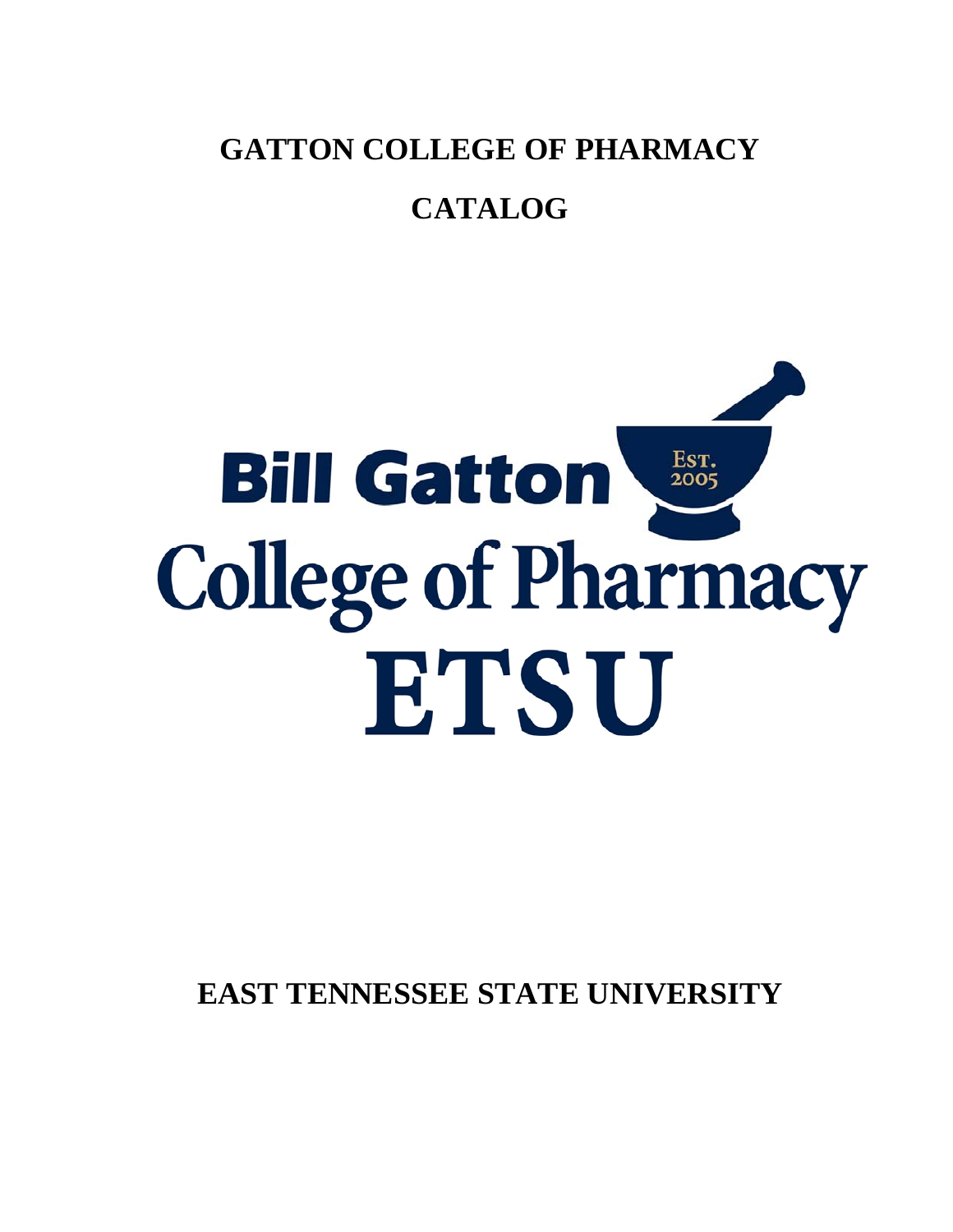# **TABLE OF CONTENTS**

| Family Educational Rights and Privacy Act<br>7<br>Directory Information<br>8<br><b>Campus Security Report</b><br>8<br><b>Falsification of Credentials</b><br>8<br>9<br>Student Conduct, Rights and Responsibilities<br>9<br>Student's Bill of Rights<br><sup>11</sup><br>Accreditation<br>11<br>Memberships<br>11<br><b>ETSU Vision Statement</b><br>11<br><b>ETSU Mission Statement</b><br>11<br><b>ETSU Values</b><br>11<br>12<br><b>ETSU Strategic Goals</b><br>Introduction<br>13<br>13<br><b>History</b><br>Accreditation<br>13<br>Membership<br>14<br>Diversity<br>14<br>Vision<br>14<br><b>Mission</b><br>14<br>Values<br>15<br>Guiding Principles and Goals to Achieve the Mission<br>15<br>Pre-Pharmacy Studies<br>17<br>Early Decision Program<br>17<br><b>Academic Requirements</b><br>17<br><b>Application Process</b><br>20<br><b>Selection Criteria</b><br>21<br>Reconsideration of Admissions Committee Decision<br>22<br><b>Technical Standards for Admissions</b><br>22<br><b>Class Reservation Depositi</b><br>23<br><b>Deferred Matriculation</b><br>23<br><b>Transfer Applicants</b><br>23<br><b>Registration for Classes</b><br>23<br><b>Immunization Requirements</b><br>24<br><b>Insurance RequirementsAccreditation</b><br>25<br>26<br><b>Cost of Attendance</b><br>26<br><b>Financial Aid</b><br>26<br><b>Satisfactory Academic Progress</b><br>27<br>28<br>Grants, Scholarships and Awards<br><b>Veterans Education Benefits</b><br>28<br>Tuition and Payment<br>28<br>29<br><b>Tuition Refund Policy</b><br>31<br>Degree Offered and Requirements<br>Doctor of Pharmacy<br>31<br><b>Student Learning Outcome Expectations</b><br>32<br>Curriculum Outline<br>33 |  |  |
|--------------------------------------------------------------------------------------------------------------------------------------------------------------------------------------------------------------------------------------------------------------------------------------------------------------------------------------------------------------------------------------------------------------------------------------------------------------------------------------------------------------------------------------------------------------------------------------------------------------------------------------------------------------------------------------------------------------------------------------------------------------------------------------------------------------------------------------------------------------------------------------------------------------------------------------------------------------------------------------------------------------------------------------------------------------------------------------------------------------------------------------------------------------------------------------------------------------------------------------------------------------------------------------------------------------------------------------------------------------------------------------------------------------------------------------------------------------------------------------------------------------------------------------------------------------------------------------------------------------------------------------------------------------------------------------------|--|--|
|                                                                                                                                                                                                                                                                                                                                                                                                                                                                                                                                                                                                                                                                                                                                                                                                                                                                                                                                                                                                                                                                                                                                                                                                                                                                                                                                                                                                                                                                                                                                                                                                                                                                                            |  |  |
|                                                                                                                                                                                                                                                                                                                                                                                                                                                                                                                                                                                                                                                                                                                                                                                                                                                                                                                                                                                                                                                                                                                                                                                                                                                                                                                                                                                                                                                                                                                                                                                                                                                                                            |  |  |
|                                                                                                                                                                                                                                                                                                                                                                                                                                                                                                                                                                                                                                                                                                                                                                                                                                                                                                                                                                                                                                                                                                                                                                                                                                                                                                                                                                                                                                                                                                                                                                                                                                                                                            |  |  |
|                                                                                                                                                                                                                                                                                                                                                                                                                                                                                                                                                                                                                                                                                                                                                                                                                                                                                                                                                                                                                                                                                                                                                                                                                                                                                                                                                                                                                                                                                                                                                                                                                                                                                            |  |  |
|                                                                                                                                                                                                                                                                                                                                                                                                                                                                                                                                                                                                                                                                                                                                                                                                                                                                                                                                                                                                                                                                                                                                                                                                                                                                                                                                                                                                                                                                                                                                                                                                                                                                                            |  |  |
|                                                                                                                                                                                                                                                                                                                                                                                                                                                                                                                                                                                                                                                                                                                                                                                                                                                                                                                                                                                                                                                                                                                                                                                                                                                                                                                                                                                                                                                                                                                                                                                                                                                                                            |  |  |
|                                                                                                                                                                                                                                                                                                                                                                                                                                                                                                                                                                                                                                                                                                                                                                                                                                                                                                                                                                                                                                                                                                                                                                                                                                                                                                                                                                                                                                                                                                                                                                                                                                                                                            |  |  |
|                                                                                                                                                                                                                                                                                                                                                                                                                                                                                                                                                                                                                                                                                                                                                                                                                                                                                                                                                                                                                                                                                                                                                                                                                                                                                                                                                                                                                                                                                                                                                                                                                                                                                            |  |  |
|                                                                                                                                                                                                                                                                                                                                                                                                                                                                                                                                                                                                                                                                                                                                                                                                                                                                                                                                                                                                                                                                                                                                                                                                                                                                                                                                                                                                                                                                                                                                                                                                                                                                                            |  |  |
|                                                                                                                                                                                                                                                                                                                                                                                                                                                                                                                                                                                                                                                                                                                                                                                                                                                                                                                                                                                                                                                                                                                                                                                                                                                                                                                                                                                                                                                                                                                                                                                                                                                                                            |  |  |
|                                                                                                                                                                                                                                                                                                                                                                                                                                                                                                                                                                                                                                                                                                                                                                                                                                                                                                                                                                                                                                                                                                                                                                                                                                                                                                                                                                                                                                                                                                                                                                                                                                                                                            |  |  |
|                                                                                                                                                                                                                                                                                                                                                                                                                                                                                                                                                                                                                                                                                                                                                                                                                                                                                                                                                                                                                                                                                                                                                                                                                                                                                                                                                                                                                                                                                                                                                                                                                                                                                            |  |  |
|                                                                                                                                                                                                                                                                                                                                                                                                                                                                                                                                                                                                                                                                                                                                                                                                                                                                                                                                                                                                                                                                                                                                                                                                                                                                                                                                                                                                                                                                                                                                                                                                                                                                                            |  |  |
|                                                                                                                                                                                                                                                                                                                                                                                                                                                                                                                                                                                                                                                                                                                                                                                                                                                                                                                                                                                                                                                                                                                                                                                                                                                                                                                                                                                                                                                                                                                                                                                                                                                                                            |  |  |
|                                                                                                                                                                                                                                                                                                                                                                                                                                                                                                                                                                                                                                                                                                                                                                                                                                                                                                                                                                                                                                                                                                                                                                                                                                                                                                                                                                                                                                                                                                                                                                                                                                                                                            |  |  |
|                                                                                                                                                                                                                                                                                                                                                                                                                                                                                                                                                                                                                                                                                                                                                                                                                                                                                                                                                                                                                                                                                                                                                                                                                                                                                                                                                                                                                                                                                                                                                                                                                                                                                            |  |  |
|                                                                                                                                                                                                                                                                                                                                                                                                                                                                                                                                                                                                                                                                                                                                                                                                                                                                                                                                                                                                                                                                                                                                                                                                                                                                                                                                                                                                                                                                                                                                                                                                                                                                                            |  |  |
|                                                                                                                                                                                                                                                                                                                                                                                                                                                                                                                                                                                                                                                                                                                                                                                                                                                                                                                                                                                                                                                                                                                                                                                                                                                                                                                                                                                                                                                                                                                                                                                                                                                                                            |  |  |
|                                                                                                                                                                                                                                                                                                                                                                                                                                                                                                                                                                                                                                                                                                                                                                                                                                                                                                                                                                                                                                                                                                                                                                                                                                                                                                                                                                                                                                                                                                                                                                                                                                                                                            |  |  |
|                                                                                                                                                                                                                                                                                                                                                                                                                                                                                                                                                                                                                                                                                                                                                                                                                                                                                                                                                                                                                                                                                                                                                                                                                                                                                                                                                                                                                                                                                                                                                                                                                                                                                            |  |  |
|                                                                                                                                                                                                                                                                                                                                                                                                                                                                                                                                                                                                                                                                                                                                                                                                                                                                                                                                                                                                                                                                                                                                                                                                                                                                                                                                                                                                                                                                                                                                                                                                                                                                                            |  |  |
|                                                                                                                                                                                                                                                                                                                                                                                                                                                                                                                                                                                                                                                                                                                                                                                                                                                                                                                                                                                                                                                                                                                                                                                                                                                                                                                                                                                                                                                                                                                                                                                                                                                                                            |  |  |
|                                                                                                                                                                                                                                                                                                                                                                                                                                                                                                                                                                                                                                                                                                                                                                                                                                                                                                                                                                                                                                                                                                                                                                                                                                                                                                                                                                                                                                                                                                                                                                                                                                                                                            |  |  |
|                                                                                                                                                                                                                                                                                                                                                                                                                                                                                                                                                                                                                                                                                                                                                                                                                                                                                                                                                                                                                                                                                                                                                                                                                                                                                                                                                                                                                                                                                                                                                                                                                                                                                            |  |  |
|                                                                                                                                                                                                                                                                                                                                                                                                                                                                                                                                                                                                                                                                                                                                                                                                                                                                                                                                                                                                                                                                                                                                                                                                                                                                                                                                                                                                                                                                                                                                                                                                                                                                                            |  |  |
|                                                                                                                                                                                                                                                                                                                                                                                                                                                                                                                                                                                                                                                                                                                                                                                                                                                                                                                                                                                                                                                                                                                                                                                                                                                                                                                                                                                                                                                                                                                                                                                                                                                                                            |  |  |
|                                                                                                                                                                                                                                                                                                                                                                                                                                                                                                                                                                                                                                                                                                                                                                                                                                                                                                                                                                                                                                                                                                                                                                                                                                                                                                                                                                                                                                                                                                                                                                                                                                                                                            |  |  |
|                                                                                                                                                                                                                                                                                                                                                                                                                                                                                                                                                                                                                                                                                                                                                                                                                                                                                                                                                                                                                                                                                                                                                                                                                                                                                                                                                                                                                                                                                                                                                                                                                                                                                            |  |  |
|                                                                                                                                                                                                                                                                                                                                                                                                                                                                                                                                                                                                                                                                                                                                                                                                                                                                                                                                                                                                                                                                                                                                                                                                                                                                                                                                                                                                                                                                                                                                                                                                                                                                                            |  |  |
|                                                                                                                                                                                                                                                                                                                                                                                                                                                                                                                                                                                                                                                                                                                                                                                                                                                                                                                                                                                                                                                                                                                                                                                                                                                                                                                                                                                                                                                                                                                                                                                                                                                                                            |  |  |
|                                                                                                                                                                                                                                                                                                                                                                                                                                                                                                                                                                                                                                                                                                                                                                                                                                                                                                                                                                                                                                                                                                                                                                                                                                                                                                                                                                                                                                                                                                                                                                                                                                                                                            |  |  |
|                                                                                                                                                                                                                                                                                                                                                                                                                                                                                                                                                                                                                                                                                                                                                                                                                                                                                                                                                                                                                                                                                                                                                                                                                                                                                                                                                                                                                                                                                                                                                                                                                                                                                            |  |  |
|                                                                                                                                                                                                                                                                                                                                                                                                                                                                                                                                                                                                                                                                                                                                                                                                                                                                                                                                                                                                                                                                                                                                                                                                                                                                                                                                                                                                                                                                                                                                                                                                                                                                                            |  |  |
|                                                                                                                                                                                                                                                                                                                                                                                                                                                                                                                                                                                                                                                                                                                                                                                                                                                                                                                                                                                                                                                                                                                                                                                                                                                                                                                                                                                                                                                                                                                                                                                                                                                                                            |  |  |
|                                                                                                                                                                                                                                                                                                                                                                                                                                                                                                                                                                                                                                                                                                                                                                                                                                                                                                                                                                                                                                                                                                                                                                                                                                                                                                                                                                                                                                                                                                                                                                                                                                                                                            |  |  |
|                                                                                                                                                                                                                                                                                                                                                                                                                                                                                                                                                                                                                                                                                                                                                                                                                                                                                                                                                                                                                                                                                                                                                                                                                                                                                                                                                                                                                                                                                                                                                                                                                                                                                            |  |  |
|                                                                                                                                                                                                                                                                                                                                                                                                                                                                                                                                                                                                                                                                                                                                                                                                                                                                                                                                                                                                                                                                                                                                                                                                                                                                                                                                                                                                                                                                                                                                                                                                                                                                                            |  |  |
|                                                                                                                                                                                                                                                                                                                                                                                                                                                                                                                                                                                                                                                                                                                                                                                                                                                                                                                                                                                                                                                                                                                                                                                                                                                                                                                                                                                                                                                                                                                                                                                                                                                                                            |  |  |
|                                                                                                                                                                                                                                                                                                                                                                                                                                                                                                                                                                                                                                                                                                                                                                                                                                                                                                                                                                                                                                                                                                                                                                                                                                                                                                                                                                                                                                                                                                                                                                                                                                                                                            |  |  |
|                                                                                                                                                                                                                                                                                                                                                                                                                                                                                                                                                                                                                                                                                                                                                                                                                                                                                                                                                                                                                                                                                                                                                                                                                                                                                                                                                                                                                                                                                                                                                                                                                                                                                            |  |  |
|                                                                                                                                                                                                                                                                                                                                                                                                                                                                                                                                                                                                                                                                                                                                                                                                                                                                                                                                                                                                                                                                                                                                                                                                                                                                                                                                                                                                                                                                                                                                                                                                                                                                                            |  |  |
|                                                                                                                                                                                                                                                                                                                                                                                                                                                                                                                                                                                                                                                                                                                                                                                                                                                                                                                                                                                                                                                                                                                                                                                                                                                                                                                                                                                                                                                                                                                                                                                                                                                                                            |  |  |
|                                                                                                                                                                                                                                                                                                                                                                                                                                                                                                                                                                                                                                                                                                                                                                                                                                                                                                                                                                                                                                                                                                                                                                                                                                                                                                                                                                                                                                                                                                                                                                                                                                                                                            |  |  |
|                                                                                                                                                                                                                                                                                                                                                                                                                                                                                                                                                                                                                                                                                                                                                                                                                                                                                                                                                                                                                                                                                                                                                                                                                                                                                                                                                                                                                                                                                                                                                                                                                                                                                            |  |  |
|                                                                                                                                                                                                                                                                                                                                                                                                                                                                                                                                                                                                                                                                                                                                                                                                                                                                                                                                                                                                                                                                                                                                                                                                                                                                                                                                                                                                                                                                                                                                                                                                                                                                                            |  |  |
|                                                                                                                                                                                                                                                                                                                                                                                                                                                                                                                                                                                                                                                                                                                                                                                                                                                                                                                                                                                                                                                                                                                                                                                                                                                                                                                                                                                                                                                                                                                                                                                                                                                                                            |  |  |
|                                                                                                                                                                                                                                                                                                                                                                                                                                                                                                                                                                                                                                                                                                                                                                                                                                                                                                                                                                                                                                                                                                                                                                                                                                                                                                                                                                                                                                                                                                                                                                                                                                                                                            |  |  |
|                                                                                                                                                                                                                                                                                                                                                                                                                                                                                                                                                                                                                                                                                                                                                                                                                                                                                                                                                                                                                                                                                                                                                                                                                                                                                                                                                                                                                                                                                                                                                                                                                                                                                            |  |  |
|                                                                                                                                                                                                                                                                                                                                                                                                                                                                                                                                                                                                                                                                                                                                                                                                                                                                                                                                                                                                                                                                                                                                                                                                                                                                                                                                                                                                                                                                                                                                                                                                                                                                                            |  |  |
|                                                                                                                                                                                                                                                                                                                                                                                                                                                                                                                                                                                                                                                                                                                                                                                                                                                                                                                                                                                                                                                                                                                                                                                                                                                                                                                                                                                                                                                                                                                                                                                                                                                                                            |  |  |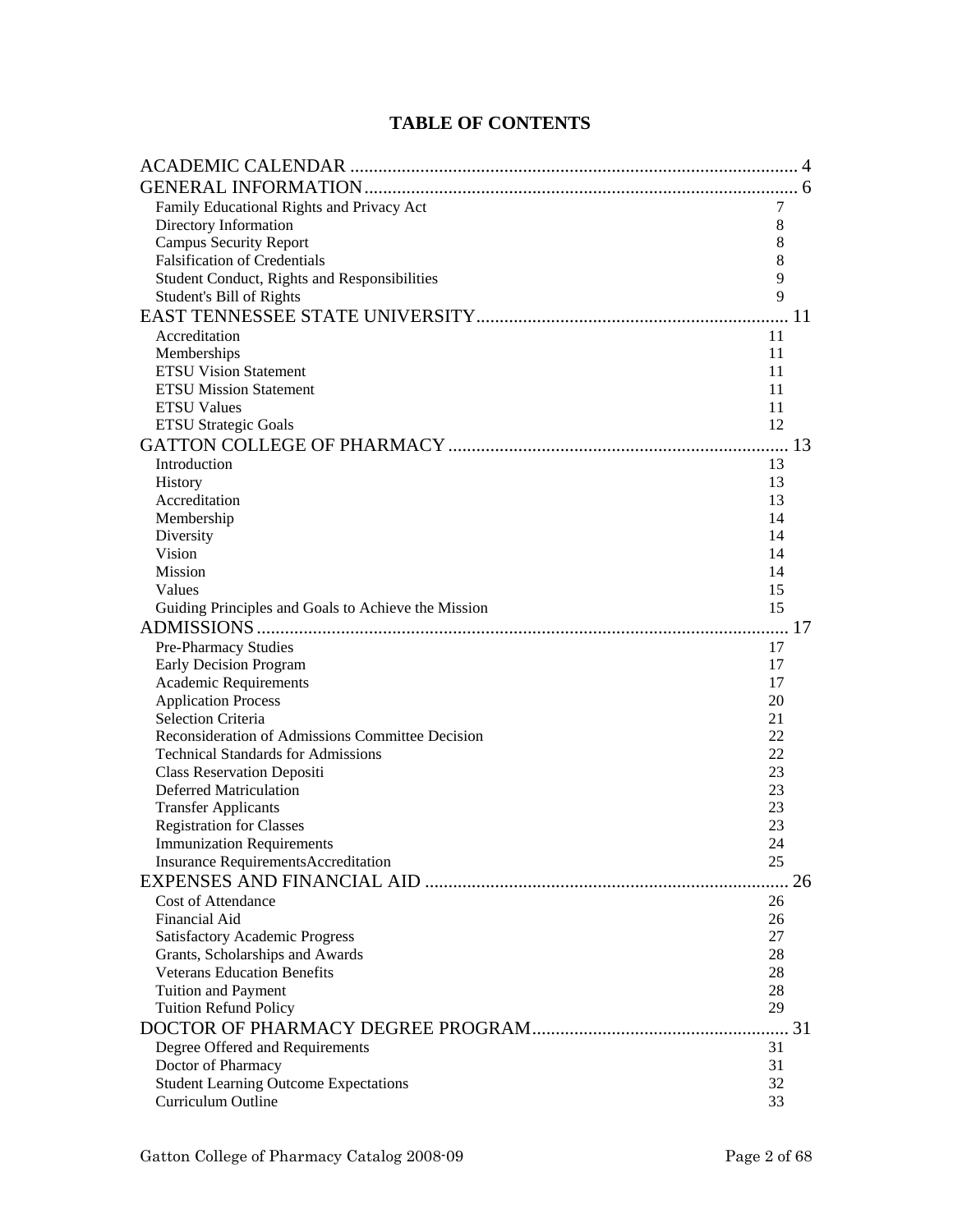| <b>Elective Courses</b>                                            | 35 |    |
|--------------------------------------------------------------------|----|----|
| Pharmacy Practice Experience                                       | 35 |    |
| <b>Course Descriptions</b>                                         | 36 |    |
|                                                                    |    |    |
| Office of Academic Affairs                                         | 47 |    |
| Academic Performance                                               | 47 |    |
| <b>Grading System</b>                                              | 47 |    |
| <b>Grade Appeal Process</b>                                        | 48 |    |
| <b>Grade Reports</b>                                               | 48 |    |
| Academic Honors                                                    | 48 |    |
| Academic Progression Committee                                     | 49 |    |
| Course Credit and Student Compensation Policy                      | 49 |    |
| <b>Basic Life Support Certification</b>                            | 49 |    |
| <b>Immunization Certification</b>                                  | 50 |    |
| Occupational Safety and Hazard Certification                       | 50 |    |
| <b>Sexual Harassment Training</b>                                  | 50 |    |
|                                                                    |    |    |
| <b>Office of Student Affairs</b>                                   | 51 |    |
| <b>Faculty Advisors</b>                                            | 51 |    |
| Tutors                                                             | 51 |    |
| <b>Library Resources</b>                                           | 51 |    |
| ID Card and College of Pharmacy Name Badge                         | 52 |    |
| Student Engagement and Leadership                                  | 53 |    |
| Alumni Association                                                 | 53 |    |
| <b>Athletic Events</b>                                             | 54 |    |
| <b>Banking</b>                                                     | 54 |    |
| <b>Bookstore</b>                                                   | 54 |    |
| <b>Buctainment</b>                                                 | 54 |    |
| <b>Campus Recreation</b>                                           | 54 |    |
| Center for Community Engagement, Learning and Leadership           | 55 |    |
| <b>Counseling Center</b>                                           | 55 |    |
| <b>Computing Resources</b>                                         | 55 |    |
| <b>Computer Resources Codes of Ethics</b>                          | 56 |    |
| Computer Network and Internet Access Privileges & Responsibilities | 57 |    |
| <b>Disability Services</b>                                         | 59 |    |
| Early Childhood Learning and Development                           | 60 |    |
| Housing and Residence Life                                         | 60 |    |
| <b>International Programs and Services</b>                         | 61 |    |
| <b>Public Safety</b>                                               | 61 |    |
| <b>Student Government Association</b>                              | 61 |    |
| <b>Student Health Services</b>                                     | 61 |    |
| University Center, D.P. Culp                                       | 62 |    |
| <b>Faculty Affiliates</b>                                          | 62 |    |
|                                                                    | 63 |    |
| Tennessee Board of Regents                                         | 63 |    |
| <b>ETSU</b> Administration                                         | 64 |    |
| College of Pharmacy Administration                                 | 64 |    |
|                                                                    |    | 65 |
| Department of Pharmacy Practice                                    | 65 |    |
| Department of Pharmaceutical Sciences                              | 66 |    |
| <b>Faculty Affiliates</b>                                          | 67 |    |
| <b>Adjunct Faculty</b>                                             | 68 |    |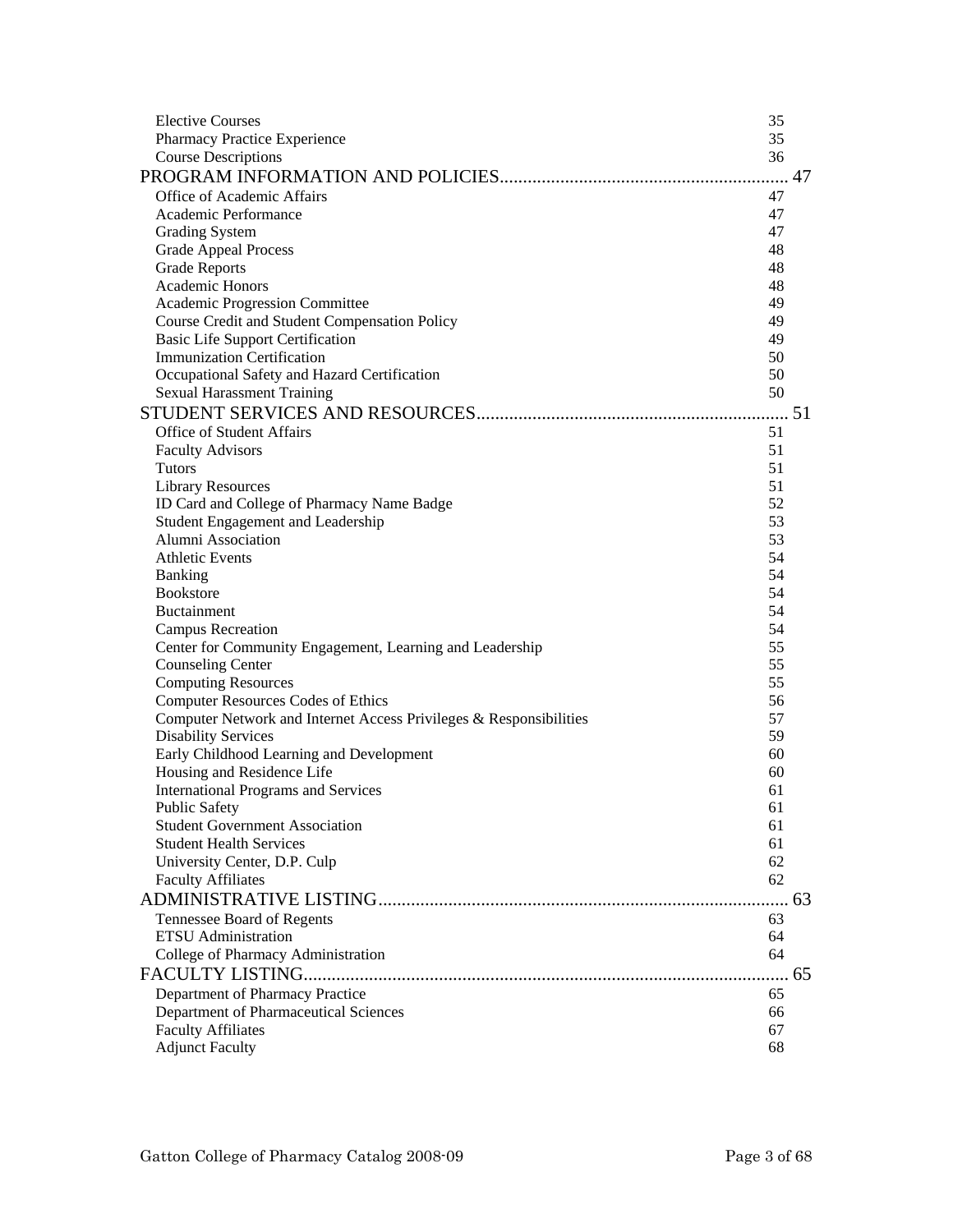# **ACADEMIC CALENDAR Fall 2008 through Spring 2010**

*(Subject to Change)* 

# **P1, P2 and P3 Classes**

**Fall 2008**  Orientation – Class of 2012 August 6 to 9, 2008 Classes begin August 11, 2008 Labor Day September 1, 2008 Fall Break October 13 to 14, 2008 Thanksgiving Holiday November 27 to 28, 2008 Last day of classes December 5, 2008 Final Exams December 8 to 12, 2008

# **Spring 2009**

Classes begin January 5, 2009 Martin Luther King Holiday January 19, 2009 Spring Break March 9 to 14, 2009 Good Friday **April 10, 2009** Last day of classes May 1, 2009 Final exams May 4 to 8, 2009

## **Summer 2009 (P2 Class Only)**

IPPE I Community (two consecutive weeks) To be assigned IPPE II Institutional (two consecutive weeks) To be assigned

## **Fall 2009**

Orientation – Class of 2012 August 12 to 15, 2009 Classes begin August 17, 2009 Labor Day September 7, 2009 Fall Break October 19 to 20, 2009 Thanksgiving Holiday November 26 to 27, 2009 Last day of classes December 11, 2009 Final Exams December 14 to 18, 2009

# **Spring 2010**

Classes begin January 4, 2010 Martin Luther King Holiday January 18, 2010 Spring Break March 8 to 13, 2010 Good Friday April 2, 2010 Last day of classes April 30, 2010 Final exams May 3 to 7, 2010

# **Summer 2010 (P2 Class Only)**

IPPE I Community (two consecutive weeks) To be scheduled IPPE II Institutional (two consecutive weeks) To be scheduled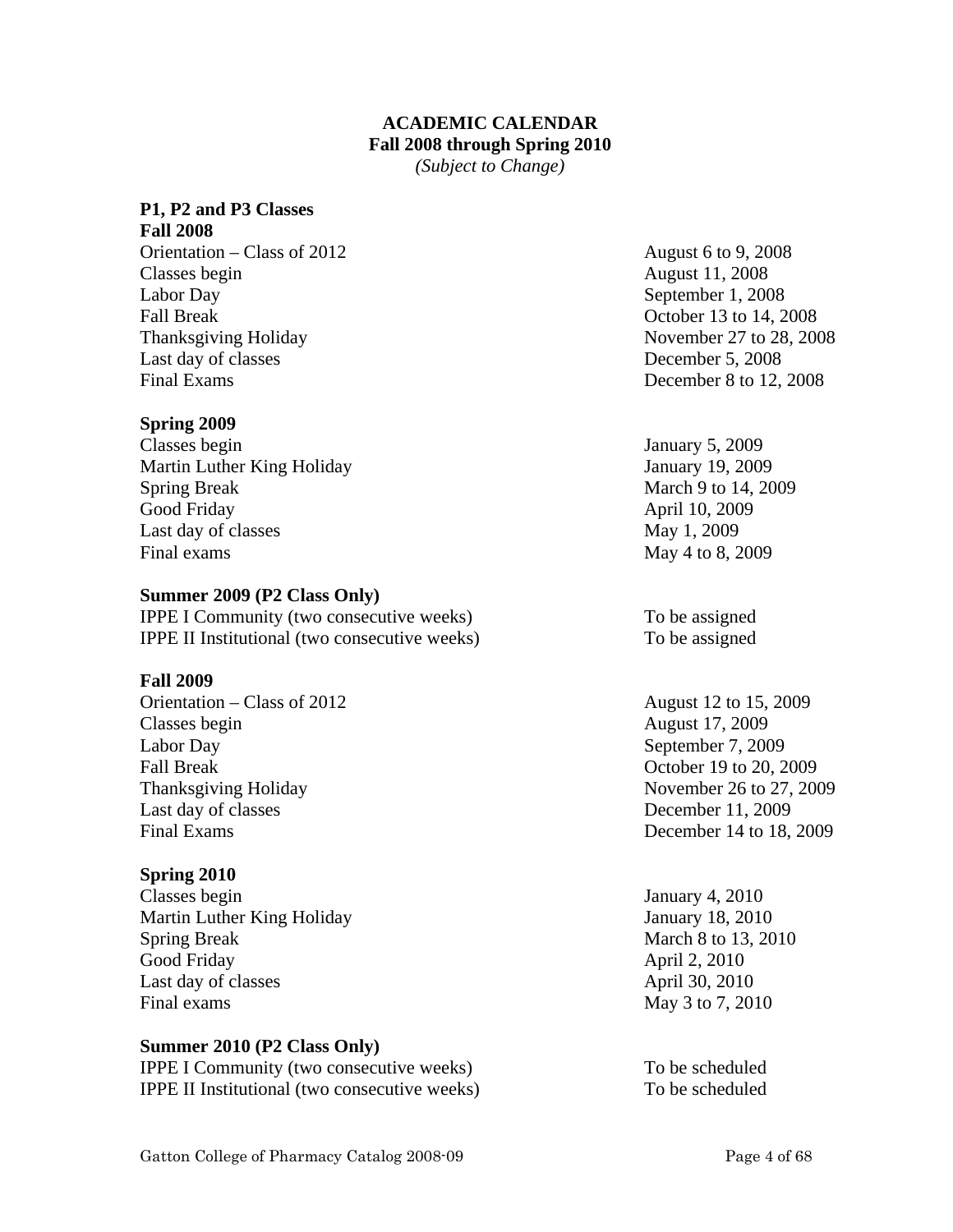# **P4 Class**

## **Advanced Pharmacy Practice Experience Schedule**

Session One May 11 - June 19, 2009 Session Two June 22 - July 31, 2009 Session Three August 3 - September 11, 2009 Session Four<br>
September 14 to October 23, 2009 Session Five Contract Contract Contract Contract October 26 to December 4, 2009 Session Six January 4 to February 12, 2010 Session Seven February 15 to March 26, 2010 Session Eight March 29 to May 7, 2010 Commencement May 8, 2010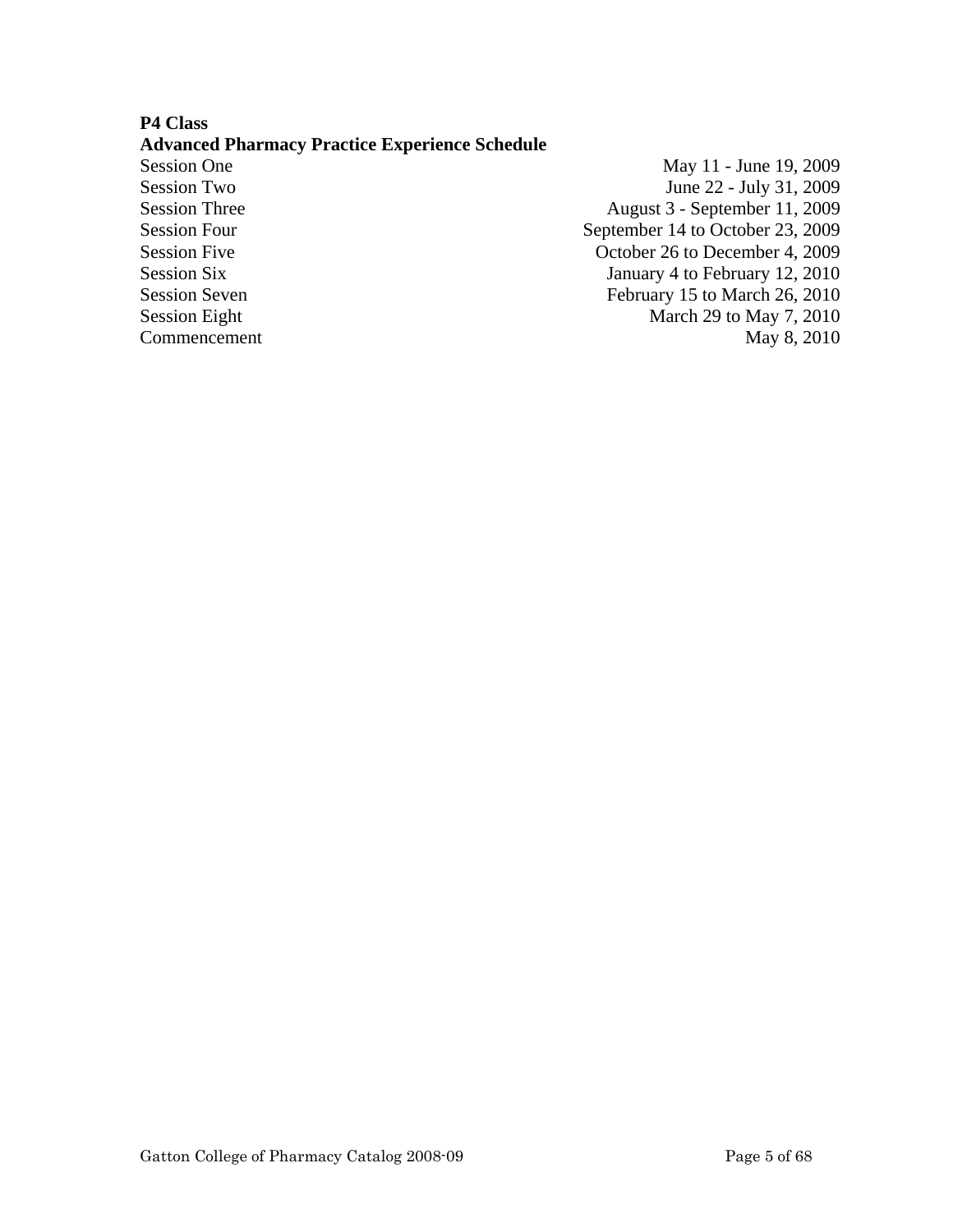# **GENERAL INFORMATION**

East Tennessee State University is a Tennessee Board of Regents institution. The Tennessee Board of Regents is the nation's sixth largest higher education system, governing 45 postsecondary educational institutions. The TBR system includes six universities, 13 two-year colleges, and 26 technology centers, enrolling more than 80 percent of all Tennessee students attending public institutions of higher education. Public higher education in Tennessee is coordinated by the Tennessee Higher Education Commission and consists of two systems – the University of Tennessee campuses, governed by the University of Tennessee Board of Trustees, and the state universities, community colleges, and technology centers governed by the Tennessee Board of Regents. The General Assembly created the Commission in 1967 to achieve coordination and unity among the programs of Tennessee's public post-secondary institutions and to serve as a primary source of information concerning higher education in Tennessee.

Degree requirements for the programs of study initiated under provisions of this bulletin shall remain in effect for six years. Students not completing requirements within the six-year period may be required to meet subsequent criteria; it is further provided, however, that the time limitation may be extended for interruption by military service where enrollment is resumed immediately upon release from service.

The course offerings and requirements of ETSU are continually under examination and revision. This bulletin presents the offerings and requirements in effect at the time of publication, but is no guarantee that they will not be changed or revoked. However, adequate and reasonable notice will be given to students affected by any changes. This bulletin is not intended to state contractual terms and does not constitute a contract between the student and ETSU.

East Tennessee State University reserves the right to make changes as required in course offerings, curricula, academic policies, and other rules and regulations affecting students to be effective whenever determined by the institution. These changes will govern current and formerly enrolled students. Enrollment of all students is subject to these conditions.

East Tennessee State University complies fully with the Family Educational Rights and Privacy Act of 1974, as amended. East Tennessee State University is fully in accord with the belief that educational and employment opportunities should be available to all eligible persons without regard to age, gender, color, race, religion, national origin, disability, veteran status, or sexual orientation.

East Tennessee State University provides the opportunity for students to increase their knowledge by offering programs of instruction in the various disciplines and programs through faculty who, in the opinion of ETSU, are qualified for teaching at the college level. The acquisition and retention of knowledge by any student are, however, contingent upon the student's desire and ability to learn while applying appropriate study techniques to any course or program. Thus, ETSU must necessarily limit representation of student preparedness in any field of study to that competency demonstrated at that specific point in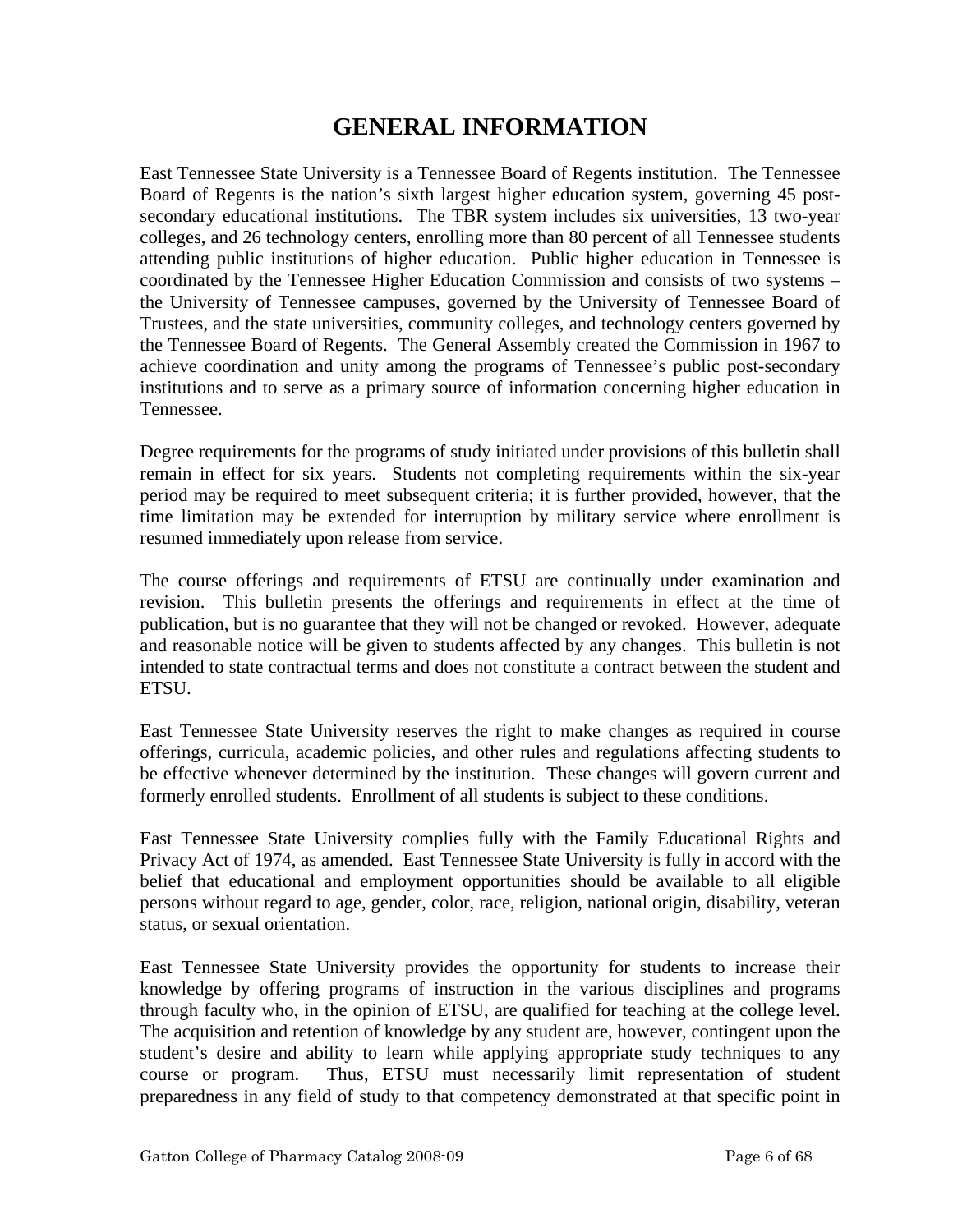time at which appropriate academic measurements were taken to certify course or program completion.

# **Family Educational Rights and Privacy Act**

The Family Educational Rights and Privacy Act (FERPA) affords students certain rights with respect to their education records. They are:

# *1. The right to inspect and review the student's education records within 45 days of the day the university receives a request for access.*

Students should submit to the registrar, dean, head of the academic department, or other appropriate official, written requests that identify the record(s) they wish to inspect. The university official will make arrangements for access and notify the student of the time and place where the records may be inspected. If the university official to whom the request was submitted does not maintain the records, that official shall advise the student of the correct official to whom the request should be addressed.

2. The right to request the amendment of the student's education records that the student *believes are inaccurate or misleading.* 

Students may ask the university to amend a record that they believe is inaccurate or misleading. They should write to the university official responsible for the record, clearly identify the part of the record they want changed, and specify why it is inaccurate or misleading.

If the university decides not to amend the record as requested by the student, the university will notify the student of the decision and advise the student of his or her right to a hearing regarding the request for amendment. Additional information regarding the hearing procedures will be provided to the student when notified of the right to a hearing.

# *3. The right to consent to disclosures of personally identifiable information contained in the student's education records, except to the extent that FERPA authorizes disclosure without consent.*

One exception, which permits disclosure without consent, is disclosure to school officials with legitimate educational interests. A school official is a person employed by the university in an administrative, supervisory, academic, research, or support staff position (including law enforcement unit personnel and health staff); a person or company with whom the university has contracted (such as an attorney, auditor, or collection agent); or a student serving on an official committee, such as a disciplinary or grievance committee, or assisting another school official in performing his or her task. A school official has a legitimate educational interest if the official needs to review an education record in order to fulfill his or her professional responsibility.

Upon request, the university discloses education records without consent to officials of another school in which a student seeks or intends to enroll.

*4. The right to file a complaint with the U.S. Department of Education concerning alleged failures by East Tennessee State University to comply with the requirements of FERPA.*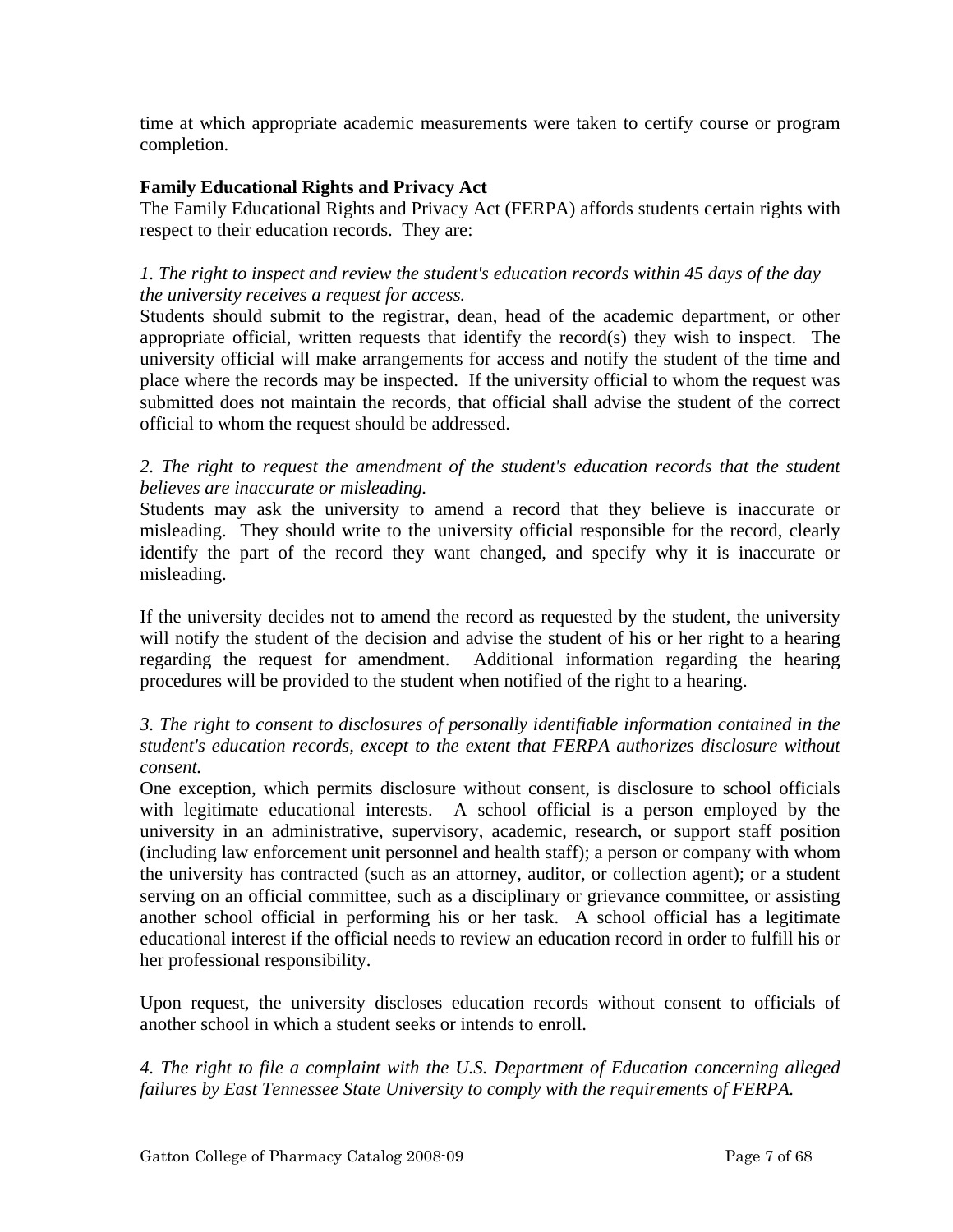The name and address of the office that administers FERPA is: Family Policy Compliance Office U.S. Department of Education 400 Maryland Avenue, SW Washington, DC 20202-4605

# **Directory Information**

East Tennessee State University contracts the publication of a directory, which shows student names, addresses (e-mail, mailing, and campus box), major, and phone number. In addition, ETSU may release other directory information. Other directory information is defined as: enrollment status, dates of attendance, classification, previous institution(s) attended, awards, honors, photographs, degrees conferred (including dates), hometown and residency placement information, and sports participation information.

If students prefer not to have these items released, they must submit a written request to prevent disclosure of this data. This form is provided during orientation and is available through the Office of Student Affairs and must be submitted prior to the published last date to add a course for the fall term. A new form for nondisclosure must be completed each academic year. A form submitted the last term of enrollment will remain in effect until the student re-enrolls.

## **Campus Security Report**

East Tennessee State University makes available to prospective students and employees the ETSU Security Information Report. This annual report includes campus crime statistics for the three most recent calendar years and various campus policies concerning law enforcement, the reporting of criminal activity, and crime prevention programs. The ETSU Security Information Report is available upon request from East Tennessee State University, Department of Public Safety, Box 70646, Johnson City, TN 37614-1702. The report can be accessed on the Internet at: http://www.etsu.edu/dps/security\_report.asp.

## **Falsification of Credentials**

According to T.C.A. Sec. 49-7-133, it is a Class A misdemeanor to misrepresent academic credentials. A person commits the offense of misrepresentation of academic credentials who, knowing that the statement is false and with the intent to secure employment at or admission to an institution of higher education in Tennessee, represents, orally or in writing that such person:

- (1) Has successfully completed the required coursework for and has been awarded one
	- (1) or more degrees or diplomas from an accredited institution of higher education;
- (2) Has successfully completed the required coursework for and has been awarded one (1) or more degrees for diplomas from a particular institution of higher education; or
- (3) Has successfully completed the required coursework for and has been awarded one (1) or more degrees or diplomas in a particular field or specialty from an accredited institution of higher education.

Eligibility for admission shall be determined without regard to age, sex, color, race, religion, national origin, disability, or sexual orientation.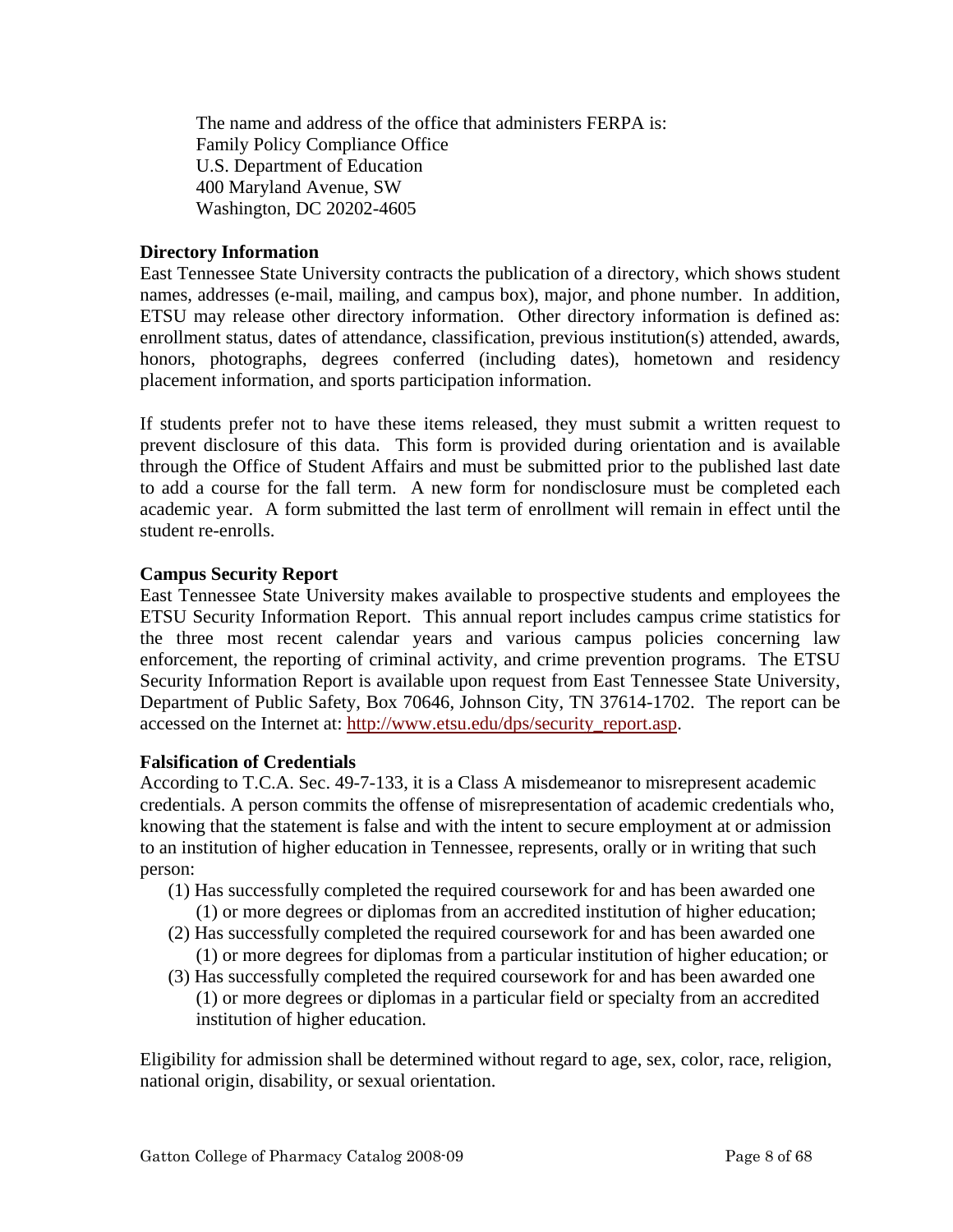#### **Student Conduct, Rights, and Responsibilities**

University students are citizens of the state, local, and national governments and of the academic community, and are, therefore, expected to conduct themselves as law-abiding members of each community at all times. Admission to an institution of higher education carries with it special privileges and imposes special responsibilities apart from those rights and duties enjoyed by non-students. In recognition of the special relationship that exists between the institution and the academic community which it seeks to serve, the Tennessee Board of Regents has authorized the president of the university to take such action as may be necessary to maintain campus conditions and preserve the integrity of the institution and its educational environment.

Pursuant to this authorization, the Tennessee Board of Regents has developed regulations that are intended to govern student conduct on the campus. In addition, students are subject to all national, state, and local laws and ordinances. If a student's violation of such laws or ordinances also adversely affects the institution's pursuit of its educational objectives, the institution may enforce its own regulations regardless of any proceedings instituted by other authorities. Conversely, violation of any section of the Tennessee Board of Regents regulations or university rules may subject a student to disciplinary measures by the institution whether or not such conduct is simultaneously in violation of state, local, or national laws.

A complete statement on institutional student disciplinary rules and procedures can be found in the university student handbook that is published annually and distributed to students as part of the campus telephone directory.

## **Students' Bill of Rights**

Students, along with faculty, staff, and administrators, are all members of the East Tennessee State University community. Inherent with such membership is the responsibility to conduct oneself reasonably to maintain a civil community that respects the rights of all individuals. The student has certain rights guaranteed by the Federal and State Constitutions or statutorily created legislation including:

- Freedom of inquiry, freedom of speech, and freedom of expression that is respectful or sensitive to the rights of individuals.
- The right to peaceably assemble, in accordance with federal, state, local, and ETSU regulations.
- Religious freedom and a clear division of church and state.
- Freedom from unreasonable search and/or seizure of person, or personal property.
- Freedom from discrimination or harassment on the basis of gender, age, race, color, religion, national origin, or other protected status.
- The right to privacy, including the maintenance of confidential records in accordance with provisions of the Family Educational Rights and Privacy Act of 1974 and 1975, qualified by the Tennessee Open Records Law.
- The right to due process.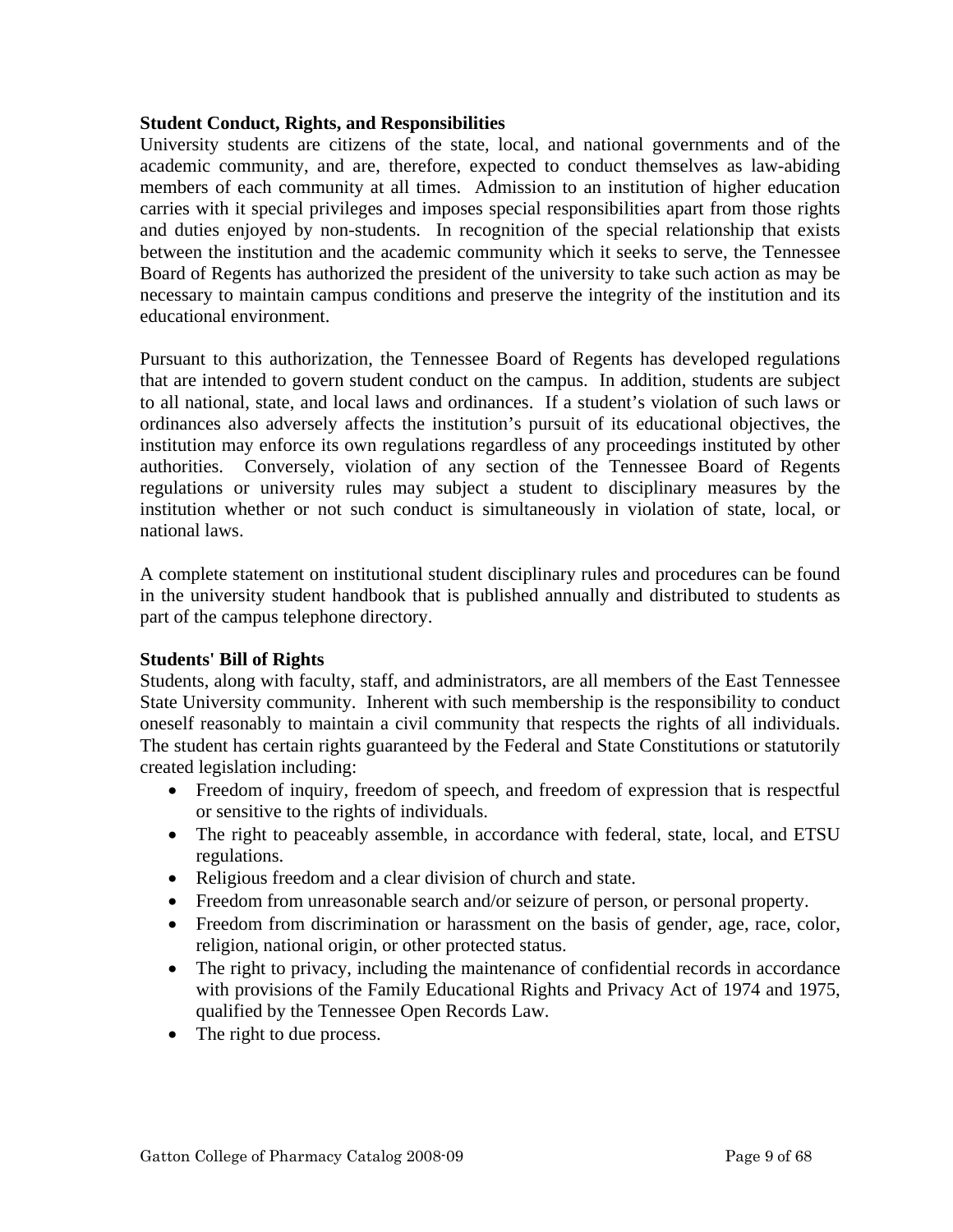The Tennessee Board of Regents grants additional rights including:

- The right to due process in disciplinary procedures of the university, including written notification of charges, an explanation of procedures, and a hearing before an appropriate administrator or committee.
- The right to expeditious review of disciplinary sanctions upon appeal.
- The right to participate in the decision-making process of the university through the Student Government Association, other student governance organizations, and membership on university standing and advisory committees.
- The right to affiliate with officially registered student organizations if the membership requirements of those organizations have been met, and the right to seek to establish, through official procedures, additional student organizations of one's choosing.

East Tennessee State University acknowledges that students have a legitimate expectation that:

- Classes meet as scheduled, and begin and adjourn on time.
- Course requirements are clearly specified.
- The instructor is prepared for class and possesses both oral and written communications skills.
- Paper project grades and test results are received in a timely manner.
- Information about progress in coursework is provided.
- The instructor is qualified to teach the subject matter.

Additionally, students have the right to expect:

- Accurate information concerning institutional services, regulations, policies, and procedures, in published form.
- Representation in the university governance system.
- Sound and accurate academic advice, information regarding courses required for graduation, and their schedule sequence.
- Reasonable notice of any changes in academic requirements or programs and assurance that such changes will not be made in a way that unduly impedes the academic progress of the student already enrolled.
- Flexibility in course scheduling (by dropping and adding) or withdrawing within university guidelines.
- Information about the various types of financial assistance available.
- Freedom to evaluate courses, programs and services, and provide input to appropriate segments of the campus administration.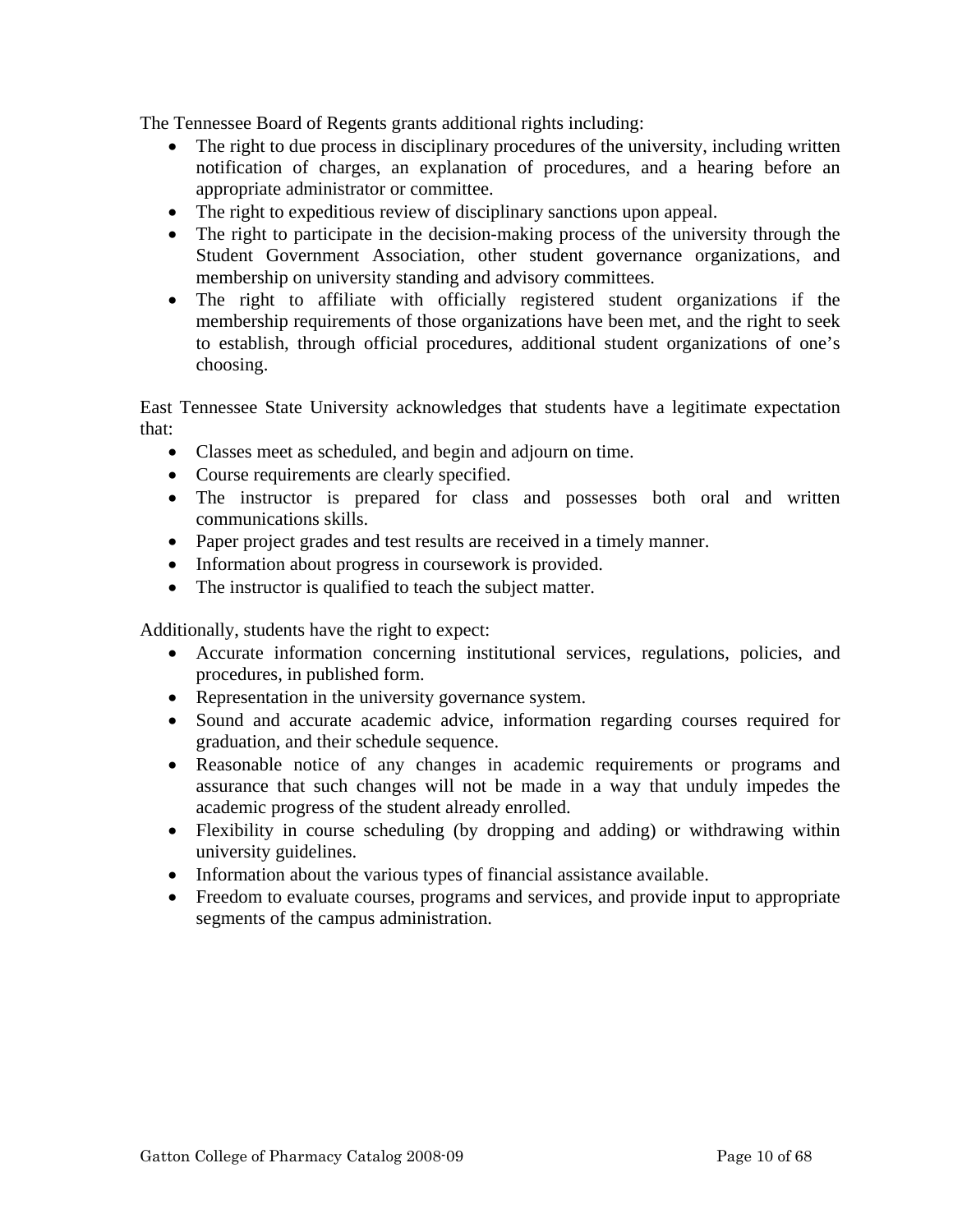# **EAST TENNESSEE STATE UNIVERSITY**

#### **Accreditation**

East Tennessee State University is accredited by the Commission on Colleges of the Southern Association of Colleges and Schools (1866 Southern Lane, Decatur, Georgia, telephone number 404-679-4501) to the baccalaureate, master's, specialist, and doctoral degrees. Contact the Commission on Colleges at 1866 Southern Lane, Decatur, Georgia 30033-4097 or call 404-679-4500, with any questions regarding the accreditation of East Tennessee State University.

#### **Memberships**

- The American Council on Education
- The American Association of State Colleges and Universities
- The Tennessee College Association
- The Council for Advancement and Support of Education
- The Council of Graduate Schools in the United States
- The Council of Southern Graduate Schools
- The Council on Undergraduate Research
- The Tennessee Conference of Graduate Schools
- Association of Academic Health Centers
- Oak Ridge Associated Universities
- Institute of International Education
- National Collegiate Athletic Association
- Atlantic Sun Conference

## **ETSU Vision Statement**

To become the best regional university in the country

## **ETSU Mission Statement**

East Tennessee State University seeks to:

- Educate students to become responsible, enlightened, and productive citizens;
- Conduct scholarship that improves the human condition;
- Serve business, education, government, healthcare systems, and communities; and
- Enhance the cultural environment of the region.

## **ETSU Values**

East Tennessee State University pursues its mission through a student-centered community of learning reflecting high standards and promoting a balance of liberal arts and professional preparation, continuous improvement, and based on core values where:

- PEOPLE come first, are treated with dignity and respect, and are encouraged to achieve their potential;
- RELATIONSHIPS are built on honesty, integrity, and trust;
- DIVERSITY of people and thought is respected;
- EXCELLENCE is achieved through teamwork, leadership, creativity, and a strong work ethic;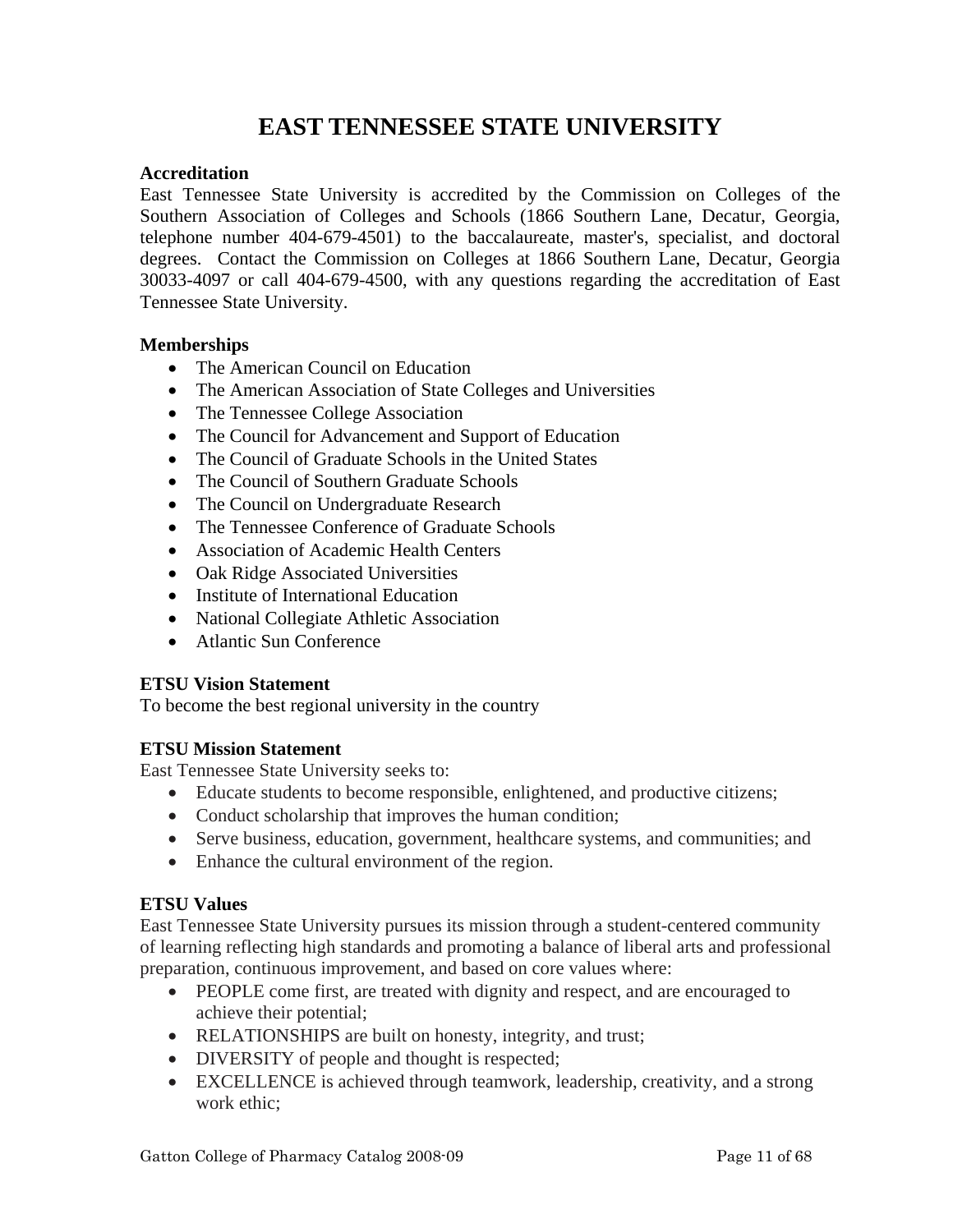- EFFICIENCY is achieved through wise use of human and financial resources; and
- COMMITMENT to intellectual achievement is embraced.

# **ETSU Strategic Goals for 2005-2010**

Demonstrate leadership for our region by

- promoting and enhancing P-16 education,
- enhancing workforce development for the health professions,
- establishing successful technology-based start-up and spin-off companies through the ETSU Innovation Laboratory,
- enhancing students' active development of civic responsibility,
- pursuing the use of advanced technologies, and
- expanding externally-funded research.

Enhancing the rate and diversity of participation in higher education by

- increasing the rate of participation of targeted student populations, and
- designing and implementing a multi-variant review model for consonance between student and/or employer demand.

Demonstrate quality of programs and services by

- implementing campus-wide quality institutional effectiveness initiatives,
- providing general education, academic programs and co-curricular opportunities that meet high standards of quality,
- enhancing civic responsibility and student engagement,
- recruiting, retaining, and developing faculty and staff diversity,
- increasing student retention and persistence to graduation, and
- continued implementation of our SACS Quality Enhancement Plan for student success.

Demonstrate successful management of resources by

- expanding use of nationally recognized databases or benchmarking tools to inform resource management,
- increasing awareness and commitment to philanthropic fund-raising projects,
- promoting entrepreneurial and partnership initiatives to attain additional resources, and
- striving to achieve optimal efficiency in its use of resources.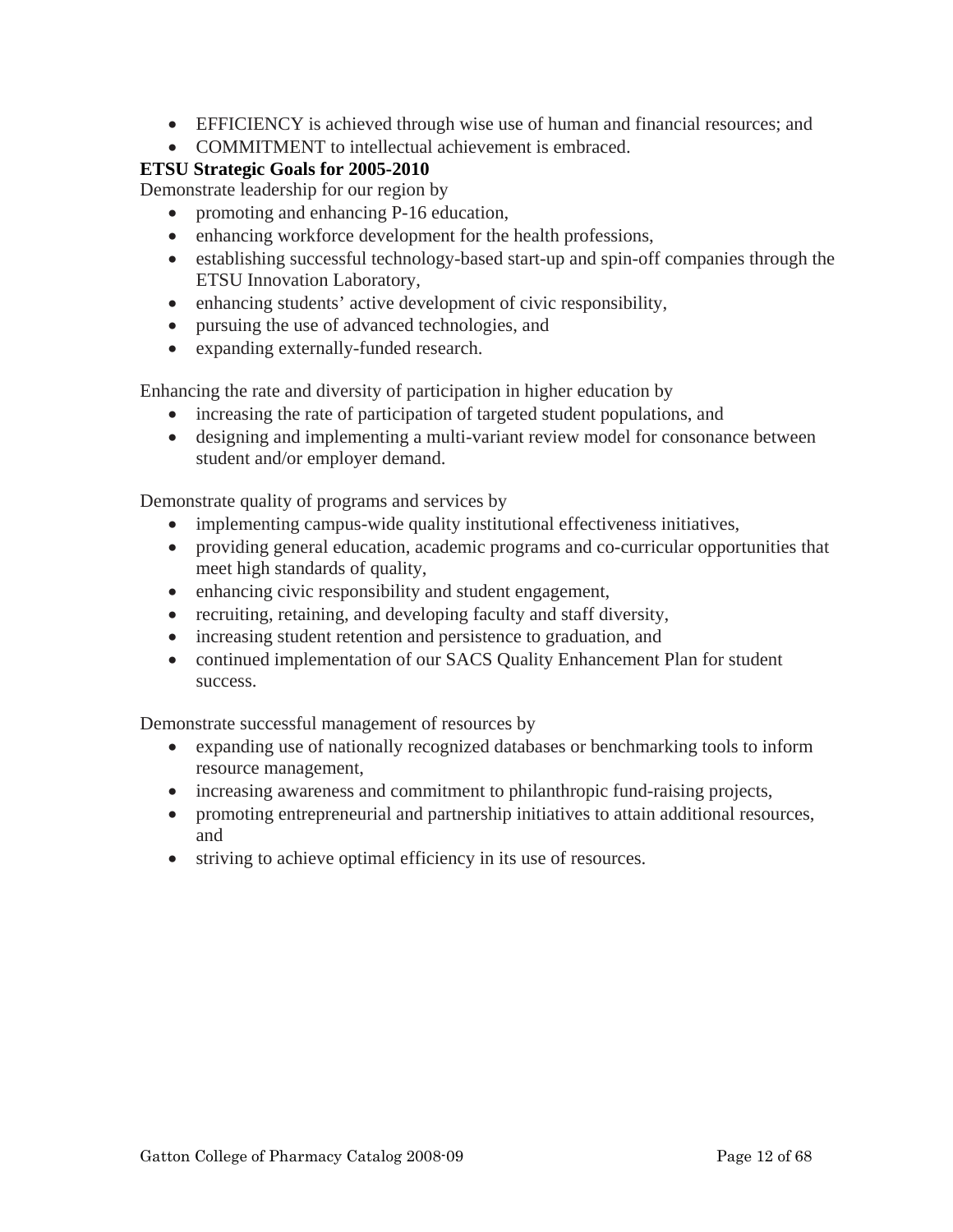# **GATTON COLLEGE OF PHARMACY**

## **Introduction**

The Gatton College of Pharmacy is an integral component of ETSU Division of Health Affairs which also includes J.H. Quillen College of Medicine, the College of Public Health, the College of Clinical and Rehabilitative Health Sciences and the College of Nursing. The College of Pharmacy is physically located on the grounds of the J.H. Quillen Veterans Affairs Medical Center (Mountain Home) in Johnson City. The College of Pharmacy's professional program, which leads to a Doctor of Pharmacy Degree (Pharm.D.), is designed to prepare pharmacists to work in rural community and institutional based practices.

# **History**

The university along with community leaders had been investigating the feasibility of initiating a college of pharmacy for over a decade. With the state's only college of pharmacy almost 500 miles away, most students from this region chose to attend out-of-state public and private institutions for their pharmacy education. As a result, few returned to this area to practice. That fact, plus the lack of state funds for a second state-funded college of pharmacy, fueled the demand for pharmacists in this Southern Appalachian region.

In January 2004, a tuition-funded, rural-focused model was developed as a possible solution to this dilemma. Realizing that considerable private support would be necessary for the model to work, a steering committee led by the Vice President for Health Affairs and comprised of ETSU faculty and staff, pharmacy community leaders, and community leaders at-large began to develop and implement such a plan.

After extensive effort, approval was obtained from the Tennessee Board of Regents and the Tennessee Higher Education Commission in the summer of 2005. Governor Phil Bredesen lent his support to this effort with the challenge to raise \$5 million in 90 days and an additional \$2.5 million before the first class of students entered the program. The \$5 million was raised in 58 days, and the College of Pharmacy passed the \$7.5 million mark on April 3, 2006, with Governor Bredesen personally making the announcement at ETSU. Recognizing the value of a College of Pharmacy at ETSU, over 900 individuals and organizations contributed financially to this effort. With the support and energy from the people of this region the College of Pharmacy became a reality as the inaugural class of 72 students began class in January 2007.

## **Accreditation**

The Accreditation Council for Pharmacy Education (ACPE) accredits Doctor of Pharmacy programs offered by Colleges and Schools of Pharmacy in the United States and selected non-U.S. sites. For a Doctor of Pharmacy program offered by a new College or School of Pharmacy, ACPE accreditation involves three steps: Precandidate status, Candidate status, and Full accreditation. Precandidate accreditation status denotes a developmental program, which is expected to mature in accord with stated plans and within a defined time period. Precandidate status is awarded to a new program of a College or School of Pharmacy that has not yet enrolled students in the professional program, and authorizes the school to admit its first class. Candidate accreditation status is awarded to a Doctor of Pharmacy program that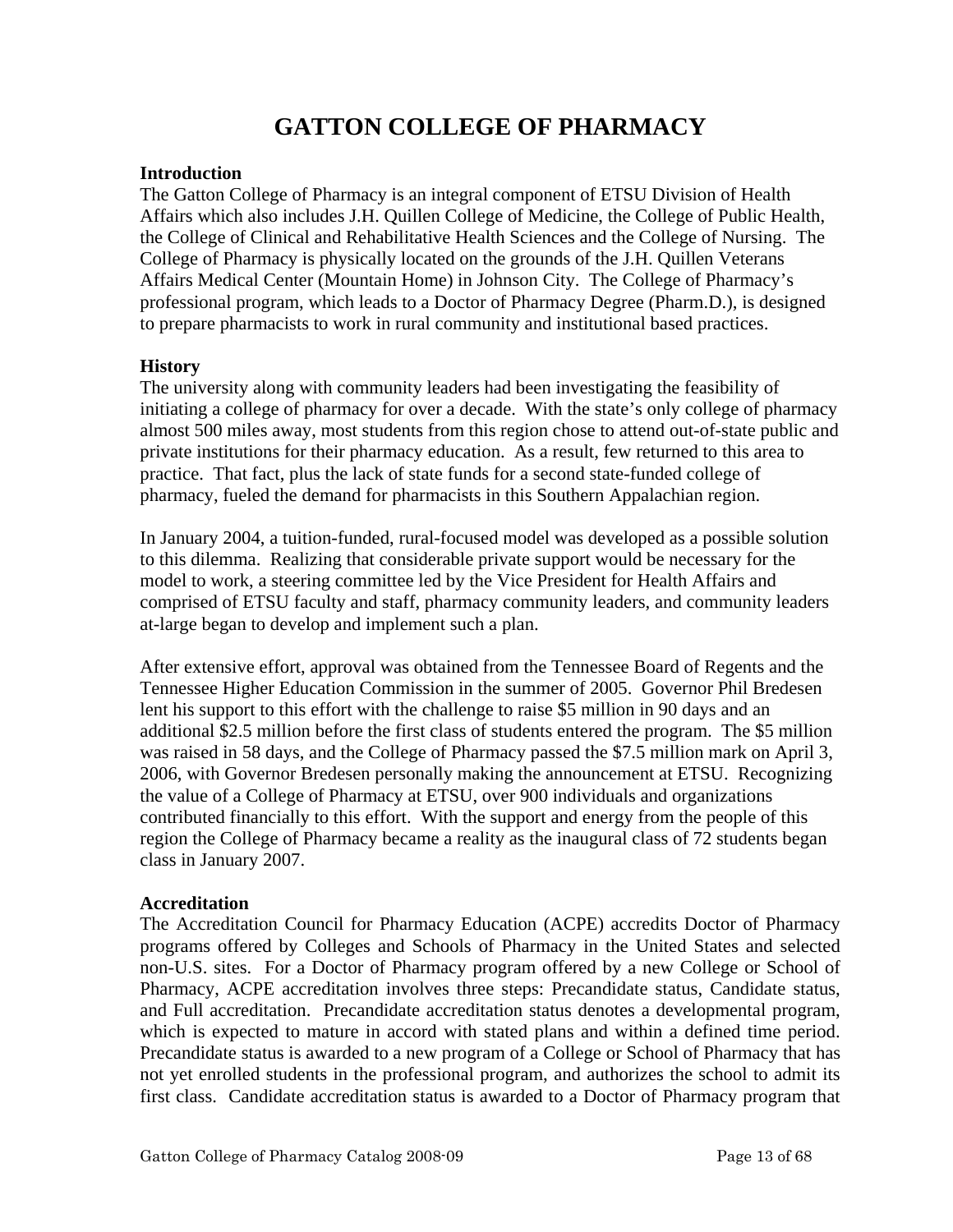has students enrolled, but has not yet had a graduating class. Full accreditation is awarded to a program that has met all ACPE standards for accreditation and has graduated its first class. Graduates of a class designated as having Candidate status have the same rights and privileges of those graduates from a fully accredited program. ACPE conveys its decisions to the various boards of pharmacy and makes recommendations in accord with its decisions. It should be noted, however, that decisions concerning eligibility for licensure, by examination or reciprocity, reside with the respective state boards of pharmacy in accordance with their state statutes and administrative rules.

The Doctor of Pharmacy program of the Gatton College of Pharmacy at ETSU was awarded candidate accreditation status during the June 18-22, 2008, meeting of the ACPE board of directors based upon an on-site evaluation conducted February 11-13, 2008, and discussion with university and College officials. If the program continues to develop as planned, full accreditation of the Doctor of Pharmacy program will be considered by the board following the graduation of students from the program.

# **Membership**

American Association of Colleges of Pharmacy

## **Diversity**

The Gatton College of Pharmacy and East Tennessee State University strive to develop an environment where the value of diversity among students, faculty and staff is accepted, encouraged and embraced. Diversity encompasses differences in race, creed, color, sex, religion, age, national origin, disabilities, veteran status or sexual orientation. The individual characteristics, talents and contributions of all people are valued and recognized for the unique contribution they make to the college.

## **Vision**

The vision of the Gatton College of Pharmacy is to achieve excellence in innovative pharmacy education, scholarly research, service to society and the profession, and thus improve the healthcare of the rural Appalachian community.

#### **Mission**

The mission of Gatton College of Pharmacy is to provide a comprehensive and progressive education that promotes pharmacists to assume an active role in providing skilled, ethical, and compassionate patient care that improves the health and quality of life of residents in Northeast Tennessee and rural Appalachia. The College achieves its mission by maintaining a community of active and creative scholars devoted to the discovery, integration and dissemination of knowledge in the clinical and pharmaceutical sciences.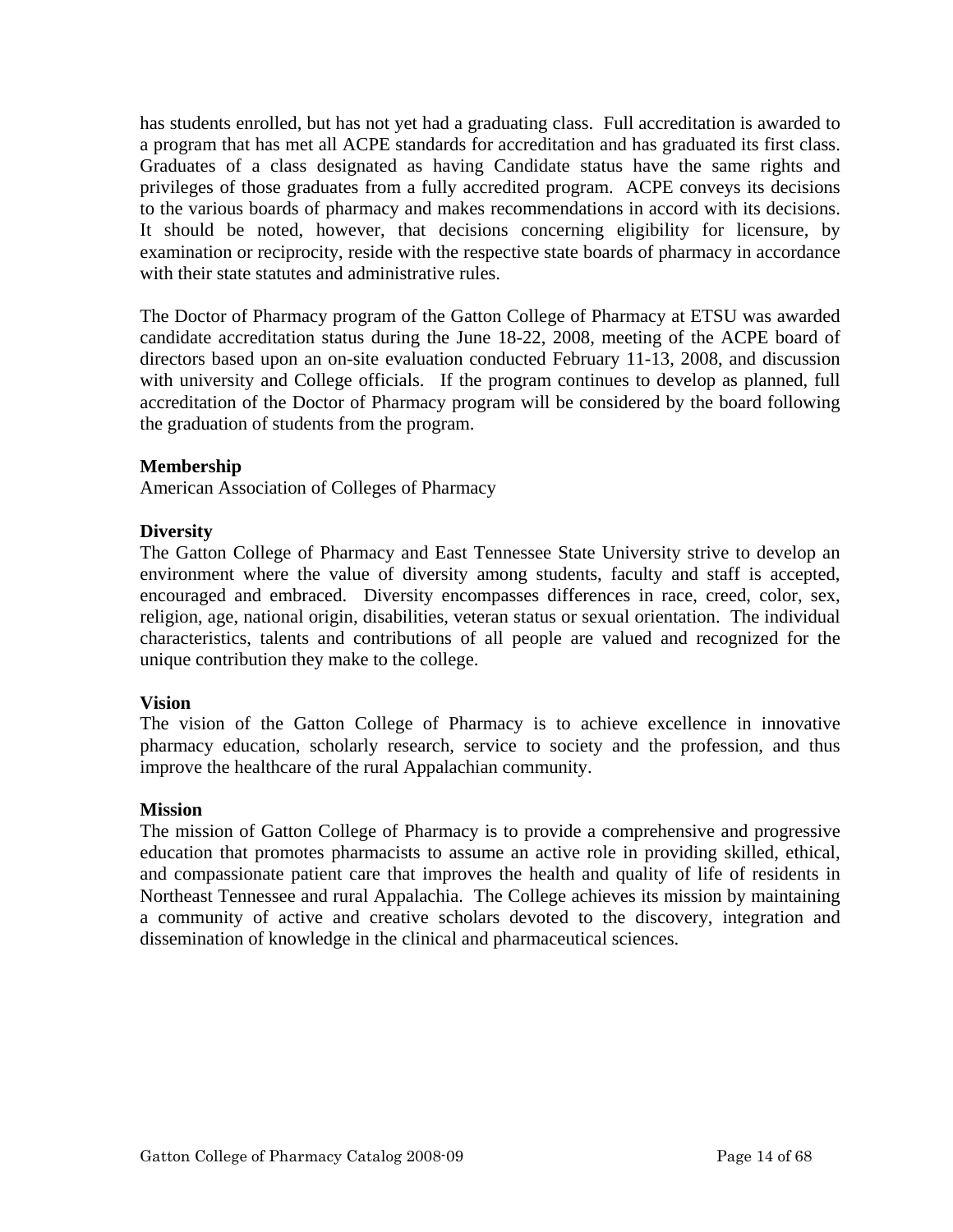# **Values**

The Gatton College of Pharmacy embraces the educational philosophy and values of East Tennessee State University and is committed to the following core values:

# Academic Excellence

We strive to achieve excellence in teaching, scholarship, and service to the university, local, and professional communities.

# Professionalism, Integrity, and Character

We aim to create an environment that instills professionalism, integrity, empathy, a high standard of ethical behavior, and the highest professional commitment to the patient, the community, and the employer.

# A Caring Community

We endeavor to create a caring community characterized by mutual respect, patience, kindness, and generosity; and one that respects, values, and promotes the dignity and diversity of faculty and students.

## A Culture of Service

We strive to create a culture that values and promotes service to our patients, school, community, and profession.

# Life-long Learning

We pursue a passion for life-long learning and a commitment to personal and professional growth as we serve our patients, community, and profession.

## **Guiding Principles and Goals to Achieve the Mission**

Improving Care Through Excellence in Scholarship

- Provide students with the knowledge, skills, judgment, professional attitudes, and values to deliver contemporary patient care in a changing healthcare environment;
- Promote the development of teaching excellence, innovation, continuous quality improvement, and creativity in the context of interdisciplinary patient-centered care;
- Develop and enhance students' skills in problem solving, critical thinking, and individual and group communication;
- Facilitate and encourage the development of mature, independent, and life-long learners in a diverse student body with different learning styles.

## Improving Care Through Excellence in Scholarship

- Recognize, value, and promote scholarly inquiry and outcomes assessment, clear reasoning, and the application of evidence-based practices as a means of improving the health outcomes of patients, especially the care of a rural underserved population;
- Contribute to the advancement of the clinical and basic medical and pharmaceutical sciences through independent and collaborative research, presentation and publication;
- Embrace the scholarship of teaching to optimize educational effectiveness.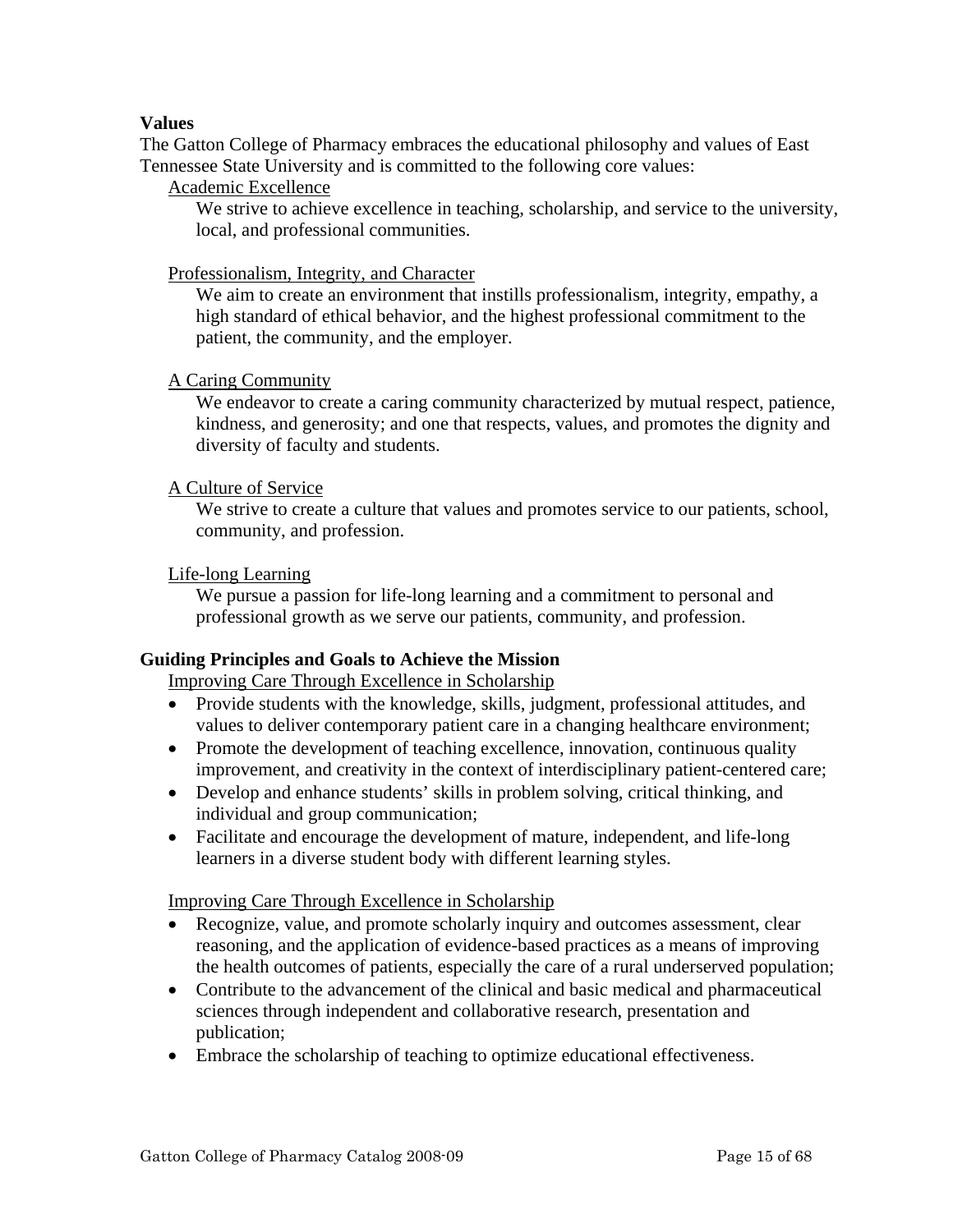Improving Care Through Excellence in Clinical and Professional Service

- Provide and teach pharmacist-delivered patient care, including medication therapy management services, to further advance an evolving profession that benefits society today and in the future;
- Foster a culture of service to the community and profession;
- Advance healthier lifestyles through health promotion, preventive healthcare, and education of the public;
- Promote active student involvement in the profession, community service projects, and volunteer activities;
- Collaborate with the professional community to serve as an agent of positive change, advancing the level of pharmaceutical care practiced within the community, thereby improving healthcare and enriching the lives of patients in the region.

Improving Care Through Professional Development

- Support and mentor faculty in their pursuit of scholarly activity and service recognizing that these activities are essential for continued professional growth;
- Encourage a commitment to and passion for lifelong learning and develop and equip students for postgraduate training;
- Encourage students, faculty, and preceptors to grow as professionals and to optimize their skills and capabilities in providing excellent patient-centered care;
- Support continuing professional development of alumni thereby fostering a positive and continuing relationship with graduates.

# Improving Care Through Interdisciplinary Collaboration

- Cultivate an educational environment of inter-professional teamwork and collaboration among students, faculty, staff and administration within the Division of Health Sciences;
- Partner with local practitioners, health-care facilities, organizations, and patients to maximize the professional and educational experiences of our students;
- Create an interdisciplinary and collaborative learning experience as a fundamental model that prepares students for collaborative practice and shared responsibility.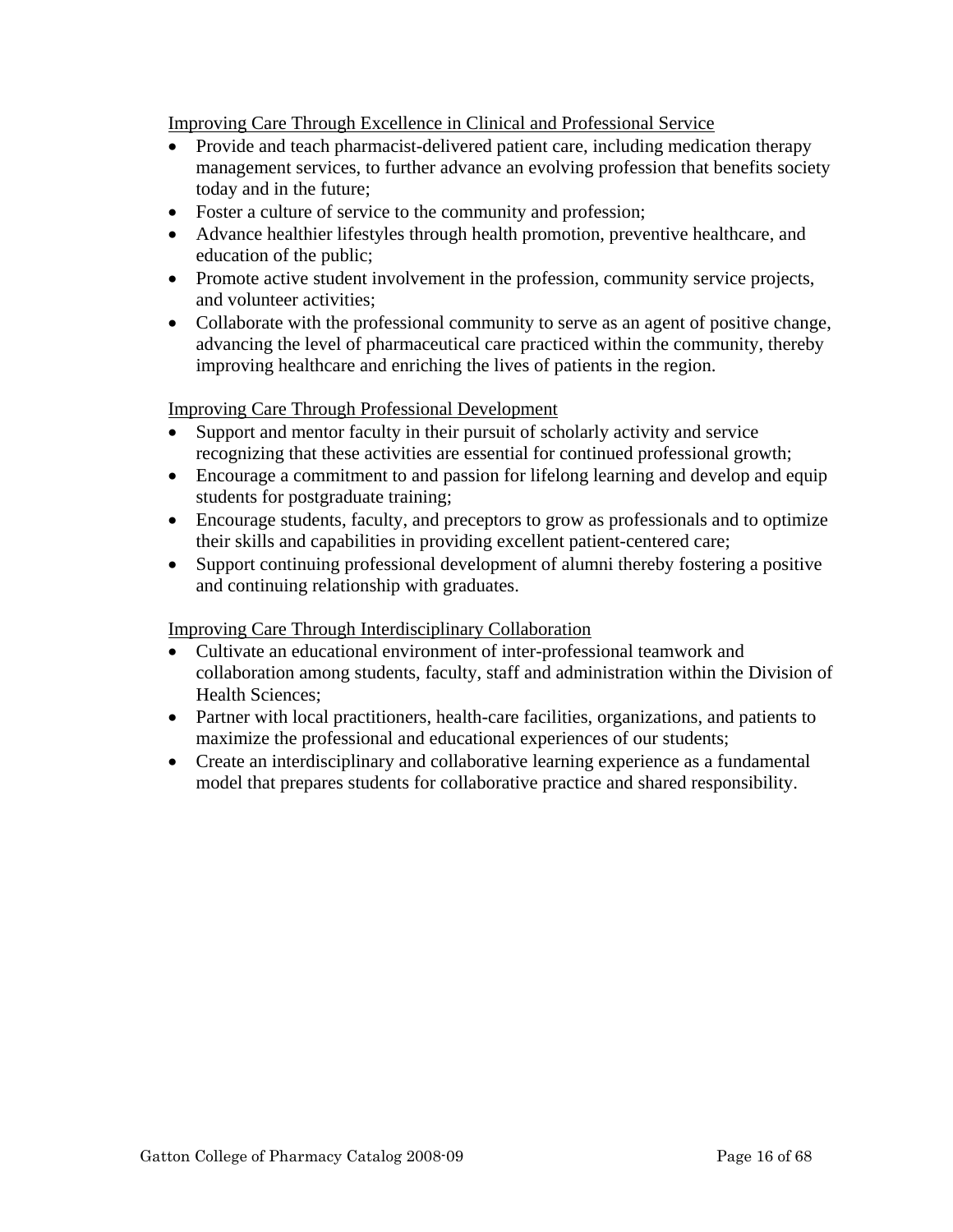# **ADMISSIONS**

Admission to the Bill Gatton College of Pharmacy at ETSU is a competitive selection process involving applicants who meet the minimum requirements for admission. The Admissions Committee endeavors to select for admission those applicants who are best qualified, with an emphasis on those who demonstrate a desire and propensity for rural pharmacy practice and an interest in rural health. Gatton College of Pharmacy uses a rolling admissions process which allows for interviews and final action on applications throughout the admissions cycle. The College of Pharmacy is committed to increasing the number of qualified pharmacists from currently under-represented minority groups and from disadvantaged backgrounds.

## **Pre-Pharmacy Studies**

Pre-professional preparation should be in an area chosen strictly according to the interest of the individual student. A specific major or minor course of undergraduate study for entering students is not advocated. A well-rounded undergraduate education is highly desirable, and students are encouraged to pursue the undergraduate program of their choosing. In addition to acquiring specific knowledge, the pre-pharmacy student should acquire certain basic skills and aptitudes such as the ability to read with speed, comprehension, and retention; the ability to understand concepts and draw logical conclusions; the ability to adapt quickly to new and different circumstances; and the ability to communicate effectively in all circumstances. Evidence of these abilities is sought throughout the admissions process. These skills and abilities are essential in becoming a practicing pharmacist and a self-directed, lifelong learner.

## **Early Decision Program**

The College participates in the early decision admissions program through the Pharmacy College Application Service (PharmCAS). This program allows applicants who are committed to attending the Gatton College of Pharmacy the opportunity to secure an admissions acceptance early during the admissions cycle. Applicants choosing this program cannot apply to any other pharmacy school prior to receiving a decision and agree to attend the Gatton College of Pharmacy if accepted.

The deadline to apply as an Early Decision applicant is determined each year by PharmCAS. Early decision applicants are assured of receiving an admissions decision no later than October 24. Early decision applicants are not given preference in the admissions process.

## **Academic Requirements**

The minimum admissions requirements set forth the criteria that must be met before the applicant can be considered for admission.

## *Citizenship*

In order to be admitted, an applicant must be a U.S. citizen, possess a U.S. Permanent Resident Visa or have been granted asylum status. Proof is required for non-U.S. citizens.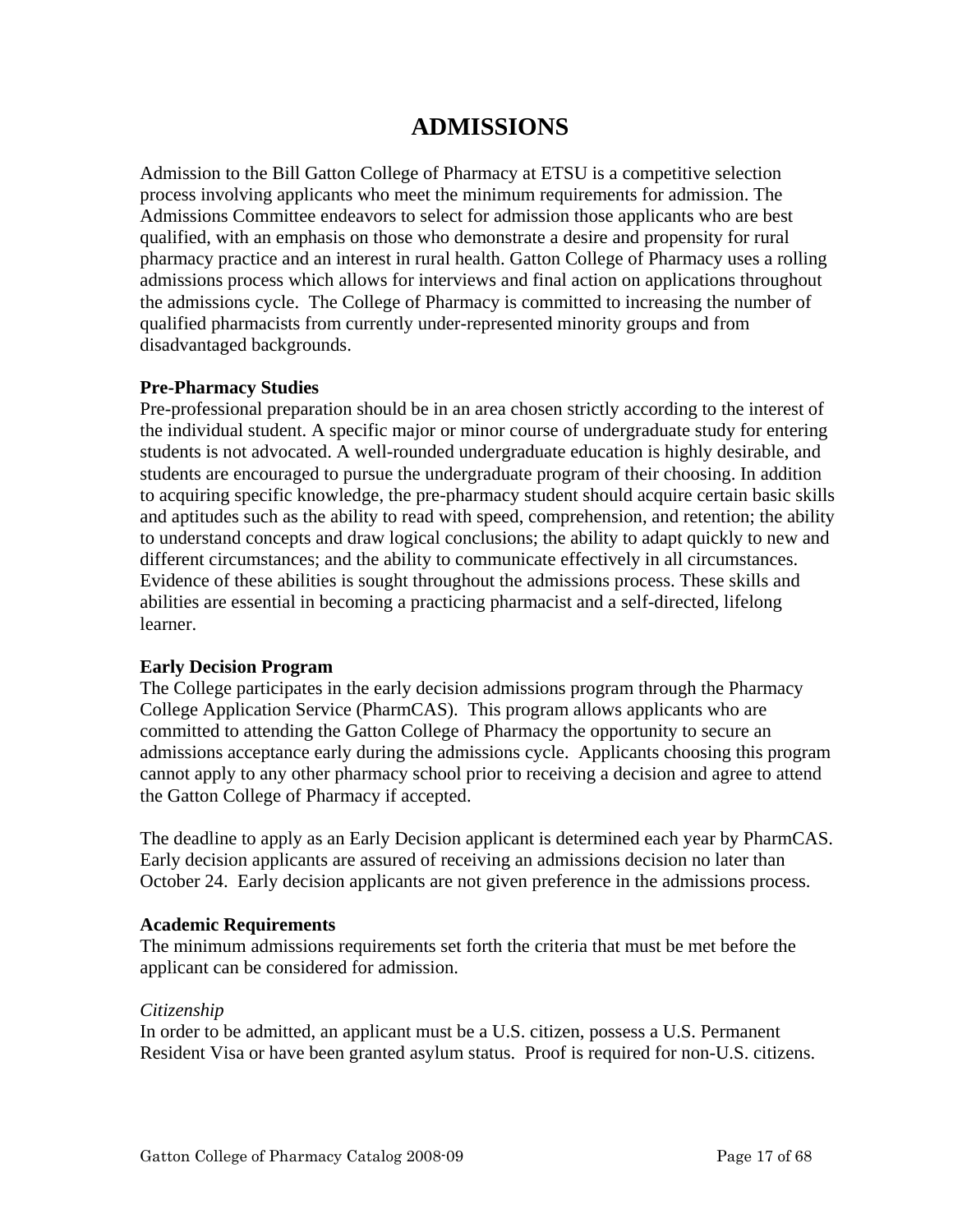## *Pre-Pharmacy Course Prerequisites*

Admission to the Doctor of Pharmacy degree program requires that applicants complete at least 63 semester hours of specified undergraduate courses at a college or university that is accredited by a regional accrediting agency recognized by the United States Department of Education. The prerequisites provide the minimum academic background essential to pharmacy education.

| <b>Courses</b><br>(see explanations that follow)                                                                                                                                                                                                                                                                                                | <b>Semester</b><br><b>Credit Hours</b> |
|-------------------------------------------------------------------------------------------------------------------------------------------------------------------------------------------------------------------------------------------------------------------------------------------------------------------------------------------------|----------------------------------------|
| General Chemistry (with lab)                                                                                                                                                                                                                                                                                                                    | 8                                      |
| Organic Chemistry (with lab)                                                                                                                                                                                                                                                                                                                    | 8                                      |
| General Physics (with lab)                                                                                                                                                                                                                                                                                                                      | 8                                      |
| General Biology (with lab)*                                                                                                                                                                                                                                                                                                                     | 4                                      |
| Microbiology (with $lab$ )*                                                                                                                                                                                                                                                                                                                     | $3 - 4$                                |
| Other Biology*                                                                                                                                                                                                                                                                                                                                  | $4 - 5$                                |
| Calculus                                                                                                                                                                                                                                                                                                                                        | $3 - 4$                                |
| Probability and Statistics (or equivalent)                                                                                                                                                                                                                                                                                                      | 3                                      |
| English Composition (or other Writing course)                                                                                                                                                                                                                                                                                                   | 3                                      |
| <b>Speech Communication</b><br>(or other Oral Communication course)                                                                                                                                                                                                                                                                             | 3                                      |
| Other Speech/Writing or Literature course                                                                                                                                                                                                                                                                                                       | 3                                      |
| Principles of Economics (micro or macro)                                                                                                                                                                                                                                                                                                        | 3                                      |
| Electives<br>(Social or Behavioral Science or<br>Humanities)                                                                                                                                                                                                                                                                                    | 9                                      |
| <b>TOTAL</b><br>$\frac{1}{2}$ . $\frac{1}{2}$ . $\frac{1}{2}$ . $\frac{1}{2}$ . $\frac{1}{2}$ . $\frac{1}{2}$ . $\frac{1}{2}$ . $\frac{1}{2}$ . $\frac{1}{2}$ . $\frac{1}{2}$ . $\frac{1}{2}$ . $\frac{1}{2}$ . $\frac{1}{2}$ . $\frac{1}{2}$ . $\frac{1}{2}$ . $\frac{1}{2}$ . $\frac{1}{2}$ . $\frac{1}{2}$ . $\frac{1}{2}$ . $\frac{1}{2}$ . | 63-64                                  |

\**Biology courses must total 12 hours*

Courses for which the applicant earned a grade less than C- will NOT be utilized to satisfy prerequisites. Applicants who exceed the minimum stated requirements are more competitive. All prerequisite coursework must be completed prior to enrollment. Applicants who are in the process of completing the listed required courses at the time of application should note these courses on their application as current courses according to the instructions provided by PharmCAS. Below is additional information about the prerequisite courses.

Chemistry**:** A minimum of two courses must be in general chemistry, which may include inorganic or analytical chemistry, and two additional courses must be in organic chemistry. Each of these courses must be a complete, standard college-level course for science majors with a lab. In instances where students feel uncertain of their preparation in chemistry and wish to take additional work, such courses as advanced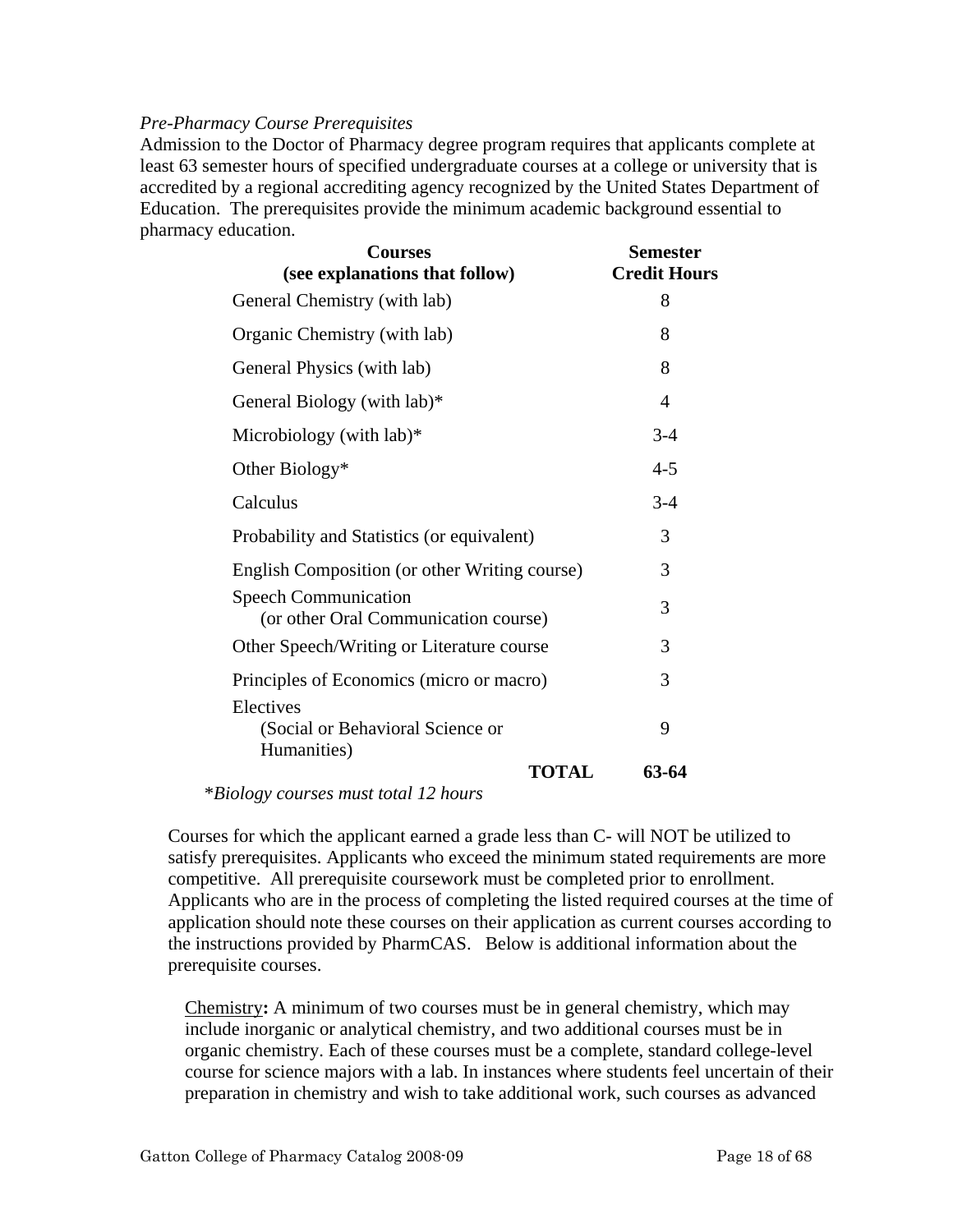analytical chemistry, physical chemistry, biophysical/biological chemistry, or chemical instrumentation should be considered.

Physics**:** A minimum of two courses in physics with a lab for each course is required. The courses are to be math based (either non-calculus or calculus). The areas of study are to include mechanics, heat, light, sound, electricity, and magnetism. Survey types of courses will not satisfy this requirement.

Biological Sciences: Courses totaling a minimum of twelve semester credit hours in the biological sciences are required. At least two courses must include a lab. A course in general biology (for majors) and a course in microbiology must be included in the twelve hours. The microbiology course may be 3 or 4 credit hours as long as it includes a lab. Combined Anatomy and Physiology courses can not be used to satisfy requirements.

Many students may benefit from additional study in the biological sciences. The faculty recommends additional courses in genetics, cellular biology, biochemistry, embryology, and molecular biology.

Calculus: A one-semester calculus course with a minimum of three semester credits is required. Calculus courses offered by departments other than math are typically not accepted to satisfy this requirement.

Statistics: A three-semester-credit, math-based statistics course, which covers probability and statistics, is required.

Communication Skills: Competency in the use of both oral and written English is considered essential to the successful study and practice of pharmacy. At least one course emphasizing writing skills and one course emphasizing verbal skills are required. The usual college-level introductory courses in freshman English composition and literature will meet six semester credit hours of this admission requirement. Writing-intensive courses are recommended.

Economics: An introductory three-semester-credit course in economic principles is required. The course may focus on either micro-economics or macro-economics.

Electives in Social or Behavioral Sciences and Humanities: To fulfill this requirement, a minimum total of nine semester credits are to be taken in social or behavioral sciences and humanities. Examples: *Social and Behavioral Sciences:* psychology, sociology, political science, and anthropology; *Humanities:* literature, fine arts, foreign language, philosophy, history and religion studies.

Use of Advanced Placement or CLEP Credit: Advanced placement credit, CLEP credit, or other nontraditional credit in required non-science courses awarded by a regionally accredited college or university may be utilized to satisfy academic prerequisites. Such credit may also be utilized to satisfy prerequisite science courses provided that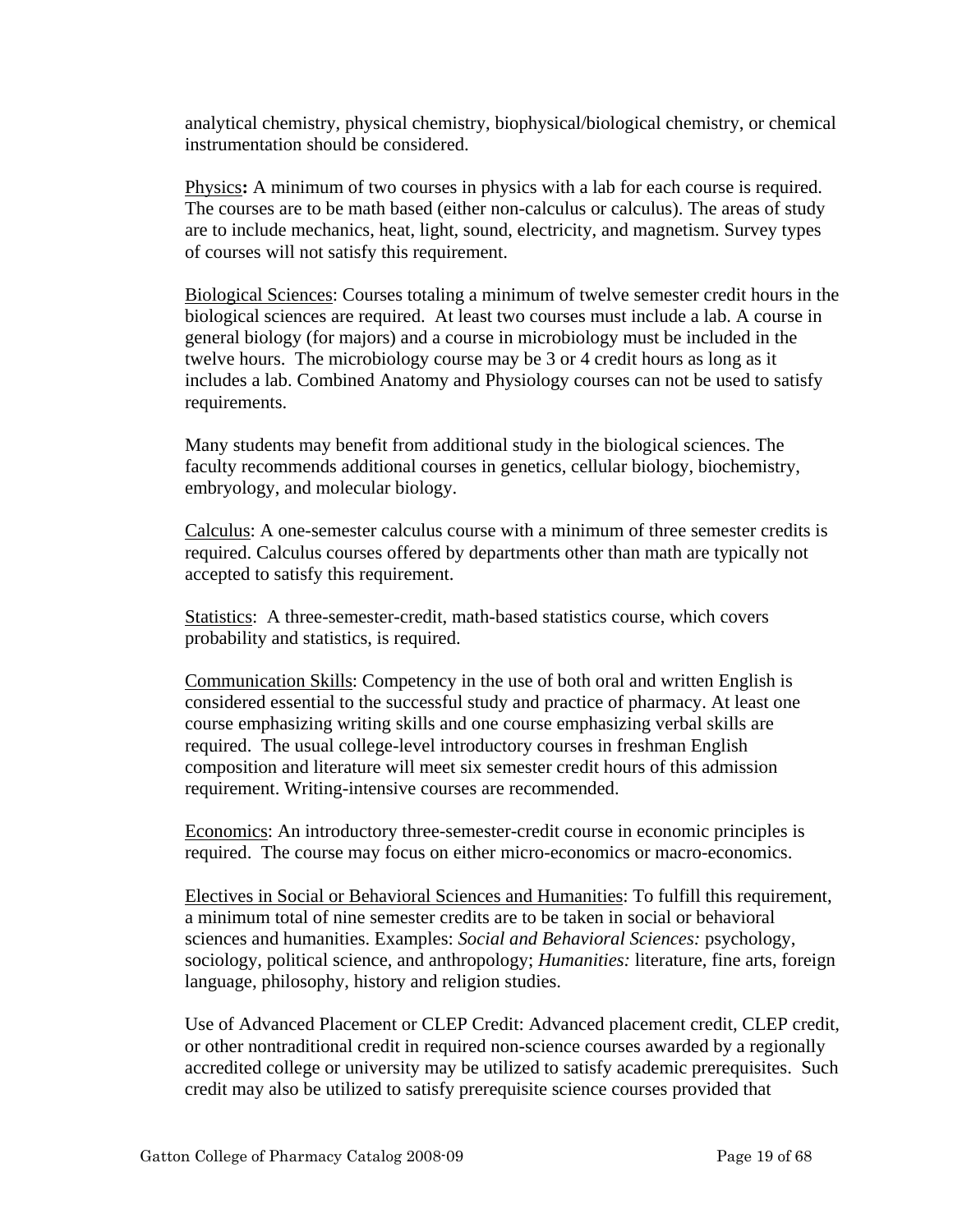applicants have taken additional coursework in the same discipline. Prospective students should be aware that portions of the professional curriculum require solid skills in algebra and introductory integral calculus, and those math skills, if not used, quickly diminish. As such, we strongly recommend that incoming students take appropriate steps to ensure a high level of mathematical aptitude

# *Pharmacy College Admission Test (PCAT)*

All applicants are required to report scores from the PCAT by the close of the current application period. Applicants must officially report scores via PharmCAS (code 104). PCAT scores must meet one of the following criteria:

1) taken within 3 years of the application deadline or

2) taken in January immediately following the application deadline

Applicants are advised to prepare adequately and thoroughly for this examination and to structure a curriculum that adequately prepares them prior to this important examination. Information regarding the PCAT may be obtained from the applicant's pre-professional advisor or at www.PCATweb.info.

## *Letters of Recommendation*

At least two recommendations are required. One letter must be from a faculty member who has taught the student (biology, chemistry, physics or math recommended) or a preprofessional advisor or committee at the applicant's academic institution. Note: if a committee/composite letter is utilized, it will only count as one recommendation. The second letter may be from a source of the applicant's choosing; however, letters from family members will not be accepted. Applicants are encouraged to submit letters from an individual capable of attesting to the applicant's potential as a future healthcare professional. Letters from employers, especially if the employer is a pharmacist, are strongly encouraged.

Applicants are required to submit the letters of recommendation through PharmCAS (refer to PharmCAS for instructions). Applicants are encouraged to provide the selected reference individuals with "Expectations for Those Writing Recommendations" (posted on the College of Pharmacy web site) to assist them in preparing the letter of reference.

## *Interview*

An in-person interview with members of the Admissions Committee is required. Only selected applicants will be invited to interview (all related expenses are the sole responsibility of the applicant). An invitation to interview does not guarantee admission or imply any specific action on the part of the Admissions Committee.

## **Application Process**

## *PharmCAS Application*

Application is made via PharmCAS, www.PharmCAS.org. Applications must be received at PharmCAS by the specified deadline date. Repeat applicants are required to resend all test scores, recommendations and official transcripts.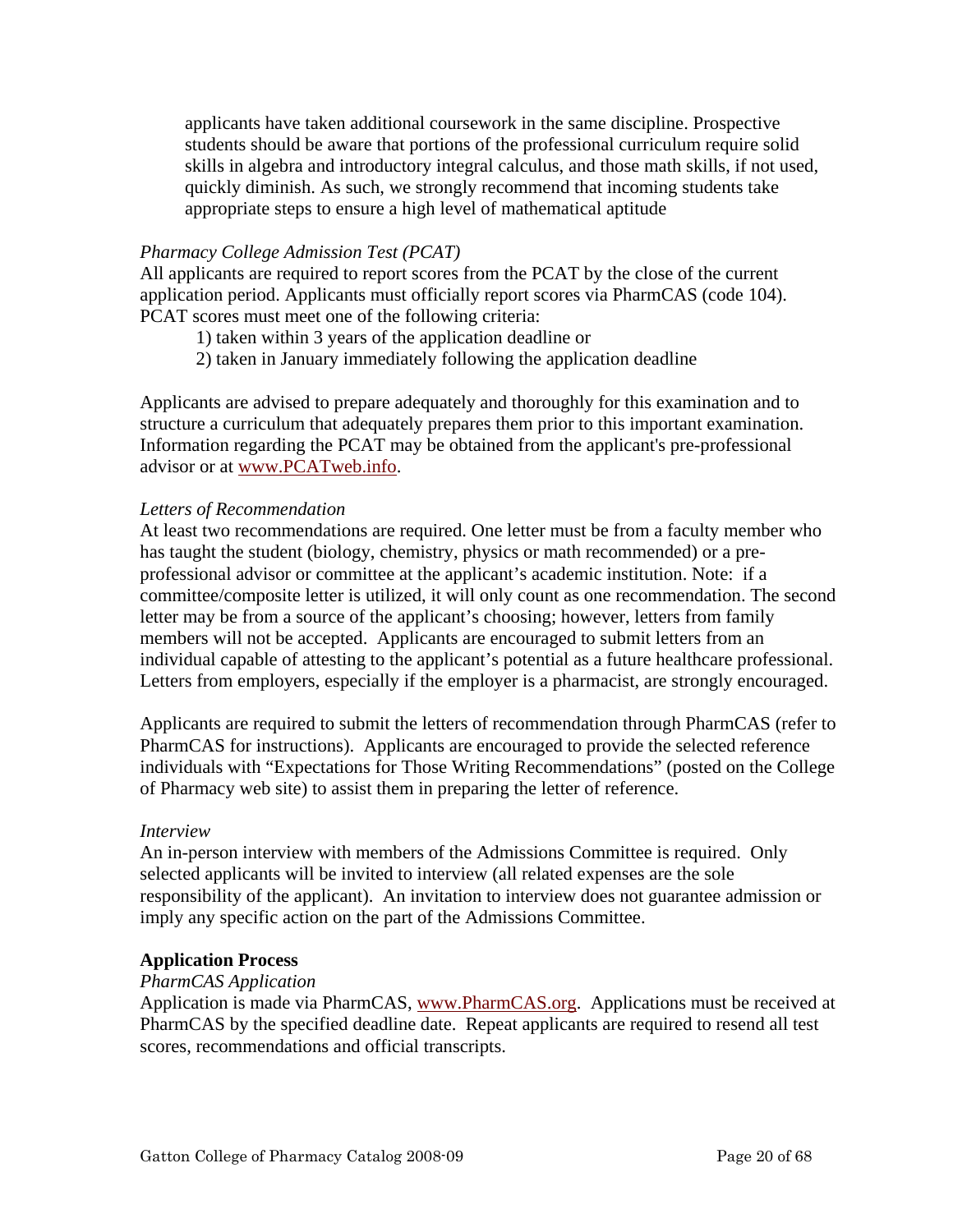## Supplemental Application and Application Fee

Applicants are also required to complete a supplemental application along with a nonrefundable application fee of \$50 directly to the College of Pharmacy Admissions Office on or before the application deadline. The application, which is available at www.etsu.edu/pharmacy, can only be completed online. Applicants should begin their PharmCAS application prior to attempting to complete the supplemental application as the PharmCAS ID number is required.

#### *Application Deadlines*

|                                            | <b>Regular</b>    | <b>Early Decision</b> |
|--------------------------------------------|-------------------|-----------------------|
|                                            | <b>Applicants</b> | <b>Applicants</b>     |
| <b>PharmCAS</b> Application Submitted      | January 5, 2009   | September 3, 2008     |
| Supplemental Application and Fee Submitted | January 5, 2009   | September 3, 2008     |
| <b>PCAT Scores Received at PharmCAS</b>    | February 28, 2009 | September 30, 2008    |
| Recommendations Received at PharmCAS       | February 28, 2009 | September 30, 2008    |

**Note:** applications are not considered by the Admissions Committee until all application materials have been received (i.e., PharmCAS application, supplemental application and fee, PCAT scores and required letters of reference) and it has been determined that the applicant meets prerequisite academic requirements.

## **Selection Criteria**

The Admissions Committee evaluates applicants on the basis of demonstrated academic achievement, PCAT scores, letters of recommendation, pertinent extracurricular activities, evidence of non-scholastic accomplishments, strong knowledge and understanding of the profession and demonstrated motivation for the study and practice of pharmacy consistent with the mission of the Gatton College of Pharmacy. Criteria for admission are integrity; willingness and ability to assume responsibility; high scholastic achievement; maturity; intellectual curiosity; and sound motivation.

#### *Academic Considerations*

In evaluating the applicant's coursework, the Admissions Committee will examine the time frame and difficulty of the pre-pharmacy course schedule, the correlation of the academic record with the PCAT scores, and extracurricular activities (particularly activities such as concurrent employment, collegiate athletics, and philanthropic/service activities) as an indication of the potential to succeed in the academically rigorous pharmacy curriculum.

Applicants are expected to possess a solid academic foundation, particularly in the sciences and mathematics. Applicants who have taken prerequisite coursework more than 10 years prior to the application deadline should demonstrate contemporary content knowledge. This can be accomplished by acceptable performance on the PCAT and/or work experience. Such applicants are encouraged to address this issue in the PharmCAS personal statement or the Supplemental Application.

All prerequisite coursework must be completed prior to enrollment; however students who will have completed the prerequisites by the end of the spring semester prior to desired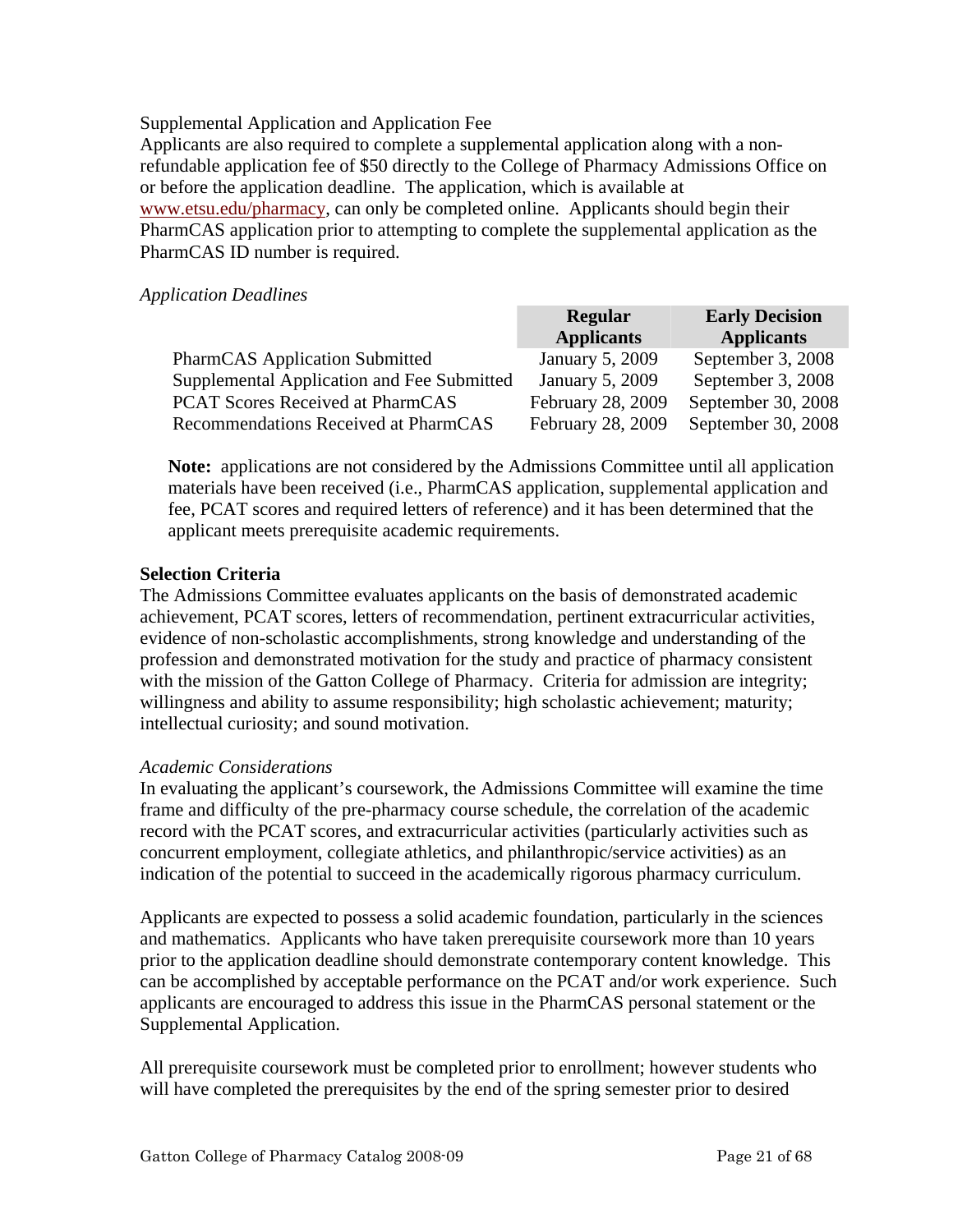enrollment will be more competitive for admission. Similarly, applicants completing the typically more demanding science courses such as Organic I, Physics I or Microbiology by the end of the fall semester are more competitive. Applicants are strongly encouraged from leaving a significant number of prerequisites for completion during the summer preceding anticipated enrollment in pharmacy school.

# *Experience*

Each application is examined for evidence of an applicant's firsthand exposure to healthcare as an indication of the applicant's motivation and that the applicant is familiar with the realities of pharmacy as a career. It is expected that applicants have a clear understanding of the pharmacy profession. Applicants without pharmacy work experience should consider volunteering, shadowing a pharmacist or extensively researching the profession prior to applying for admission. The Admissions Committee seeks evidence that the applicant has made a serious and reasoned commitment to understand the profession of pharmacy.

## *Residency*

The Gatton College of Pharmacy gives preference to applicants who are residents of Tennessee and residents of our contiguous Appalachian service area who are interested in our emphasis on the practice of rural, institutional, or community pharmacy.

## **Reconsideration of Admissions Committee Decision**

The Admissions Committee makes every effort to consider all available information in making admissions decisions. It is the policy of the College that it will not review or reconsider any admissions decision unless significant new information which was not available at the time of the original decision is discovered. The College reserves the sole right to determine the significance of any new information presented. Requests for reconsideration are rarely granted.

## **Technical Standards for Admission**

Pharmacy education requires that the accumulation of scientific knowledge be accompanied by the simultaneous acquisition of skills and professional attitudes and behavior. Pharm.D. graduates must have the knowledge and skills to function in a broad variety of clinical situations and to render a wide spectrum of patient care. While acknowledging Section 504 of the 1973 Vocational Rehabilitation Act and the Americans with Disabilities Act of 1990, the Admissions Committee asserts the following minimum technical standards must be present in prospective candidates.

A candidate for the Pharm.D. degree must have aptitude, abilities, and skills in five areas:

- Observation
- Communication
- Motor
- Conceptual, integrative and quantitative
- Behavioral and social

Technological compensation can be made for some disabilities in certain areas but a candidate should be able to perform in an independent manner.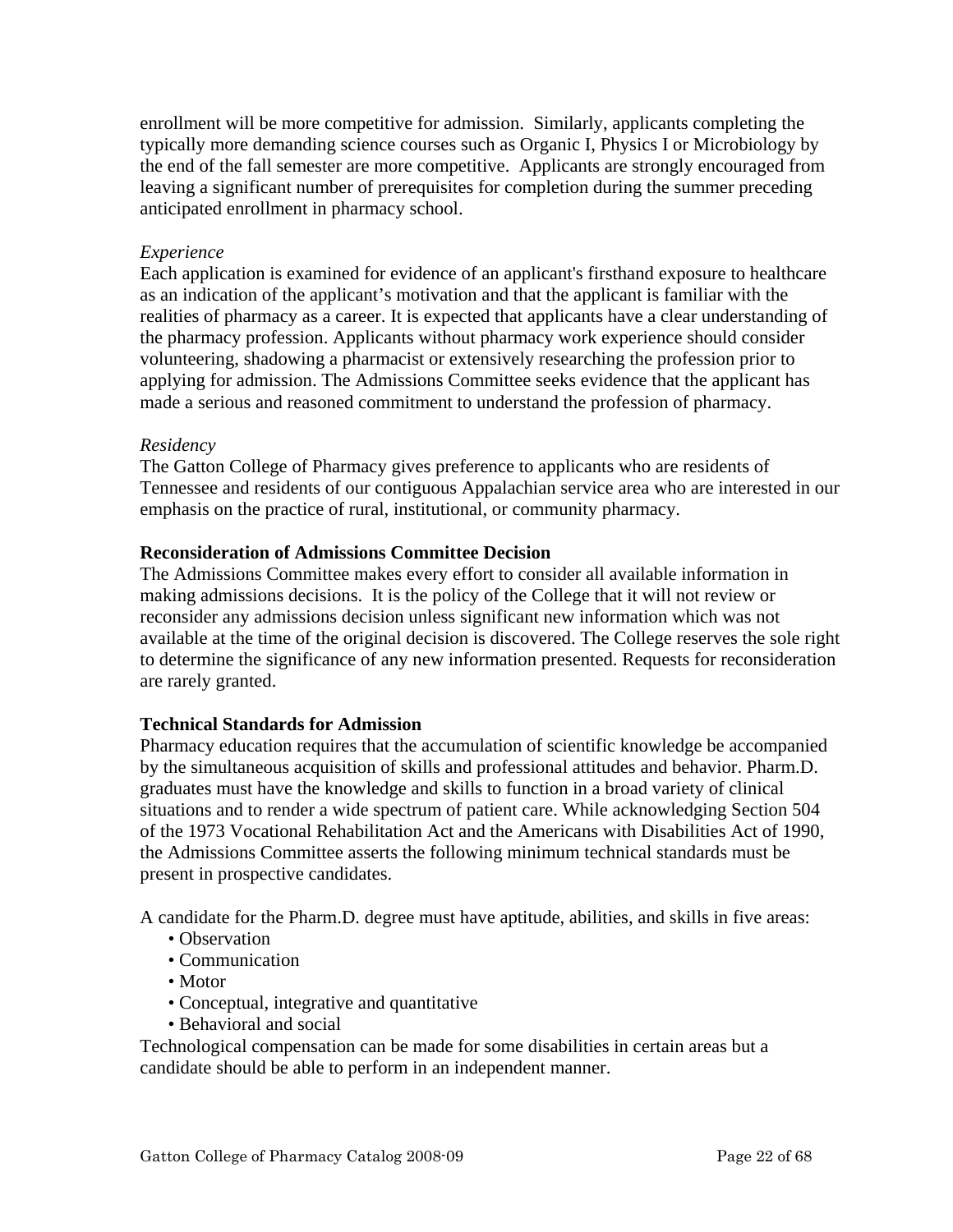Candidates for the Pharm.D. degree must have somatic sensation and the functional use of the senses of vision and hearing. Candidates' diagnostic skills will also be lessened without the functional use of the senses of equilibrium, smell, and taste. Additionally, they must have sufficient exteroceptive sense (touch, pain, and temperature), sufficient proprioceptive sense (position, pressure, movement, stereognosis, vibratory) and sufficient motor function to permit them to carry out the activities described in the section above. They must be able to consistently, quickly, and accurately integrate all information received by whatever senses employed, and they must have the intellectual ability to learn, integrate, analyze, and synthesize data. The Admissions Committee considers any applicant demonstrating the ability to perform or learn to perform the skills listed. These skills and abilities are assessed during the interview and throughout the Pharm.D. program. Students are judged not only on their scholastic accomplishments, but also on their physical and emotional capacities to meet the full requirements of the school's curriculum, and graduate as skilled and effective pharmacy practitioners.

# **Class Reservation Deposit**

Upon notification of acceptance, the applicant will be required to pay a non-refundable class reservation deposit of \$500.

# **Deferred Matriculation**

Accepted applicants who have paid the class deposit may request deferred entrance into the College of Pharmacy until the next class for previously unforeseen circumstances. In order to request deferred matriculation, the applicant must submit a written request stating the request and explaining why a later matriculation is desired. The applicant, if approved for deferment, will be required to sign a contract agreeing to comply with specific conditions.

## **Transfer Applicants**

Students desiring to transfer into the professional program from another accredited doctor of pharmacy program will be evaluated on an individual basis. To be considered for admission with advanced standing, an applicant must be in good standing with the school previously attended and have a competitive grade point average. Transfer students will be required to provide a transcript of their record at that institution from which they are transferring. If the transfer applicant is determined to be qualified for admission, a personal interview is required. Potential transfer applicants should contact the Admissions office for further instructions.

## **Registration for Classes**

Students enrolled in the Gatton College of Pharmacy are registered for a pre-determined set of courses each semester during the didactic years (P1-P3) of the curriculum by the Office of Admissions and Records. Most courses during the basic science portion of the curriculum are offered once a year, and latitude within the curriculum is allowable only through special arrangement with the Office of Academic Affairs. Students have the opportunity to request specific practice experiences during the Advanced Pharmacy Practice Experience year (P4) according to location and scheduling preferences.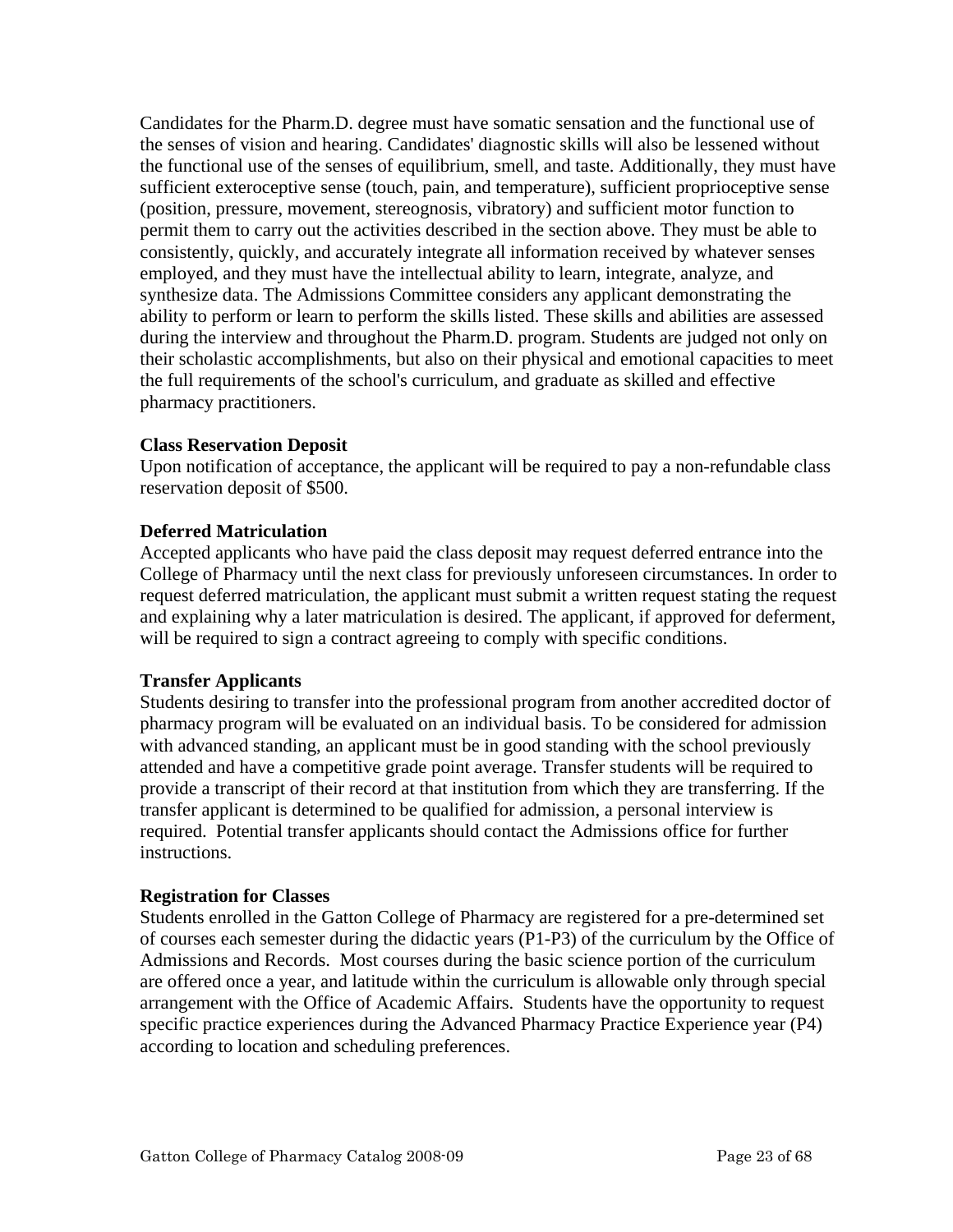#### **Immunization Requirements**

As a prerequisite for enrollment, Gatton College of Pharmacy students are required to demonstrate receipt of appropriate immunizations and/or testing for protection against exposure to certain infectious diseases as detailed below. Requirements are to be met no later than July 1 immediately preceding initial matriculation. Failure to comply may result in the student not being allowed to enroll or permitted to participate in practice experiences.

#### *Measles, Mumps, Rubella (MMR)*

*Proof* of immunity to measles (rubeola), mumps and rubella is required of all students through the documentation of receipt of two MMR vaccines. The first dose must have been given on or after the first birthday. MMR vaccinations must be given at least 30 days apart. Alternately the student may indicate immunity through documentation of blood serum titer indicating immunity.

#### *Hepatitis B*

Proof of immunity against hepatitis B is required of all students. Students are required to complete the vaccination series which consists of three injections given at recommended intervals. Additionally, students are required to obtain a blood serum titer test that demonstrates the student has developed an adequate level of antibody protection to indicate immunity. The titer should be received 1-2 months after completing the series of three injections.

If the hepatitis B titer is negative following completion of the initial series of three injections, the student will be required to repeat the series and have a repeat titer drawn. If the titer remains negative, the student will be required to receive appropriate clinical consultation.

#### *Tetanus-Diphtheria*

A current tetanus-diphtheria booster is required for all students. Students must provide documentation of receipt of a booster vaccine within 10 years of their expected graduation date. Effective October 2005, the CDC recommends administration of the TDAP in place of Td to promote protection against pertussis.

#### *Varicella (chickenpox)*

Students must demonstrate immunity to varicella through documentation of receipt of the varicella vaccination series or documentation of a blood serum titer indicating immunity.

#### *Polio*

Students must demonstrate immunity to polio through documentation of receipt of three doses (minimum) of Polio vaccine (OPV or IPV) or documentation of a blood serum titer indicating immunity.

#### *Tuberculin (TB) Screening*

Annual TB screenings are required while the student remains enrolled. The first screening should occur no earlier than June 1 of the year prior to initial enrollment in the College. If a student receives a positive test or has a history of testing positive, he or she will be required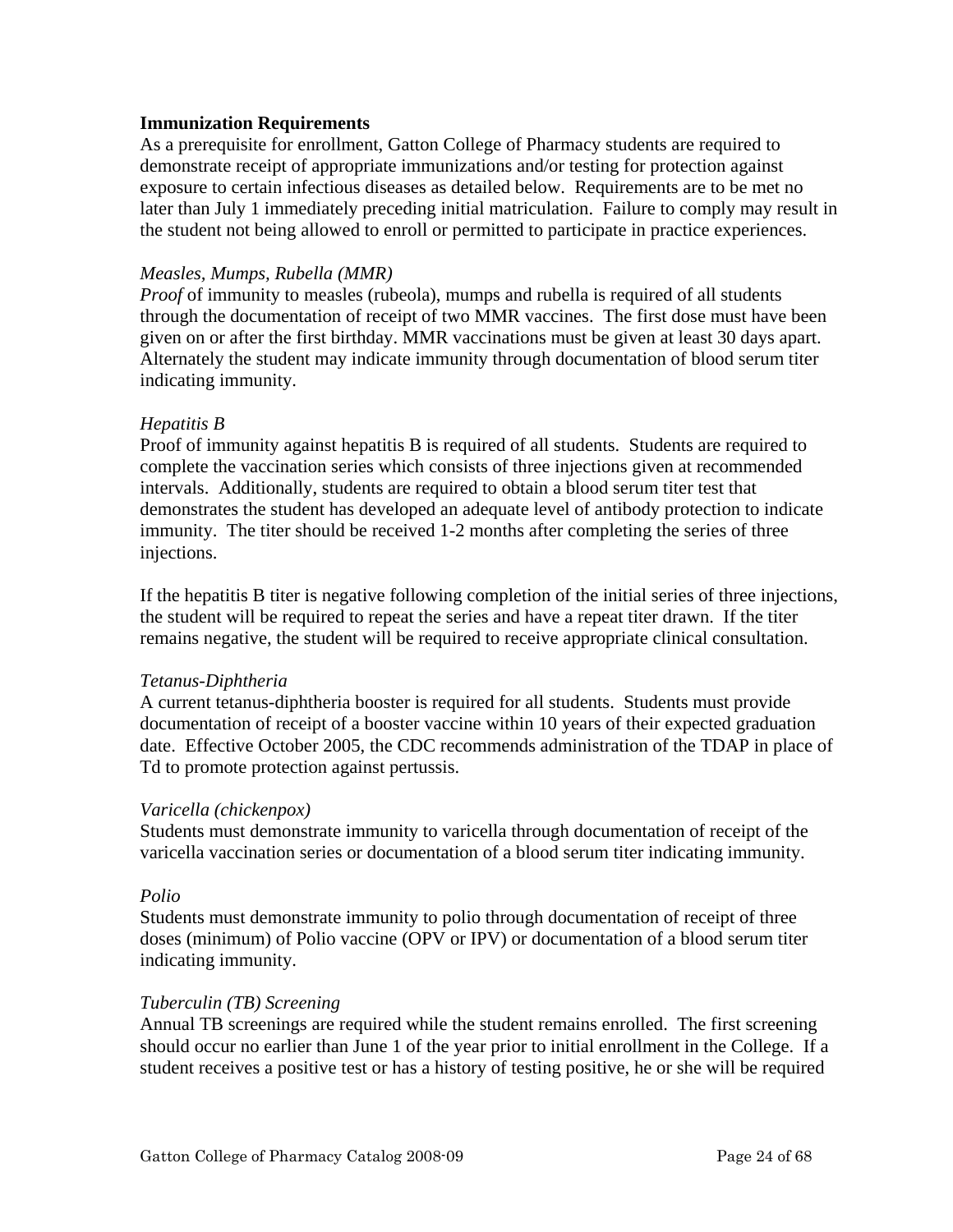to provide documentation of a chest x-ray and the results thereof, including the recommendation and outcome regarding any therapy.

## *Acceptable Documentation*

All documentation submitted in response to the above requirements must include the date of each immunization and/or titer as well as the results of the titer. Acceptable documentation may include a statement or progress notes from a healthcare provider; copy of immunization record; or copy of laboratory reports, as appropriate.

# *Acknowledgment of Information about Infectious Diseases*

In accordance with legislation of the General Assembly of the State of Tennessee, all students, upon initial enrollment in a postsecondary education institution, shall be informed of the risk factors and dangers of certain infectious diseases. Tennessee law requires that students complete and sign a form provided by the institution that includes detailed information about hepatitis B (HBV) and meningococcal meningitis.

# **Insurance Requirements**

# *Professional Liability Insurance*

The College of Pharmacy requires all Pharm.D. students to carry professional liability insurance. Low cost coverage specifically designed for pharmacy students is available through Pharmacists Mutual Insurance Company. The premium is charged to the student's account upon registration.

## *Medical Insurance*

Medical insurance is required of all Pharm.D. students. Students will automatically be enrolled in the Tennessee Board of Regents student insurance program unless proof of medical insurance is provided by the student to the Office of Student Affairs. The cost of this insurance will appear on the student's fee bill for the semester.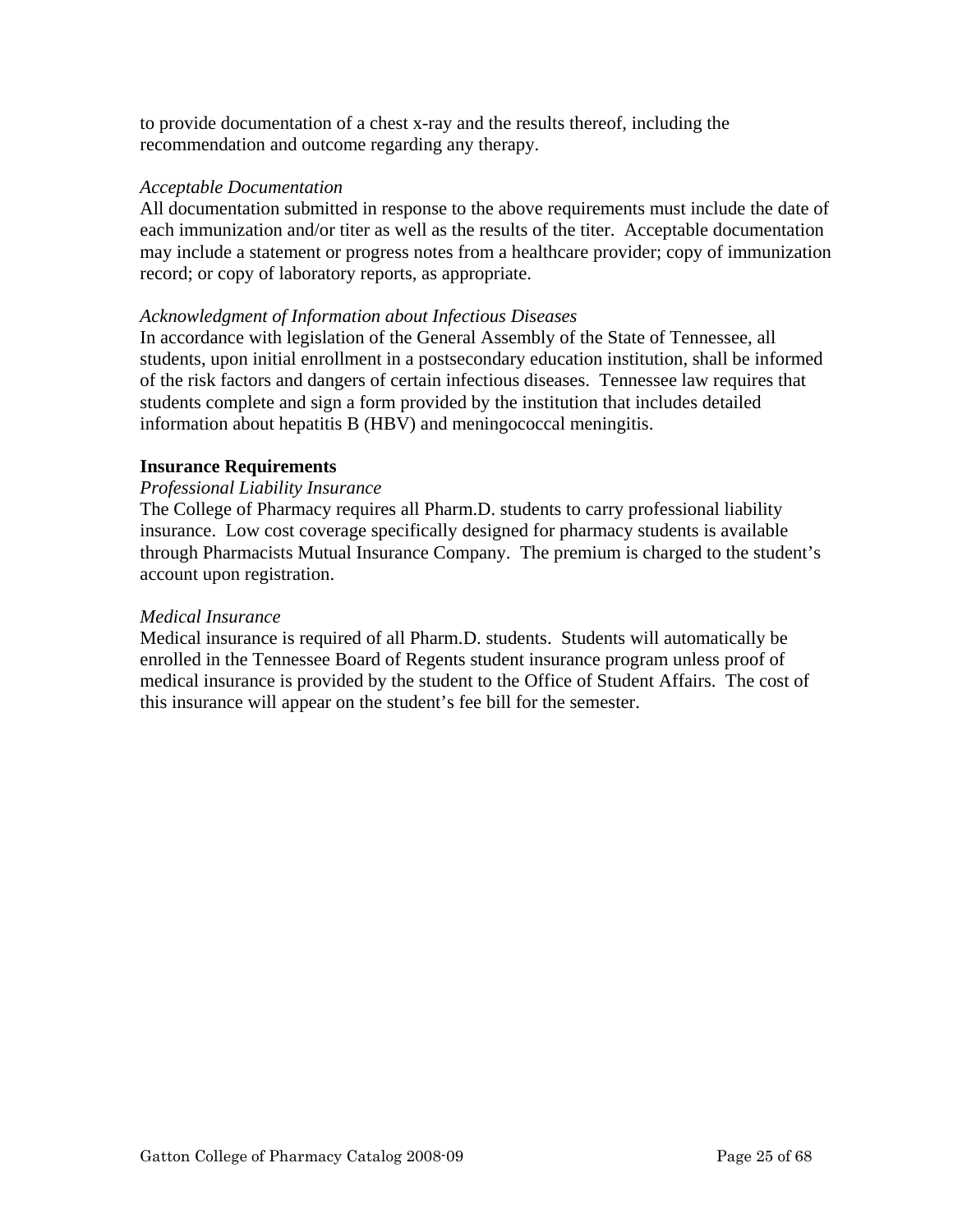# **EXPENSES AND FINANCIAL AID**

#### **Cost of Attendance**

| (Tuition and fees are set annually by Tennessee Board of Regents)                                       |          |
|---------------------------------------------------------------------------------------------------------|----------|
| <b>Tuition and Fees</b>                                                                                 | \$24,795 |
| Tuition <sup>1</sup>                                                                                    | 22,894   |
| <b>Student Fees</b>                                                                                     | 829      |
| <b>Liability Insurance</b>                                                                              | 16       |
| Health Insurance*                                                                                       | 1106     |
| (*premium for students 40 and over is \$1190;<br>premium can be waived with proof of medical insurance) |          |
| <b>Indirect Costs</b>                                                                                   | \$7587   |
| Books and Supplies (P1 year; subsequent years less) 2,050                                               |          |
| Transportation                                                                                          | 3,519    |
| Miscellaneous                                                                                           | 2,018    |
| <b>Room and Board</b>                                                                                   | \$8,820  |
| Housing                                                                                                 | 4,680    |
| Living Expenses                                                                                         | 4,140    |
| <b>Estimated Federal Loan Fees</b>                                                                      | \$212    |
| <b>Total Base Budget (P1 year)</b>                                                                      | \$41,414 |
| <sup>1</sup> Tuition is the same regardless of residency                                                |          |

## **Financial Aid**

Pharmacy students are served by the College's Office of Financial Aid. The office makes every effort to assist pharmacy students in securing the financial resources to attend the College. Financial aid is awarded on the basis of demonstrated need, which is the annual cost of attendance less the expected family contribution (EFC) as calculated by the federal government from information provided on the Free Application for Federal Student Aid (FAFSA).

Financial aid available to student pharmacists consists of federally sponsored programs and limited scholarships. Students may only borrow up to the cost of attendance (tuition, fees, living expenses, transportation, and personal and miscellaneous expenses). Student budgets are based on the expected educational expenses of the student; as such it is increased only under extenuating circumstances.

In order to apply for any of the federal aid programs, a student must submit a FAFSA and indicate the Gatton College of Pharmacy as the college he or she plans to attend (Federal School Code E01254). Students eligible for the Tennessee Educational Lottery Scholarships should submit the FAFSA no later than April 1 of each year in order to be considered for the lottery. Students submitting the FAFSA after April 1 will be considered only for the Federal Family Education Loan Program (FFELP) at that time. The FAFSA may be completed online at http://www.fafsa.ed.gov/.

When completing the FAFSA, first-year student pharmacists will answer questions about their student status differently depending upon how many semester credit hours they will have earned prior to beginning the Pharm.D. program (see table below). Student pharmacists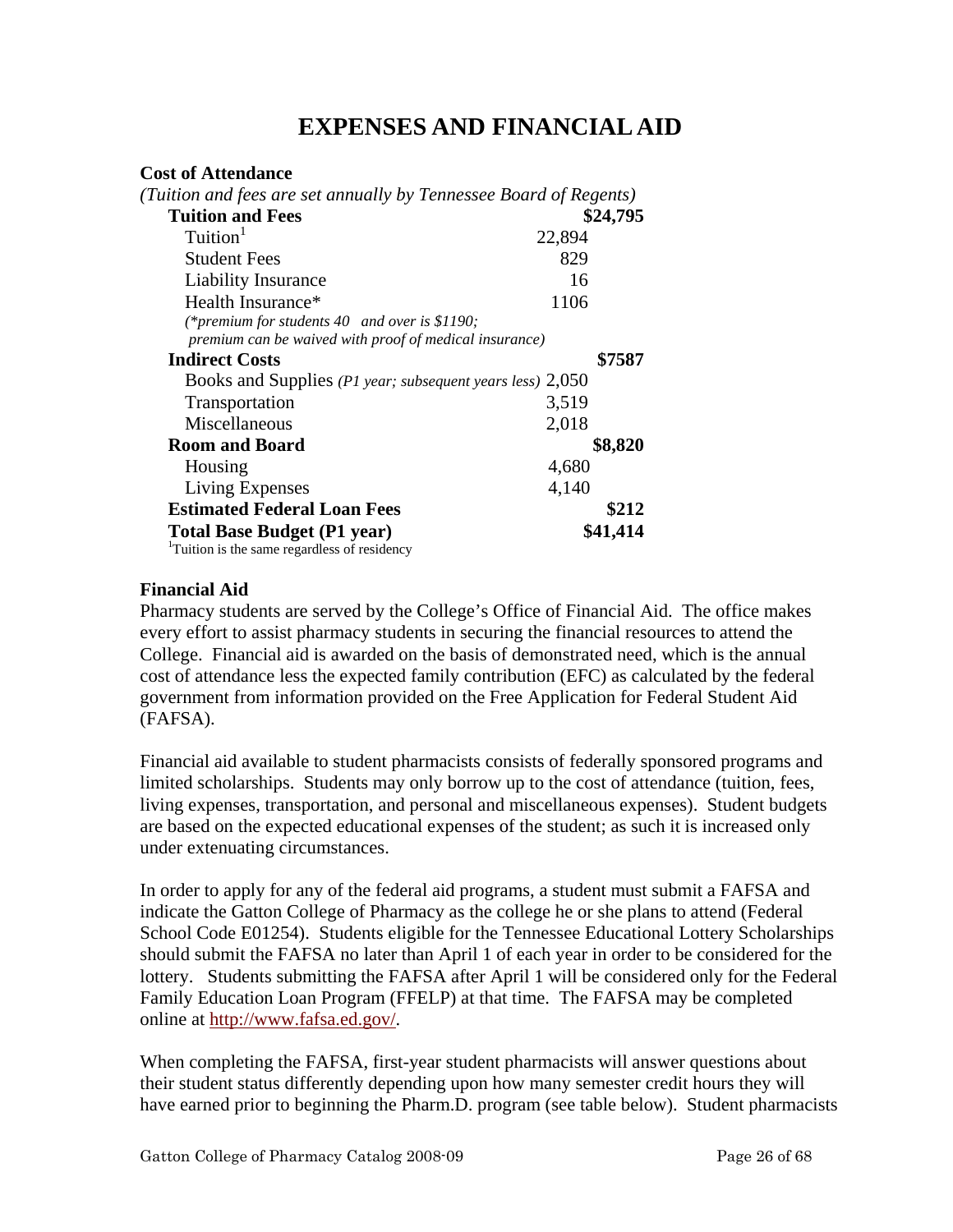who have earned less than 72 undergraduate semester credit hours will be considered undergraduates for the entire academic year for financial aid purposes. All other students will be considered professional students. Students who are considered professional students are no longer eligible for federal and state grants (e.g., Pell grant); however, students categorized as such are eligible for higher annual and aggregate loan amounts under the FFELP. Additionally, the professional classification allows students to be considered "independent" from their parents for most federal aid programs thus eliminating the requirement to report parental income on the FAFSA.

|                                                                                  | Less than 72 hours<br>completed   | 72 hours or more<br>completed    |
|----------------------------------------------------------------------------------|-----------------------------------|----------------------------------|
| What degree or certificate will you be<br>working on during the 2009 -2010 year? | 1 <sup>st</sup> Bachelor's degree | Graduate or professional degree  |
| What will be your grade level when you<br>begin the $2009 - 2010$ year?          | $3rd$ year/Junior                 | $1st$ year graduate/professional |
| Will you have your first bachelor's<br>degree before July 1, 2009?               | N <sub>0</sub>                    | Answer accordingly               |

The federal government has the authority of selecting students for verification of information on the FAFSA. If selected, a student must submit a signed copy of the base year income tax form, W-2 form and the verification worksheet to the Office of Financial Aid.

Questions regarding financial aid for student pharmacists should be directed to Office of Financial Aid which may be reached by email (copfa@etsu.edu), phone (423-439-6238) or in person (VA Building 7, Room 214).

## **Satisfactory Academic Progress**

Students are required to maintain satisfactory progress toward their degree in order to be eligible for federal financial aid programs. The Gatton College of Pharmacy's Policy of Satisfactory Academic Progress requires students to meet both a qualitative and a quantitative standard. All students must complete the curriculum of each year and receive a grade of "C" or better in all required courses before advancing to the next professional year of study or graduating. Students must complete all didactic requirements within five academic years. This time limit may be extended for interruption by military service where enrollment is resumed immediately upon release from service.

The Academic Progression Committee (APC) makes the determination for Satisfactory Academic Progress. The committee is responsible for reviewing the progress of students at the end of each semester. Continued enrollment, remedial work and/or repeat of one or more courses, must be approved by the APC; which approval implies the student is making satisfactory academic progress. Therefore, the continued enrollment as a student serves as indication the student is maintaining satisfactory academic progress. Financial Aid is notified of significant actions of the APC for monitoring purposes to ensure compliance with Title IV regulations.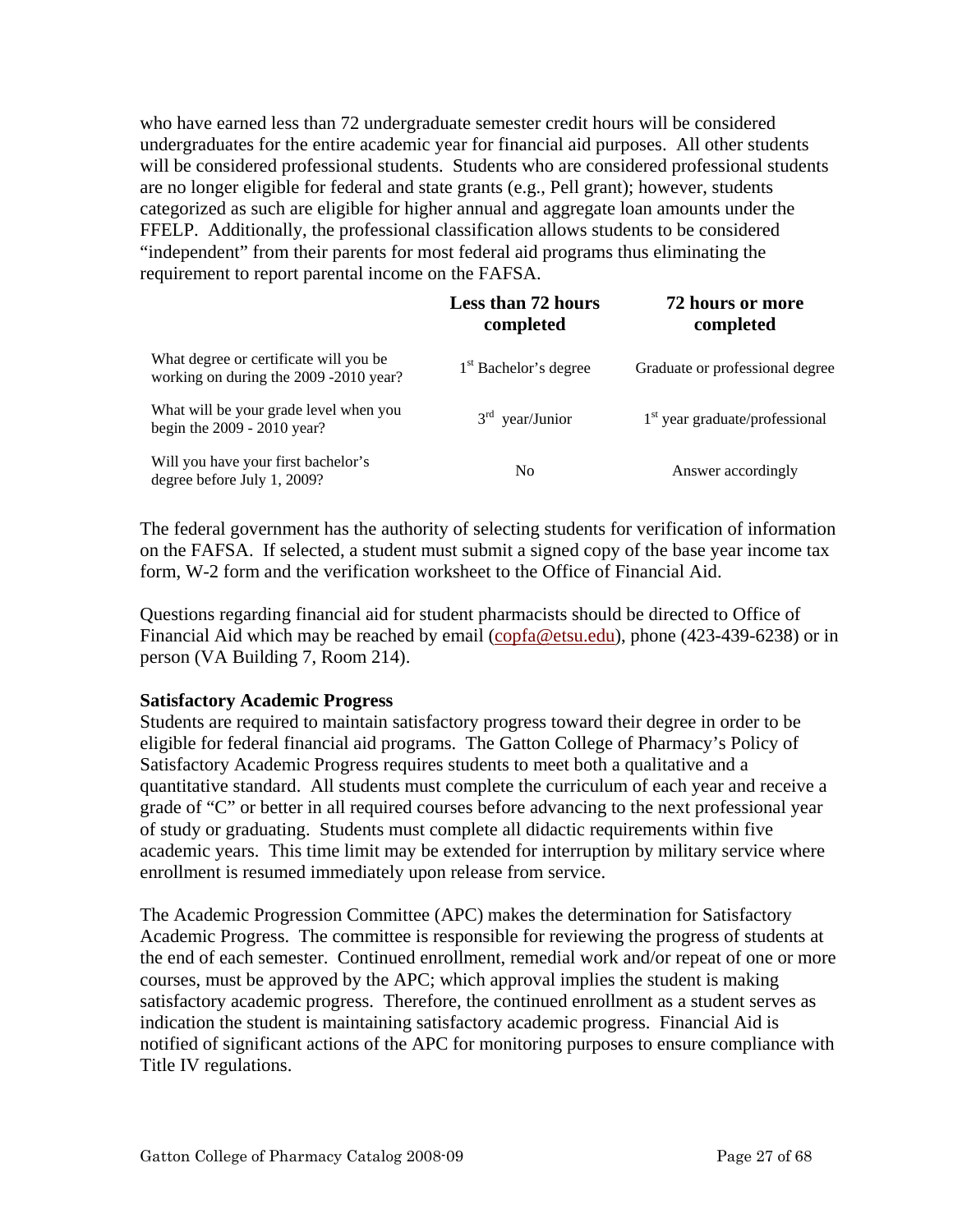# **Grants, Scholarships, and Awards**

The Gatton College of Pharmacy continues to explore the creation of grants, scholarships and awards. The most current information is maintained by the Office of Financial Aid.

# **Veterans Education Benefits**

The College of Pharmacy is approved for the training of veterans and other eligible persons under education benefit programs of the U.S. Department of Veterans Affairs. The University Veterans' Affairs Office, which coordinates the delivery of military-related educational benefits of the United States Department of Veterans Affairs (USDVA) to eligible service members, veterans, and certain disabled veterans dependents, can provide information and application assistance to student pharmacists who might be eligible for receipt of such assistance. Veterans Affairs is located in 101A Burgin E. Dossett Hall (administration building) on the main campus and can be contacted at 423.439.6819 or va@etsu.edu

Primary entitlement programs administered by the Veterans Affairs office are:

- Montgomery GI Bill Active Duty (MGIB-AD) Educational Assistance Program [Authority: Chapter 30, Title 38 *United States Code (USC)*];
- Vocational Rehabilitation & Employment (VR&E) Program [Authority: Chapter 31, Title 38 *USC*];
- Reserve Educational Assistance Program (REAP) [Authority: Chapter 1607, Title 10 *USC*];
- Montgomery GI Bill Selected Reserve (MGIB-SR) Educational Assistance Program [Authority: Chapter 1606, Title 10 *USC*];
- Survivors' & Dependents' Educational Assistance (DEA) Program [Authority: Chapter 35, Title 38 *USC*];
- Veterans' Work-Study Allowance Program [Authority: Chapters 30, 31, 35 of Title 38 & Chapters 1606 & 1607 of Title 10 *USC*];
- Veterans' Tuition & Fee Deferment Program [Authority: § 49-7-104] *Tennessee Code Annotated (TCA)*]

Information on the above federal programs, except VR&E and state programs, may be found at www.gibill.va.gov. VR&E information can be found at www.vba.va.gov/bln/vre/.

# **Tuition and Payment**

Students are required to make arrangements for payment of all university fees when registering at the beginning of each semester. A student's registration is not completed until the university receives payment for the current amount due the university. Students who have loans, grants, scholarships, state or federal vocational rehabilitation, or any other type of financial aid covering all fees will have these funds applied to their student fees; all others should make payment through the Bursar's Office by cash, check or credit card. If payment is made with a check that is not honored (acknowledged bank errors withstanding), a late fee will be charged when the student redeems the unpaid check. If the unpaid check is not redeemed within 10 days of return, the student may be unenrolled.

Students in the Doctor of Pharmacy program at the Gatton College of Pharmacy attend on a full-time degree-seeking status and as such pay the prevailing tuition and fees as established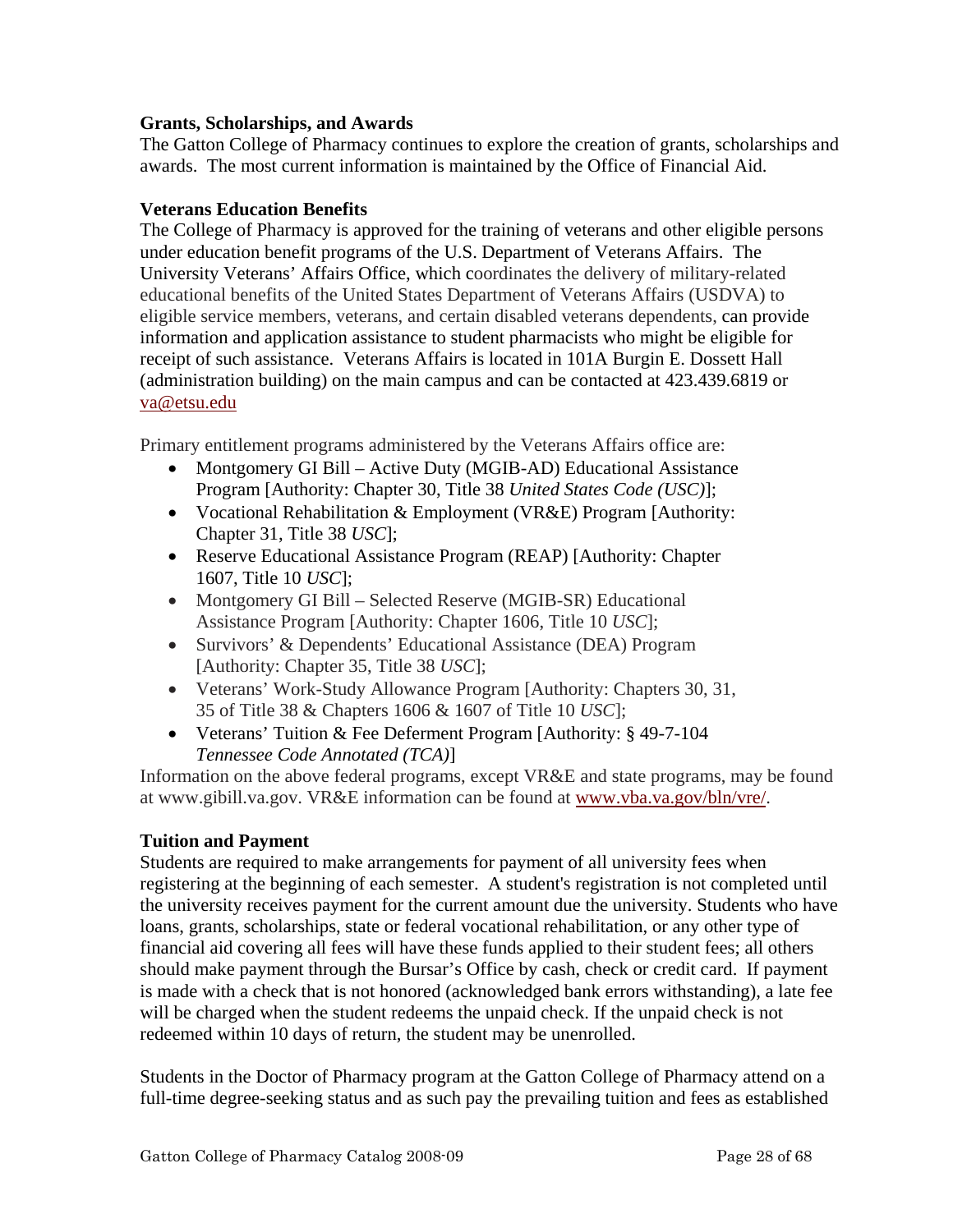by the College for the current academic year. In rare situations in which a student may be enrolled as a part-time student (less than 9 credit hours) due to failure to meet normal academic progression standards or some unforeseen circumstance, tuition will be charged at pro-rated amount.

The Bursar's Office does not send bills to students for their tuition and fees. The university has taken this step in order to increase operating efficiencies by making full use of available technology. The best way for students to know their current financial obligation for the term is by viewing their account through GoldLink. Students who need a printed copy of their account statement may print a statement from GoldLink.

Students may not re-enroll, graduate, or receive a transcript of their records until all indebtedness to the university is settled.

# **Tuition Refund Policy**

The University's refund policies for maintenance fees, tuition, and debt service fees are as follows:

*Change of a student's status which may permit a refund* 

- Change in schedule which results in reclassification from full-time to part-time status;
- Change in a part-time student's schedule which results in a class load of fewer hours.

# *Situations which may permit a refund*

- Dropping a course or courses;
- Withdrawing from the institution;
- Cancellation of a class by the institution;
- Death of the student.

# *Refund Procedures*

The refund amount for students not receiving Title IV aid and for those students who are not first-time students receiving Title IV aid is based upon the stated policy listed below.

- Refunds are defined as the portion of maintenance and/or tuition and university housing charges due as a rebate when a student withdraws or is expelled from the university. The amount of the refund is determined according to the schedule below.
- For first-, second-, and third-year students, 75 percent of maintenance and other required fees will be refunded for drops or withdrawals within 14 calendar days beginning with and including the first official day of classes or within a proportioned period for short-term courses. Twenty-five percent of maintenance and other required fees will be refunded following the 14th calendar day through the expiration of one-fourth (25 percent) of the time covered by the term. No refund will be made thereafter. These refund procedures are also applicable to dormitory rent. For fourth-year students, refunds will be based on the portion of pharmacy practice experiences completed during each semester.
- One hundred percent of fees will be refunded for classes canceled by the institution. One hundred percent of fees will be refunded for drops or withdrawals prior to the first official day of classes for the regular academic terms and prior to the beginning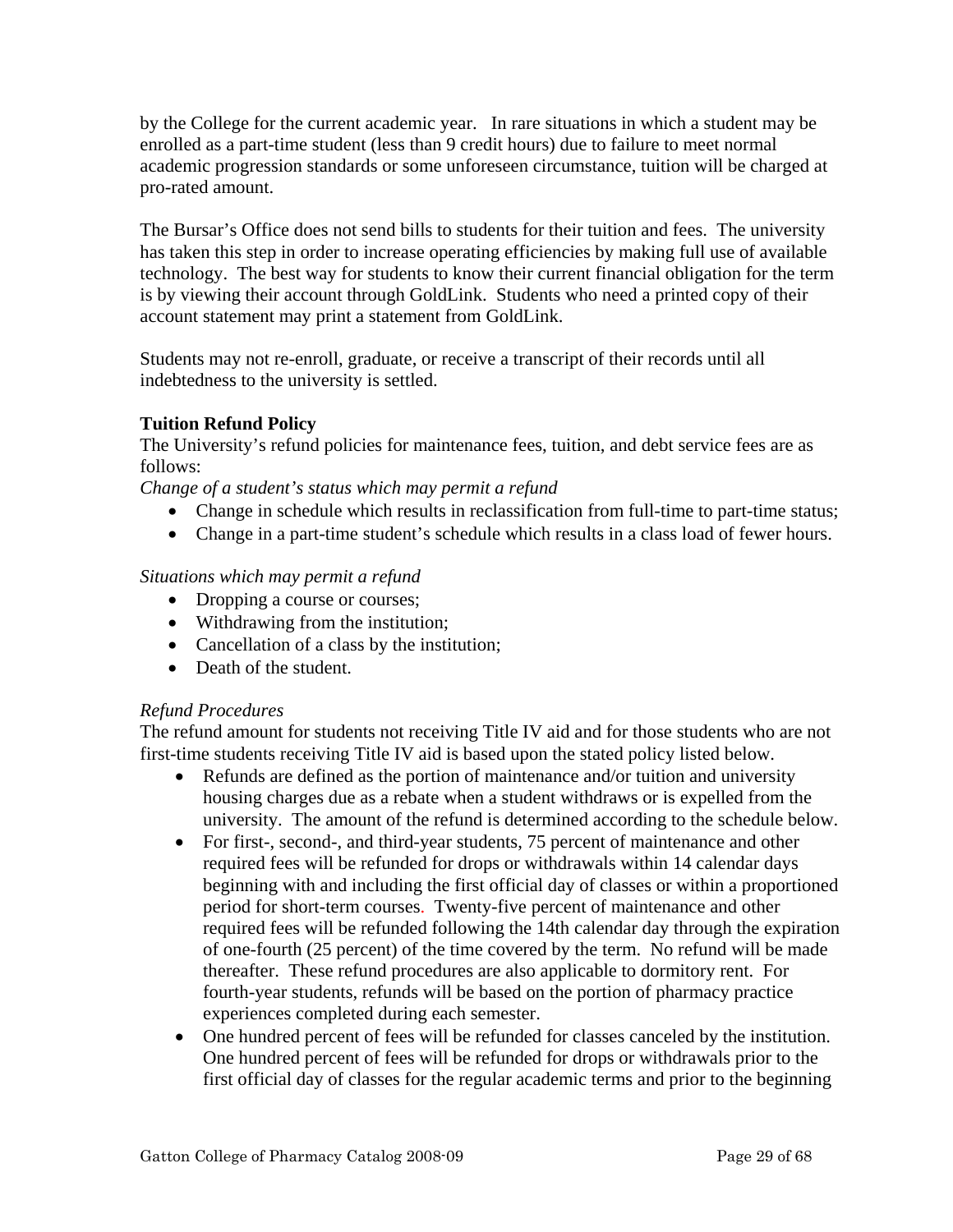of summer term. One hundred percent of fees will be refunded in case of student's death.

# *Return of Title IV Federal Student Aid*

This requirement applies to the student ONLY if the student receives federal student aid, AND the student withdraws prior to completing 60 percent of the period for which the aid was provided.

- The federal law requires federal aid recipients to "earn" the aid they receive by staying enrolled in college. Students who withdraw prior to completing 60 percent of the semester for which they received federal student aid may be required to return some or all of the aid they were awarded.
- The law assumes that the student used the Title IV student aid to pay his/her institutional charges–tuition, fees, dorm room, and board; thus, if the student withdraws prior to completing 60 percent of the semester for which aid was awarded, a pro-rata amount of that aid must be returned to the federal government.
- The university will restore to the appropriate federal fund source a proportional share of the institutional charges that the student paid. In general, the effect of the "return of Title IV aid" by the institution will be to reduce the student's outstanding loan balance. If the amount returned by the university is not enough to repay the entire "unearned" amount of student aid according to the length of enrollment, the student will be required to return portions of the federal student aid received to pay noninstitutional charges.
- Amounts that must be returned to federal aid sources (whether by the university or by the student) will first be applied to federal loans. With respect to any amount the student owes after the university has returned its share, the student will be permitted to repay loans based on the original terms of the loan agreement. In the case of "unearned" portions of federal grants or scholarships, the student will be expected to pay 50 percent of the "unearned" portion immediately.
- Any refund due to the student from the university for payment to cover institutional charges will first be applied to obligations to return "unearned" aid. Thus, portions of institutional refunds may be applied on the student's behalf to outstanding Stafford or Perkins loans or to the federal portions of grants or scholarships and not actually refunded to the student. (This policy is based on 34 CFR, Section 668.22 of Title IV of the Higher Education Act of 1965, as amended.)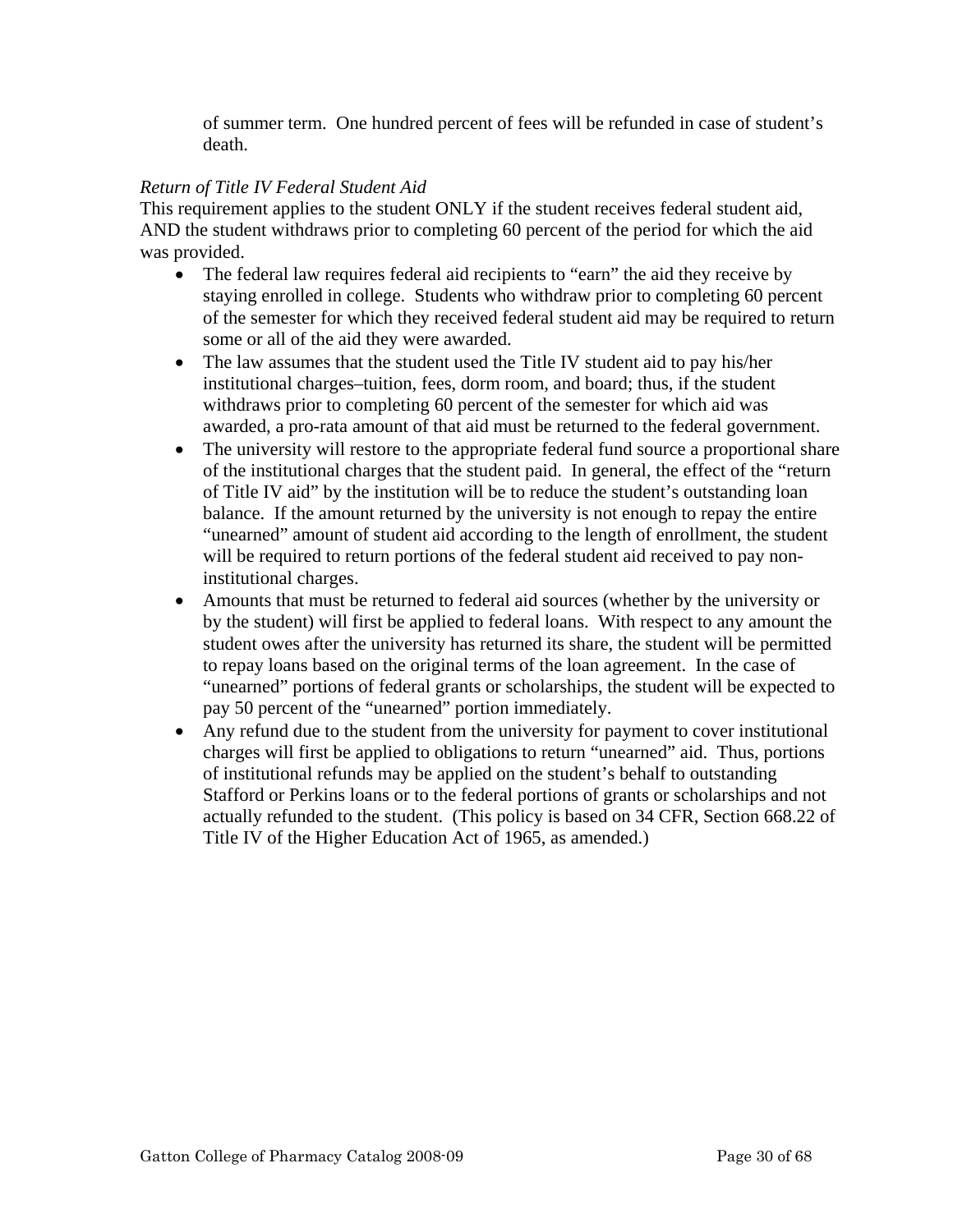# **DOCTOR OF PHARMACY DEGREE PROGRAM**

# **Degree Offered and Requirements**

The Gatton College of Pharmacy offers the Doctor of Pharmacy degree (Pharm.D.) The Doctor of Pharmacy degree is awarded to students upon successful completion of the curriculum as established by the Faculty Council. All courses and practice experiences, required and elective, must be completed with a minimum passing grade of C. The student must complete the didactic portion of the curriculum (first three years) within five years of initial enrollment, unless the time has been extended for military service.

The Pharm.D. degree is conferred by the Tennessee Board of Regents upon certification by the faculty that the student has successfully completed all requirements.

In addition to completing the prescribed curriculum and meeting the scholarship requirements of the program, students must have satisfied all financial obligations to the College or University in order to qualify for graduation and receipt of the degree.

## **Doctor of Pharmacy**

The Accreditation Council for Pharmacy Education  $(ACPE)^1$  states that the Pharm.D. Curriculum is intended to prepare pharmacists who will be able to:

- *provide patient-centered care*, through the ability to:
	- design, implement, monitor, evaluate, and adjust pharmacy care plans that are patient-specific; address health literacy, cultural diversity, and behavioral psychosocial issues; and are evidence-based
	- manage a successful patient-centered practice (including establishing, marketing, and being compensated for medication therapy management and patient care services rendered)
- *provide population-based care,* through the ability to develop and implement population-specific, evidence-based disease management programs and protocols based upon analysis of epidemiologic and pharmacoeconomic data, medicationuse criteria, medication use review, and risk-reduction strategies
- *manage human, physical, medical, informational, and technological resources,*  through the ability to ensure efficient, cost-effective use of these resources in the provision of patient care
- *manage medication use systems,* through the ability to apply patient- and population-specific data, quality improvement strategies, medication safety and error reduction programs, and research processes to minimize drug misadventures and optimize patient outcomes; to participate in the development of drug use and health policy; and to help design pharmacy benefits
- *promote the availability of effective health and disease prevention services and health* policy through the ability to apply population-specific data, quality improvement strategies, informatics, and research processes to identify and solve public health problems and to help develop health policy

l

<sup>&</sup>lt;sup>1</sup> Accreditation Standards and Guidelines for the Professional Program in Pharmacy Leading to the Doctor of Pharmacy Degree. Adopted January 15, 2006. Accreditation Council for Pharmacy Education.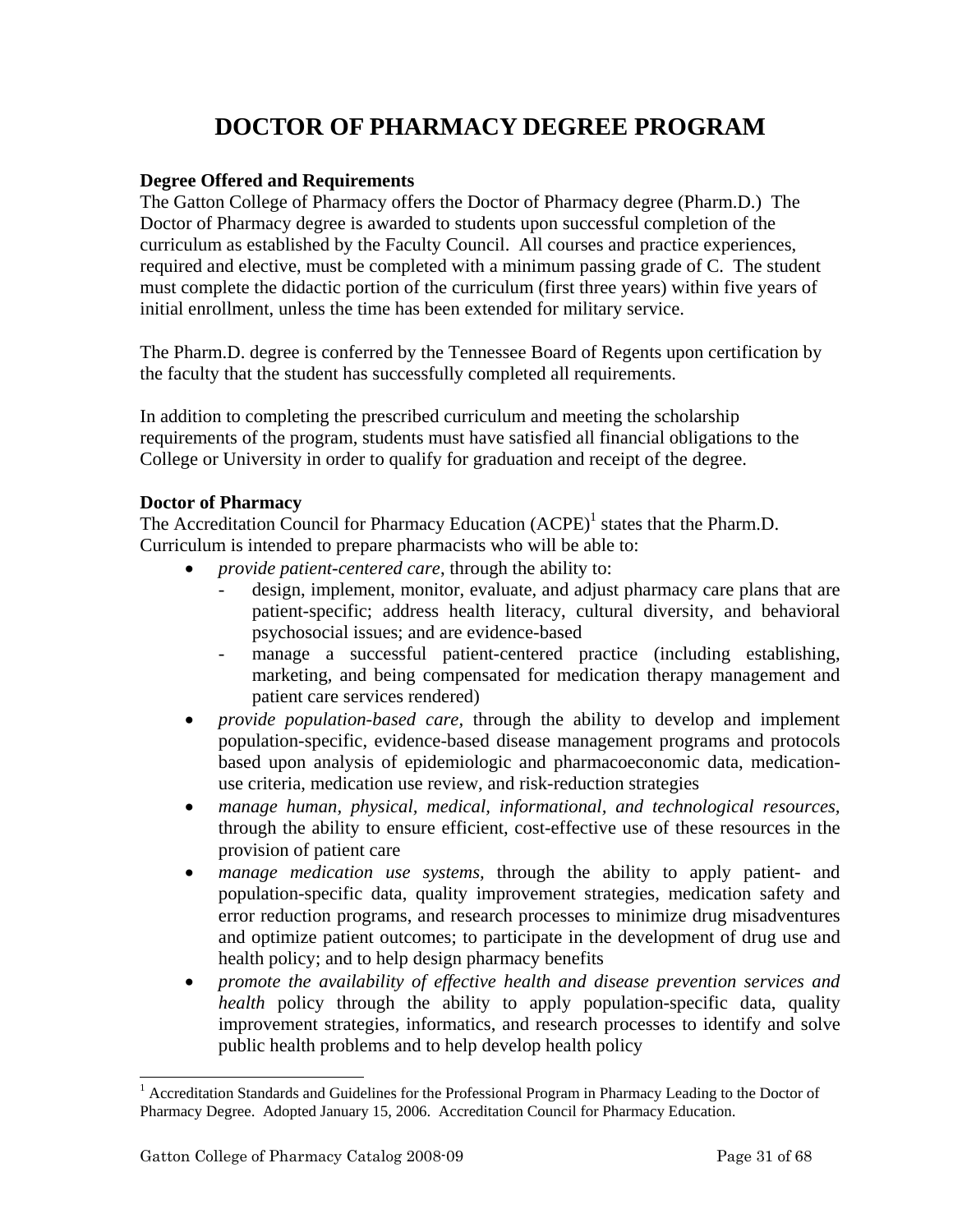To be capable of the above, pharmacy graduates also must be able to:

- communicate and collaborate with patients, care givers, physicians, nurses, other healthcare providers, policy makers, members of the community, and administrative and support personnel to engender a team approach to patient care
- retrieve, analyze, and interpret the professional, lay, and scientific literature to provide drug information and counseling to patients, their families or care givers, and other involved healthcare providers
- demonstrate expertise in informatics
- carry out duties in accordance with legal, ethical, social, economic, and professional guidelines
- maintain professional competence by identifying and analyzing emerging issues, products, and services

**Student Learning Outcome Expectations** (approved by the Faculty Council on January 22, 2008) Upon graduating from the Doctor of Pharmacy program students will be able to competently:

Patient-centered care

- 1. Identify and assess the medical problems of patients.
- 2. Design a plan to address each of the medical problems of patients.
- 3. Work with healthcare providers and patients to implement a plan to address the medical problems of patients.
- 4. Monitor and evaluate patients and their medical problems and, when necessary, adjust the plan to address each problem.
- 5. Consider patients' health literacy, cultural diversity, economics, healthcare access and behavioral psychosocial issues when communicating with patients or when designing, evaluating or modifying therapeutic plans.
- 6. Counsel and provide information to patients, their caregivers and other healthcare providers on medications and other medical issues.
- 7. Document patient care activities.
- 8. Compound drugs in appropriate dosage forms.
- 9. Coordinate the accurate, safe and efficient distribution and dispensing of medications.
- 10. Administer vaccines and/or other medications to patients as appropriate.

## Population-based care

- 11. Participate in the development of medication policies, health policies and pharmacy benefit programs.
- 12. Promote effective health and disease prevention services.
- 13. Identify and contribute to the interdisciplinary resolution of public health problems.
- 14. Develop, conduct and analyze medication use reviews.
- 15. Interpret epidemiologic, pharmacoeconomic and medication use reviews data.
- 16. Develop and implement population-specific disease management programs and protocols.

Resource Management

17. Develop, market and manage a patient-centered pharmacy practice.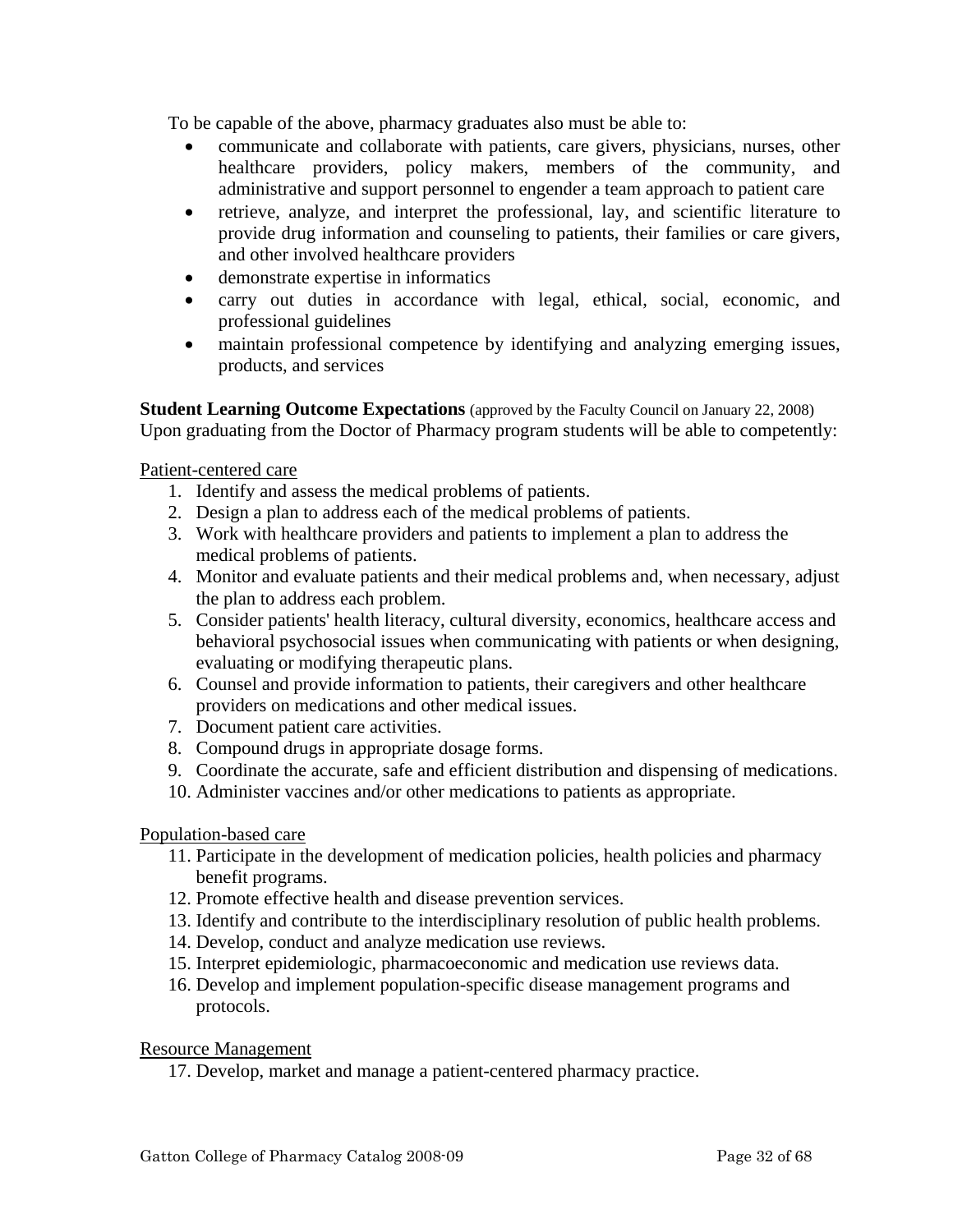- 18. Seek compensation for medication therapy management and patient care services rendered.
- 19. Manage human, physical, medical, financial, informational and technological resources to provide patient care.
- 20. Use quality improvement strategies, medication safety programs and research processes to minimize drug misadventures and optimize patient outcomes.

Professional Behavior and Essential Skills

- 21. Apply basic knowledge and principles of pharmaceutical sciences, clinical sciences and socio-behavioral sciences to engage in critical thinking and solve problems.
- 22. Use technology to enhance the practice of pharmacy.
- 23. Identify, retrieve, analyze and interpret the professional and scientific literature.
- 24. Make healthcare decisions that are based on the evidence in the professional and scientific literature.
- 25. Communicate and collaborate with patients, caregivers, healthcare providers and members of the community to improve healthcare.
- 26. Understand the needs of the Appalachian patient and the unique challenges of rural healthcare.
- 27. Carry out duties in accordance with legal, ethical, social, economic, and professional guidelines.
- 28. Maintain professional competence through lifelong learning and by identifying and analyzing emerging issues, products, and services.
- 29. Be a lifelong educator of patients, students, colleagues and other healthcare professionals.

## **Curriculum Outline**

|                  |      | Year 1 - Fall Semester                              |                |
|------------------|------|-----------------------------------------------------|----------------|
| PMSC             | 3111 | <b>Medical Terminology</b>                          |                |
| PMSC 3116        |      | Anatomy and Physiology                              | 6              |
| <b>PMSC</b> 3110 |      | Anatomy and Physiology Lab                          | 0              |
| PMSC 3114        |      | Biochemistry, Molecular Biology and Genetics        | 4              |
| PMSC 3102        |      | Immunology                                          | $\overline{2}$ |
| PMSC 3122        |      | <b>Pharmacy Calculations</b>                        | $\overline{2}$ |
| <b>PMPR</b> 3142 |      | Pharmacy Practice I - Introduction to Patient Care  | $\overline{2}$ |
| <b>PMPR</b> 3141 |      | IPPE-P1 – Community or Institutional Practice       | 1              |
|                  |      | <b>Semester Total Hours</b>                         | 18             |
|                  |      | $Year 1 - Spring Semester$                          |                |
| <b>PMSC</b>      | 3223 | Pharmacology I                                      | 3              |
| <b>PMSC</b>      | 3204 | Pathophysiology                                     | $\overline{4}$ |
| PMSC 3235        |      | Pharmaceutics and Biopharmaceutics                  | 5              |
| PMSC 3231        |      | Compounding and Dispensing Lab                      |                |
| <b>PMPR</b> 3243 |      | Non-Prescription Pharmacotherapy & Self-Care        | 3              |
| PMPR             | 3242 | Pharmacy Practice II - Introduction to Patient Care | $\overline{2}$ |
| <b>PMPR</b>      | 3241 | IPPE-P1 - Community or Institutional Practice       | 1              |
|                  |      | <b>Semester Total Hours</b>                         | 19             |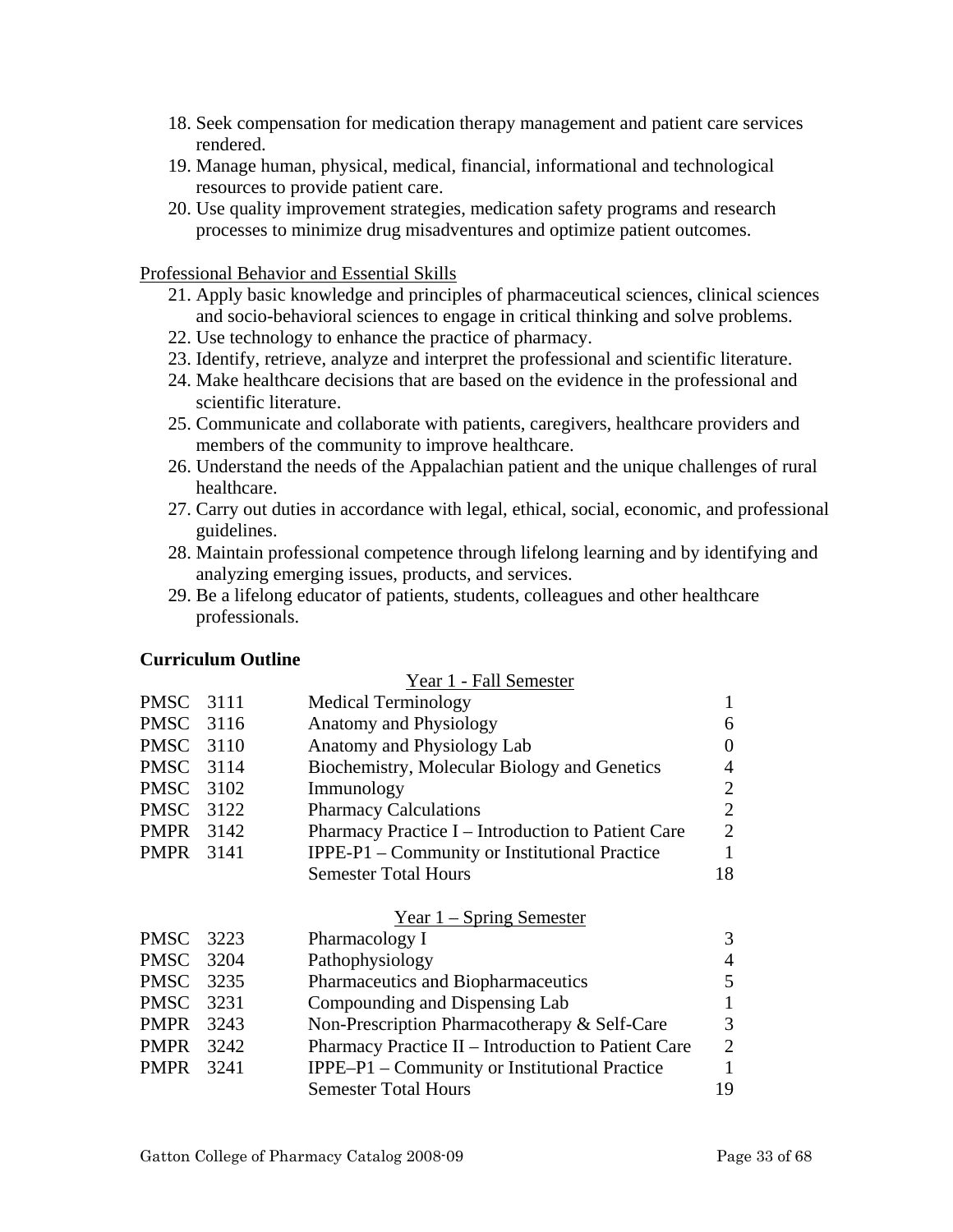|                  |      | Year 2 – Fall Semester                               |                                                 |
|------------------|------|------------------------------------------------------|-------------------------------------------------|
| <b>PMSC</b>      | 4123 | Pharmacology II                                      | 3                                               |
| <b>PMPR</b>      | 4182 | <b>Communication Skills for Health Professionals</b> | $\mathbf{2}$                                    |
| PMSC 4134        |      | Pharmacokinetics and Pharmacogenomics                | $\overline{4}$                                  |
| PMSC 4124        |      | Principles of Medicinal Chemistry                    | $\overline{4}$                                  |
| PMPR             | 4143 | Pharmacy Practice III - Evidence-Based Practice I    | 3                                               |
| <b>PMPR</b>      | 4163 | <b>Introduction to Pharmacotherapy</b>               | $\overline{3}$                                  |
|                  |      | <b>Semester Total Hours</b>                          | 19                                              |
|                  |      | <u>Year 2 – Spring Semester</u>                      |                                                 |
| <b>PMSC</b>      | 4223 | Pharmacology III                                     | 3                                               |
| <b>PMPR</b>      | 4263 | Pharmacotherapy I                                    |                                                 |
| <b>PMPR</b>      | 4273 | Pharmacotherapy II                                   | $\begin{array}{c} 3 \\ 3 \\ 3 \end{array}$      |
| <b>PMPR</b> 4283 |      | Pharmacy Law and Ethics                              |                                                 |
| PMPR             | 4243 | Pharmacy Practice IV - Evidence-Based Practice II    | 3                                               |
|                  |      | Elective course                                      | $2 - 3$                                         |
|                  |      | <b>Semester Total Hours</b>                          | $17-18$                                         |
|                  |      | <b>Summer Between Second and Third Year</b>          |                                                 |
| <b>PMPR</b>      | 4322 | IPPE-P2 – Community Practice (80 hrs - 2 weeks)      | $\overline{2}$                                  |
| <b>PMPR</b>      | 4332 | IPPE-P2 – Institutional Practice (80 hrs - 2 weeks)  | $\overline{2}$                                  |
|                  |      | <u>Year 3 – Fall Semester</u>                        |                                                 |
| <b>PMPR</b>      | 5163 | Pharmacotherapy III                                  | 3                                               |
| <b>PMPR</b>      | 5173 | Pharmacotherapy IV                                   |                                                 |
| <b>PMPR</b>      | 5142 | <b>Natural Medicines</b>                             | $\begin{array}{c} 3 \\ 2 \\ 2 \\ 3 \end{array}$ |
| PMPR             | 5182 | Principles of Healthcare Delivery                    |                                                 |
| <b>PMPR</b> 5152 |      | <b>Physical Assessment</b>                           |                                                 |
| <b>PMPR</b>      | 5143 | Pharmacy Practice V – Institutional                  |                                                 |
| <b>PMPR</b>      | 4341 | IPPE-P3 - Clinical (half the class)                  | $\mathbf{1}$                                    |
|                  |      | Elective course                                      | $2 - 3$                                         |
|                  |      | Semester Total Hours <sup>1</sup>                    | 17-19                                           |
|                  |      | $Year 3 - Spring Semester$                           |                                                 |
| <b>PMPR</b>      | 5263 | Pharmacotherapy V                                    | 3                                               |
| <b>PMPR</b>      | 5273 | Pharmacotherapy VI                                   |                                                 |
| <b>PMPR</b>      | 5233 | <b>Clinical Pharmacokinetics</b>                     |                                                 |
| <b>PMPR</b>      | 5243 | Pharmacy Practice VI – Community                     | $\begin{array}{c} 3 \\ 3 \\ 3 \end{array}$      |
| <b>PMPR</b>      | 5253 | <b>Advanced Clinical Practice Skills</b>             |                                                 |
| <b>PMPR</b>      | 5361 | Clinical Seminar I                                   | $\mathbf{1}$                                    |
| <b>PMPR</b>      | 4341 | IPPE-P3 – Clinical (half the class)                  | $\mathbf{1}$                                    |
|                  |      | Elective course                                      | $2 - 3$                                         |
|                  |      | Semester Total Hours <sup>1</sup>                    | 18-20                                           |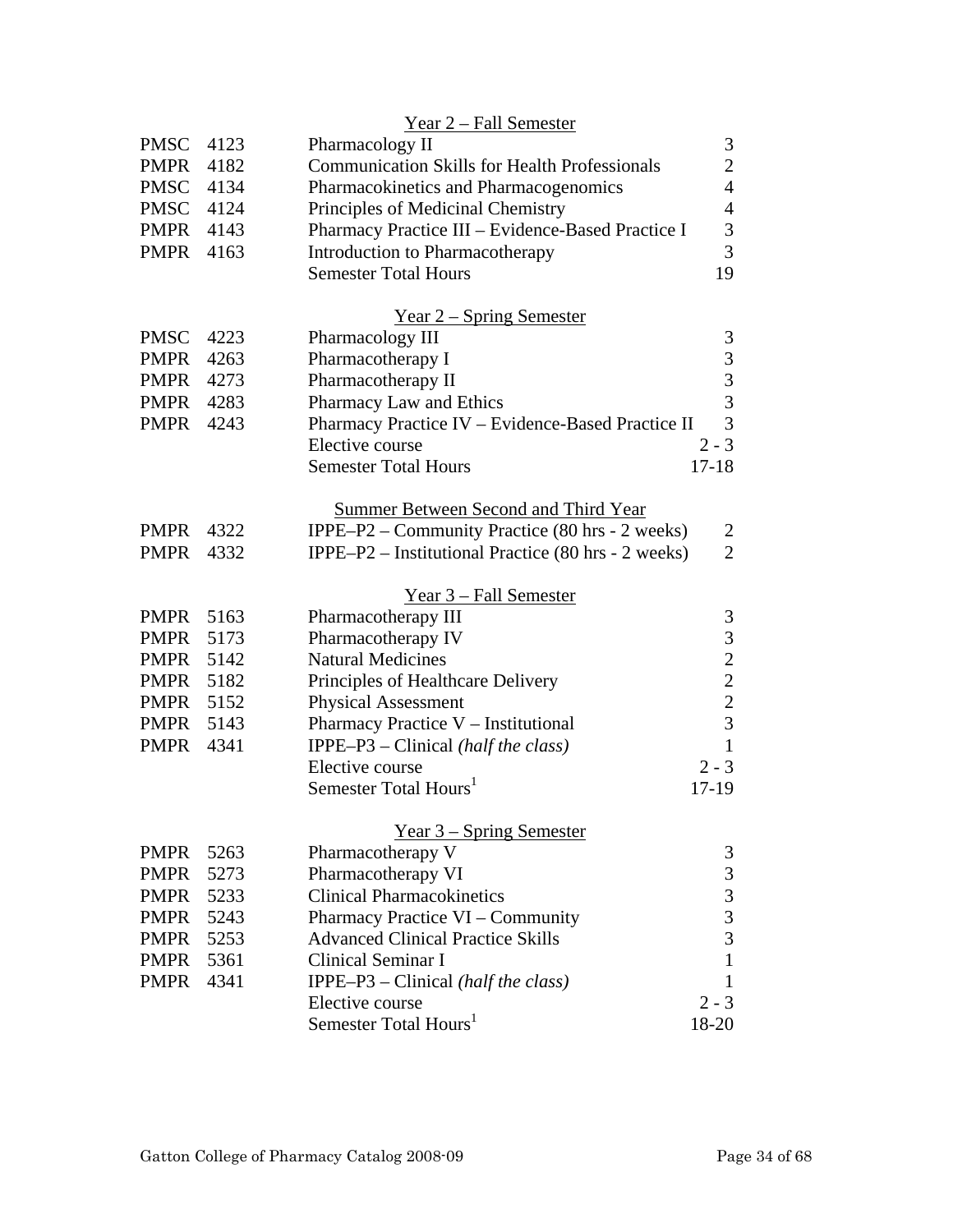|             |             | Year $4^-$ Calendar Year <sup>2</sup> |             |
|-------------|-------------|---------------------------------------|-------------|
| PMPR 6116   |             | <b>Community APPE</b>                 | 6           |
| PMPR        | 6126        | <b>Institutional APPE</b>             | 6           |
| PMPR 6136   |             | <b>Inpatient/Acute Care APPE</b>      | 6           |
| PMPR        | 6146        | Primary Care APPE                     | 6           |
| PMPR        | 5461        | Clinical Seminar II                   |             |
| <b>PMPR</b> | <b>XXXX</b> | <b>Elective APPE</b>                  | 6           |
| <b>PMPR</b> | <b>XXXX</b> | Elective APPE                         | 6           |
|             |             | Year 4 Total Hours                    | 37          |
|             |             | <b>Total Program Hours</b>            | $149 - 154$ |

<sup>1</sup>Total semester hours vary depending on credits of elective and semester in which IPPE occurs.<br><sup>2</sup>Students are required to complete six 6 week educated phermacy prectice experiences during th <sup>2</sup>Students are required to complete six 6-week advanced pharmacy practice experiences during the 12-month period beginning the  $2<sup>nd</sup>$  week of May and ending the  $1<sup>st</sup>$  week of May of the following year.

Prospective applicants are encouraged to view the current curriculum on the Internet at www.etsu.edu/pharmacy as changes may have occurred.

## **Elective Courses**

Only courses which appear on the Approved Electives list may be used to fulfill the didactic elective requirements for the Pharm.D. program. Student pharmacists taking elective courses should be aware that elective courses may not adhere to the exam schedule currently in place for the required core sequences in the College of Pharmacy. Elective course instructors may schedule exams at their convenience, with the exception that College of Pharmacy elective courses will administer a final or last exam the week prior to final exam week. In addition the College of Pharmacy will have a semester schedule that may differ from that of the university. Students should be aware of potential scheduling conflicts when registering for approved electives taught outside of the College of Pharmacy.

Research or internship experiences may be utilized to meet elective requirements if approved by the Curriculum Committee.

#### **Pharmacy Practice Experience**

Students are required to participate in Pharmacy Practice Experiences (PPE) during all four years of the curriculum. Many of these experiences are offered in practice sites away from Johnson City. The student should be prepared to incur additional expenses while on PPEs. Assignments will normally be made as early as possible, giving the student time to secure housing and make plans for off-campus experiences. In addition, enrollment in experiential education courses requires appropriate immunization status and verification of such status.

Pharmacy practice experiences are developed by the responsible faculty member and approved by the College's Curriculum Committee. Students may recommend clinical sites for experiential rotations but cannot make arrangements with individual practitioners or agencies. All clinical experiences must be undertaken at sites with formal contracts between the affiliate and the College of Pharmacy, and with preceptors who hold formal appointments in the College or have some formal relationship with the College. Contracts or appointments,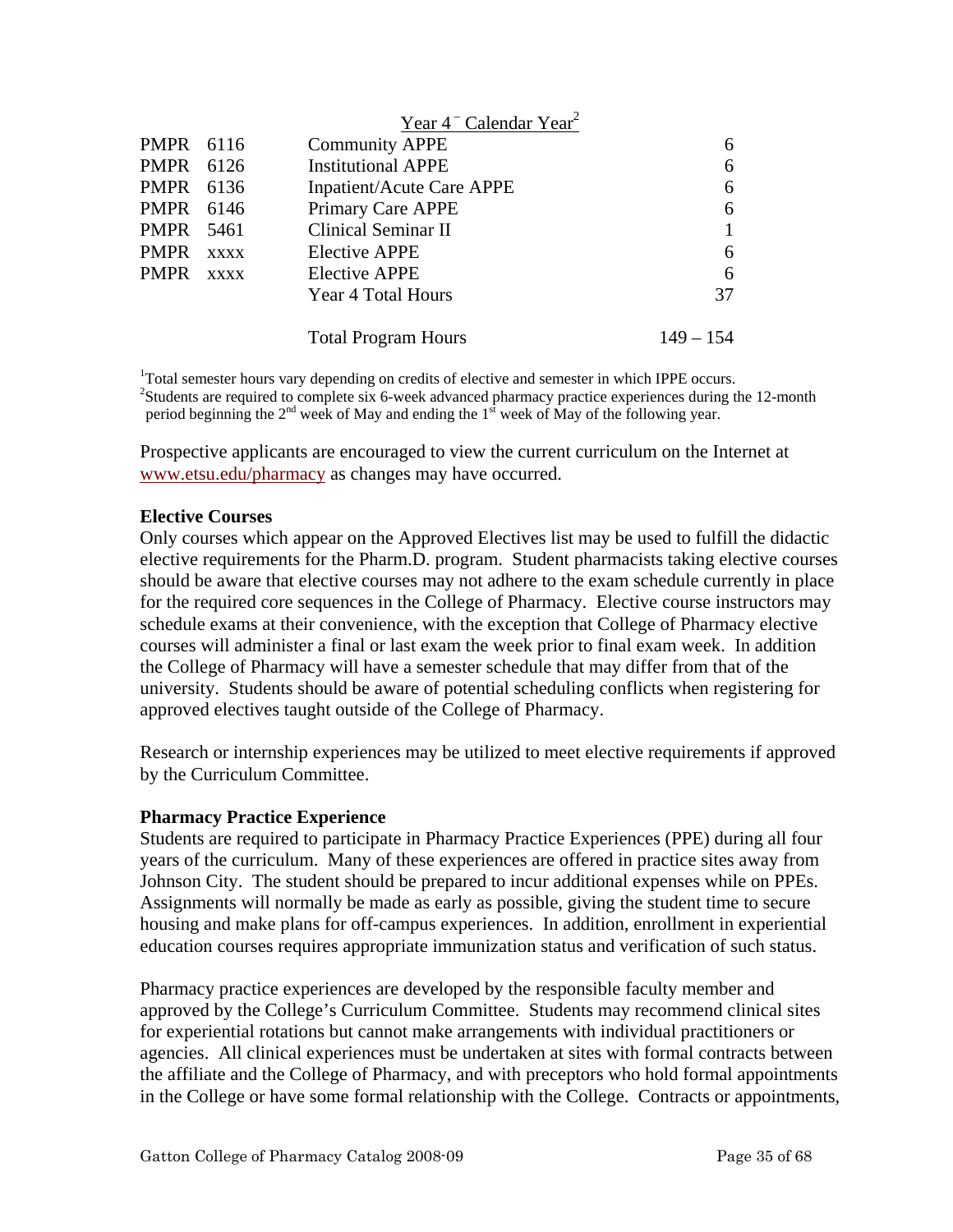and preceptors and sites, need to be consistent with the philosophy and objectives of the educational program. This involves an assessment of the affiliate and/or potential faculty member to ensure a quality learning experience for the student.

Given that the necessary contracts and appointments are legal documents they often require several months to finalize before a student may be assigned to a site. If a student wishes to recommend a particular clinical site or practitioner for a rotation, please contact the Director of Experiential Education. Please remember there are site and practitioner requirements that limit where and when students may be assigned, and not all sites may qualify. Students cannot be placed at an experiential site until all paperwork is completed and formal approval is given by the Director of Experiential Education.

Students will not be placed in sites where there is a conflict of interest in evaluating student performance. Such conflicts include, but are not limited to, assignment to a relative or close family friend, assignment to a site where the student has previously or is currently employed, and assignment to a preceptor who has a business or financial relationship with the student or a family member of the student.

## **Course Descriptions**

NOTE: Course descriptions and prerequisite/co-requisite information provided is subject to change. Additionally, the frequency, number and type of elective course offerings are dynamic in nature. Please consult the web site (www.etsu.edu/pharmacy) for the most current information.

# **Department of Pharmaceutical Sciences (David S. Roane, Ph.D., Professor and Chair)**

## PMSC 3102 Immunology

A basic immunology course designed to introduce pharmacy students to major concepts in the innate and the acquired immune system.

## PMSC 3111 Medical Terminology

Medical terminology is the basis of written and verbal communication between all healthcare professionals. The course will examine the root, prefixes, and suffixes of medical terms, and present the language basis of the major medical terms for the organ systems of the body. This course will provide a foundation for subsequent vocabulary building throughout the educational and post-educational career in the health professions.

## PMSC 3114 Biochemistry, Molecular Biology and Genetics

Biochemical understanding of proteins, sugars, lipids, vitamins and nucleic acids is fueling the explosion of knowledge in physiology and medicine. This course will demonstrate how basic principles of biochemical structure govern metabolic pathways in normal human health, malfunction of these pathways in disease, and the chemical basis for drugs that are prescribed to correct these malfunctions.

# PMSC 3116/3110 Anatomy and Physiology with Lab

This course should provide students with an understanding of the basic principles and concepts of anatomy and cellular and organ system physiology, leading to an appreciation of the sites and mechanisms of action of drugs in producing both therapeutic and adverse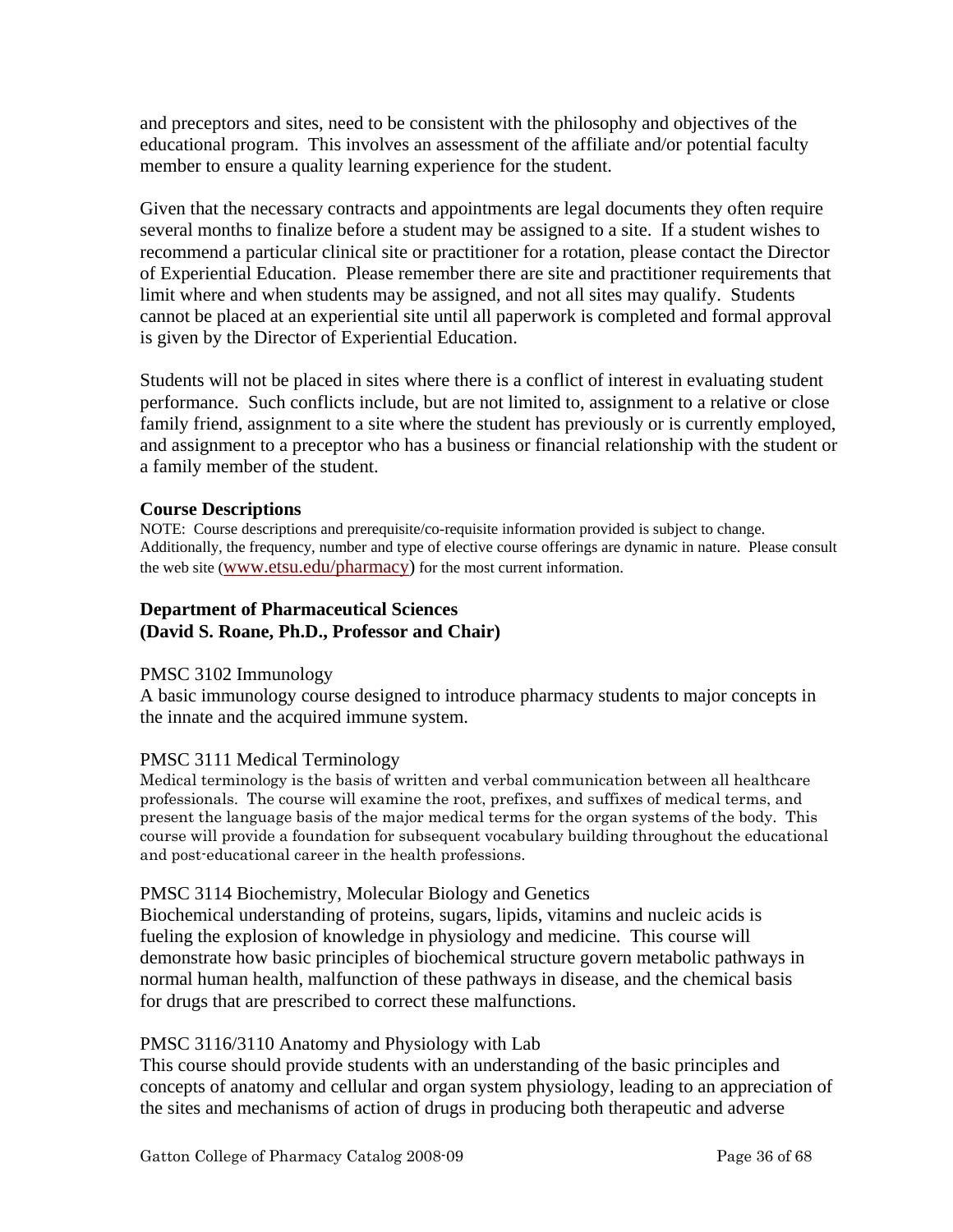effects. This course should also provide an excellent foundation for understanding of the physiological basis of pharmaceutical and patient-centered care. Laboratory activities will include the use of microscopes with prepared slides, physiology demonstration/exploratory labs, physiology tutorials, anatomical models, and a few dissections.

# PMSC 3122 Pharmacy Calculations

Course content includes an introduction to the history of pharmacy, prescription terminology, systems of measurement and pharmacy calculations. Students will apply appropriate mathematical concepts found within the practice of pharmacy, including prescription compounding and patient specific determinations. Emphasis will be placed on improving and applying problem-solving skills for the needs of an individual patient within the practice of pharmacy.

# PMSC 3204 Pathophysiology

Provides students with an understanding of the basic principles and concepts of cellular, organ system, and generalized pathophysiology, leading to an appreciation of disease and pharmacotherapy, and the course should provide an excellent foundation for understanding of the basis of patient-centered care. *Prerequisite: PMSC 3116 and 3110 Anatomy and Physiology with Lab* 

# PMSC 3223 Pharmacology I

Pharmacology I is the first of a three part lecture series designed to provide an understanding of how drugs exert their effects on living systems. Drug mechanisms of action, metabolic fates, indications and adverse effects will be presented, with an emphasis upon the pharmacology of autacoids, antimicrobial, anti-inflammatory and antineoplastic agents. *Prerequisites*: *PMSC 3116 and 3110 Anatomy and Physiology with Lab; PMSC 3114 Biochemistry, Molecular Biology and Genetics; PMSC 3102 Immunology* 

# PMSC 3231 Compounding and Dispensing Lab

This course involves processing a prescription or medication order, the preparation and dispensing of pharmaceutical solution, emulsion, suspension, semi-solid and solid dosage forms and development and practice of the patient counseling skills necessary for proper use of the compounded product. During the laboratory session, emphasis will be placed on the selection of proper excipients, based on physico-chemical principles, for use in the extemporaneous compounding preparation*. Co-requisite: PMSC 3235 Pharmaceutics and Biopharmaceutics; Prerequisite: PMSC 3122 Pharmacy Calculations* 

## PMSC 3235 Pharmaceutics and Biopharmaceutics

The principles of this course include the preparation, physicochemical evaluation, stability, liberation, absorption, distribution and action of drugs from pharmaceutical drug delivery systems. The course includes the study of the pharmaceutical principles for solid, liquid and disperse systems and the mechanisms of drug release with emphasis on solid and semi-solid systems, the formulation and development of a variety of immediate release, modified release and novel drug delivery systems, the study of physiochemical principles and pharmaceutical drug delivery systems and their composition both outside and inside a living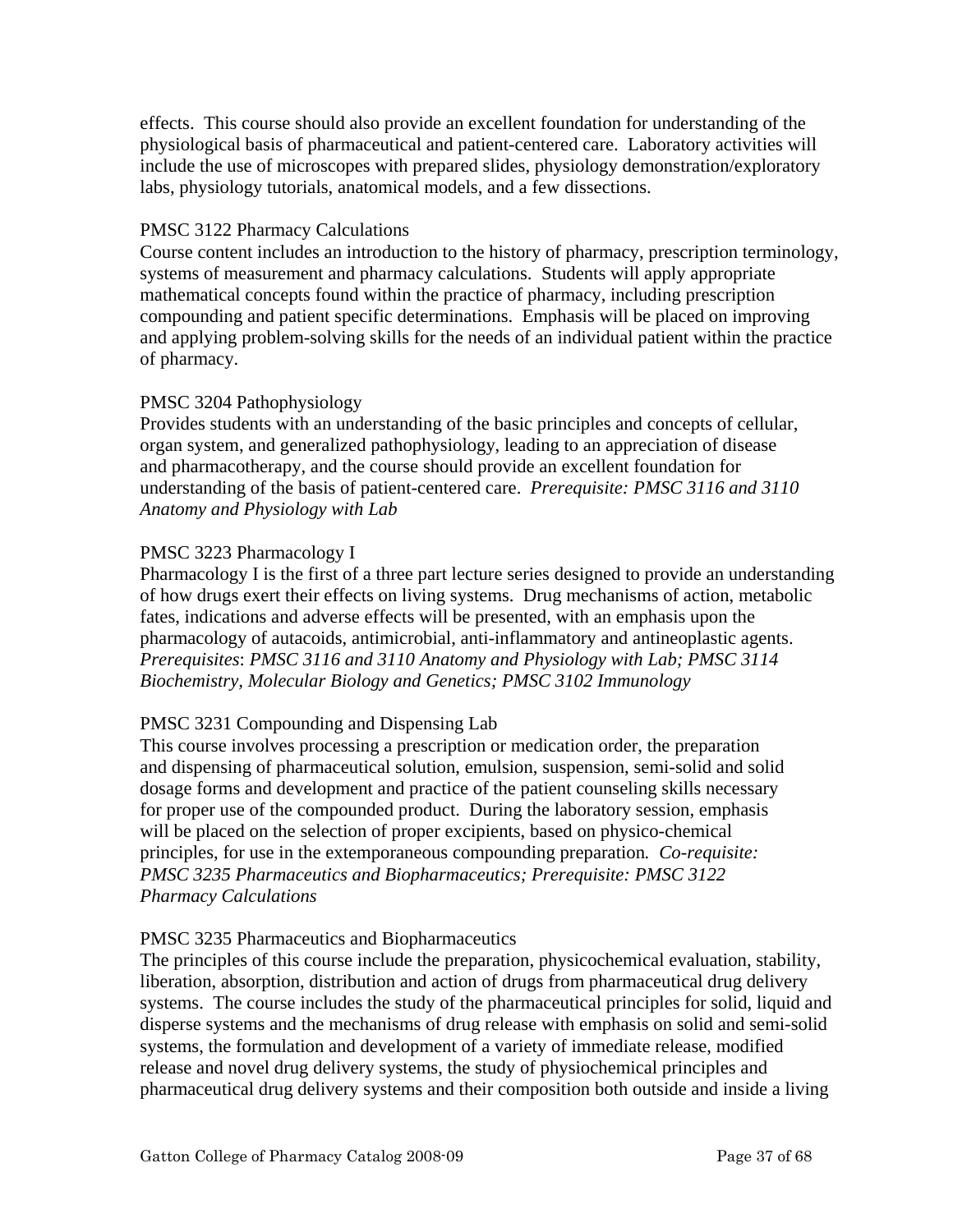organism, principally humans, and the implications and relationship with patient-centered care. In addition, this course will provide an in-depth knowledge of the preparation, drug liberation and absorption of drugs from various drug delivery systems. Students also learn about the design and evaluation of dosing regimens and drug delivery systems that overcome barriers and optimize drug action, and minimize adverse effects. Drug absorption processes, bioavailability and bioequivalence determination and interpretation will be included as an introduction to pharmacokinetic principles. *Prerequisite: PMSC 3122 Pharmacy Calculations; Co-requisite: PMSC 3231 Compounding and Dispensing Lab* 

## PMSC 4123 Pharmacology II

Pharmacology II is the second of a three-course lecture series designed to provide an understanding of how drugs exert their effects on living systems. Drug mechanisms of action, metabolic fates, clinical use(s) and adverse effect(s) will be presented. The emphasis of this course will be on the pharmacology of the following systems: autonomic nervous, the cardiovascular, renal, pulmonary, gastrointestinal, and drugs affecting the vascular compartment. *Prerequisites: Successful completion of all previous PMSC courses offered during P1 year* 

# PMSC 4124 Principles of Medicinal Chemistry

This course will provide students with an understanding of the basic principles and concepts of medicinal chemistry, including an overview of the relationship of drug structure to pharmacological activity and an understanding of the processes involved in the design and development of modern pharmaceuticals.

## PMSC 4134 Pharmacokinetics and Pharmacogenomics

This course provides students with an understanding of the concepts of absorption, distribution, metabolism, and elimination of drugs. Students learn how to apply mathematical principles to the study of pharmacokinetics. Also, students understand the physiological factors may change pharmacokinetic parameter. In addition, the pharmacokinetic and pharmacodynamic factors involved in drug response variability are discussed. *Prerequisites*: *PMSC 3235 Pharmaceutics and Biopharmaceutics and PMSC 3231 Compounding and Dispensing Lab* 

## PMSC 4223 Pharmacology III

As the final course of the three-part lecture series, this course is designed to provide an understanding of the biological basis of drug actions. Topics include drug mechanisms of action, metabolic fates, indications, and adverse effects, with a focus on the pharmacology of drugs that act on the central nervous system and endocrine system. *Prerequisite: PMSC 4123 Pharmacology II* 

# **Department of Pharmacy Practice (Ralph A. Lugo, Pharm.D., Professor and Chair)**

PMPR 3142 Pharmacy Practice I – Introduction to Patient Care I The first of a two-course sequence, this course is designed to introduce the first-professional year pharmacy student to the role of the pharmacist in the community pharmacy and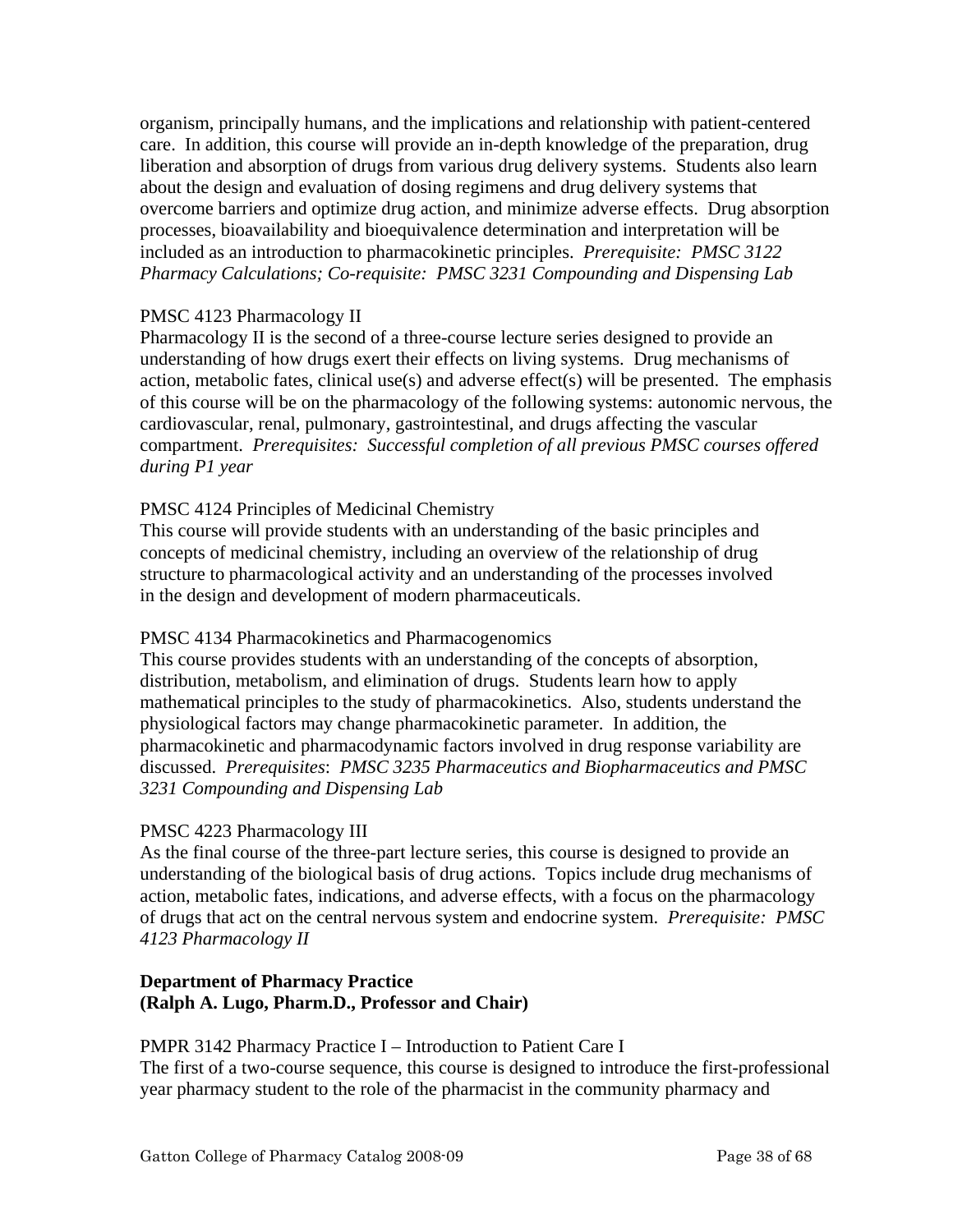healthcare system. Students will survey the history of the profession, be introduced to the laws and regulations that govern the practice of pharmacy, and will receive an introduction to community practice, issues of professionalism and ethics, interpersonal communication and patient counseling, and the top 200 drugs in community practice.

#### . PMPR 3242 Pharmacy Practice II – Introduction to Patient Care II

The second of a two-course sequence, this course is designed to introduce the firstprofessional year pharmacy student to the evolving practice of pharmacy. An introduction to institutional practice will be presented, including order processing, medication administration records, sterile product preparation, and the salient elements of the medical record. Students will learn general elements of patient assessment, including taking medication histories and vital signs. The social aspects of health and illness in the rural Appalachian region will be explored. Students will begin learning medical terminology using an organ system approach.

# PMPR 3243 Nonprescription Pharmacotherapy and Self-Care

This course will serve as an introduction to nonprescription medications and remedies in the treatment of common community illnesses for which pharmacists are consulted. Students will be given an introduction into the pathophysiology of the illness; the pharmacology of the nonprescription agents used to treat the illness, and will be expected to counsel patients on nonprescription drug use in the community pharmacy setting.

# PMPR 4143 Pharmacy Practice III – Evidence-Based Practice I

The course introduces students to the evidence base for pharmacy practice including research design, data analysis, and biostatistics in the interpretation and critical analysis of biomedical literature with the purpose of developing evidence-based care recommendations for patients or patient populations.

# PMPR 4163 Introduction to Pharmacotherapy

This course will provide a broad overview of the medication therapy, or pharmacotherapy, of diseases and other medical problems. A particular emphasis will be placed upon interpreting patient's laboratory values and making clinical decisions based on those interpretations. The knowledge and skills learned in this course will be utilized heavily in the upcoming Pharmacotherapy series. The class will consist of 3 hours of lecture per week. *Prerequisites and/or Co-requisites: Must have progressed to P2 year.* 

## PMPR 4182 Communication Skills for Health Professionals

All health professionals, regardless of discipline, are called on to be outstanding communicators with individual clients/patients, as well as with groups and communities. The faculty of all of the ETSU Health Sciences Divisions schools believes that communication is the foundation upon which professionalism develops. The skills that are necessary are well defined and are not the same as social communication skills. These skills can be learned, and if learned, will lead to satisfaction and positive outcomes. When not learned, the opposite frequently occurs. The course is oriented to the development of competencies, and this is how you will be evaluated. This course is a beginning. You will receive continuous follow-up, reinforcement, and expansion of these skills throughout your training. The participating faculty are dedicated to helping you to become the best healthcare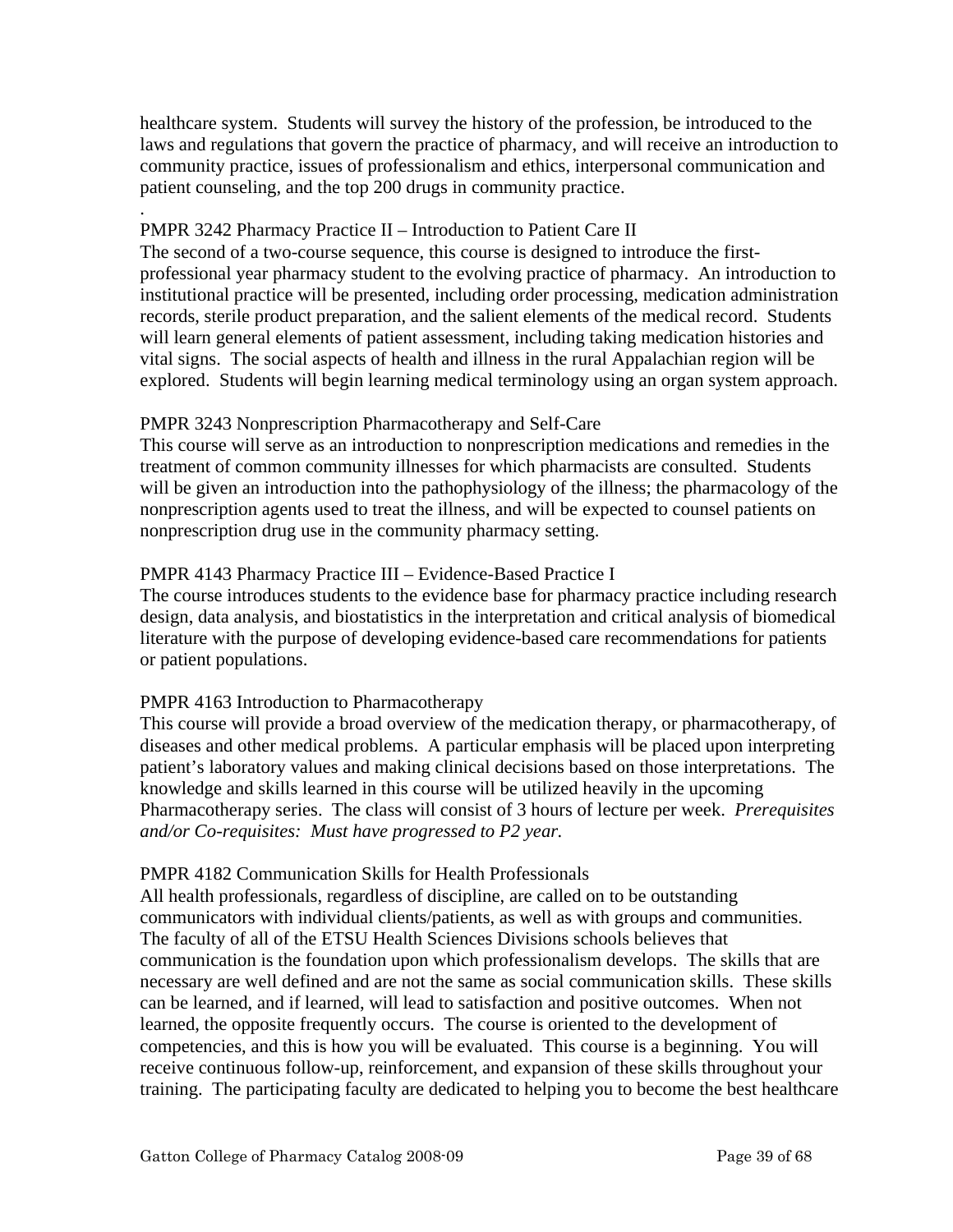communicator that you can possible be. *Prerequisites and/or Co-requisites: Must have progressed to P2 year* 

# PMPR 4243 Pharmacy Practice IV – Evidence-Based Practice II

This course expands on the literature evaluation and evidence-based medicine concepts presented in the Evidence-Based Practice I course and serves as an introduction to the principles of drug information. Students will learn: processes for answering drug information questions; how to differentiate between and within the different types of literature; how to search for information using a variety of resources; how to develop evidence-based care recommendations; how to communicate responses to drug information questions; and how to effectively provide written drug information. The course series will provide students with the skills to effectively analyze and interpret medical literature and will introduce students to the basic concepts of evidence-based medicine. *Prerequisites and/or Co-requisites: Successful completion of PMPR 4143 and must have progressed to P2 year* 

# PMPR 4263 Pharmacotherapy I

This course will teach students to identify and assess the medical problems of their patients and to then recommend appropriate therapy, concentrating on medication therapy or pharmacotherapy, to address those problems. The class will consist of 5 hours of lectures per week and 2 hours of lab time per week. The lab time will consist of activities designed to enhance the learning of the material presented in the lectures. This course lasts for one-half of the semester. This is the first course of a six-course sequence. *Prerequisites and/or Corequisites: Must have progressed to P2 year* 

## PMPR 4273 Pharmacotherapy II

This is the second course of the Pharmacotherapy series. *Prerequisites and/or Co-requisites: Must have progressed to P2 year* 

# PMPR 4283 Pharmacy Law and Ethics

This course consists of a study of federal and state pharmacy, drug, and related laws. Through self-study, lecture, and case studies, students learn the substance of these laws and their application to pharmacy practice. Discussion of societal and healthcare system issues, such as abortion and the right to die, demonstrates the broader societal role of the pharmacist. In light of continuing expansion of the pharmacist's role in the delivery of healthcare services, attention is given to ethical and legal issues surrounding direct patient care services, including an examination of professional liability (civil, criminal, and disciplinary). While the importance of the above issues has grown significantly in very recent years, these issues have not displaced the need to study the expansive body of traditional pharmacy and drug law.

## PMPR 5142 Natural Medicines

This course is designed to give the student an overall perspective of Natural Medicine with respect to the history, philosophy, and methodology of this science. The body of literature regarding the safety and efficacy of complementary and alternative medicine is growing, although research for many of these therapies does not exist or is in early phases. This class includes a comprehensive review of selected herbs and supplements, designed for use by the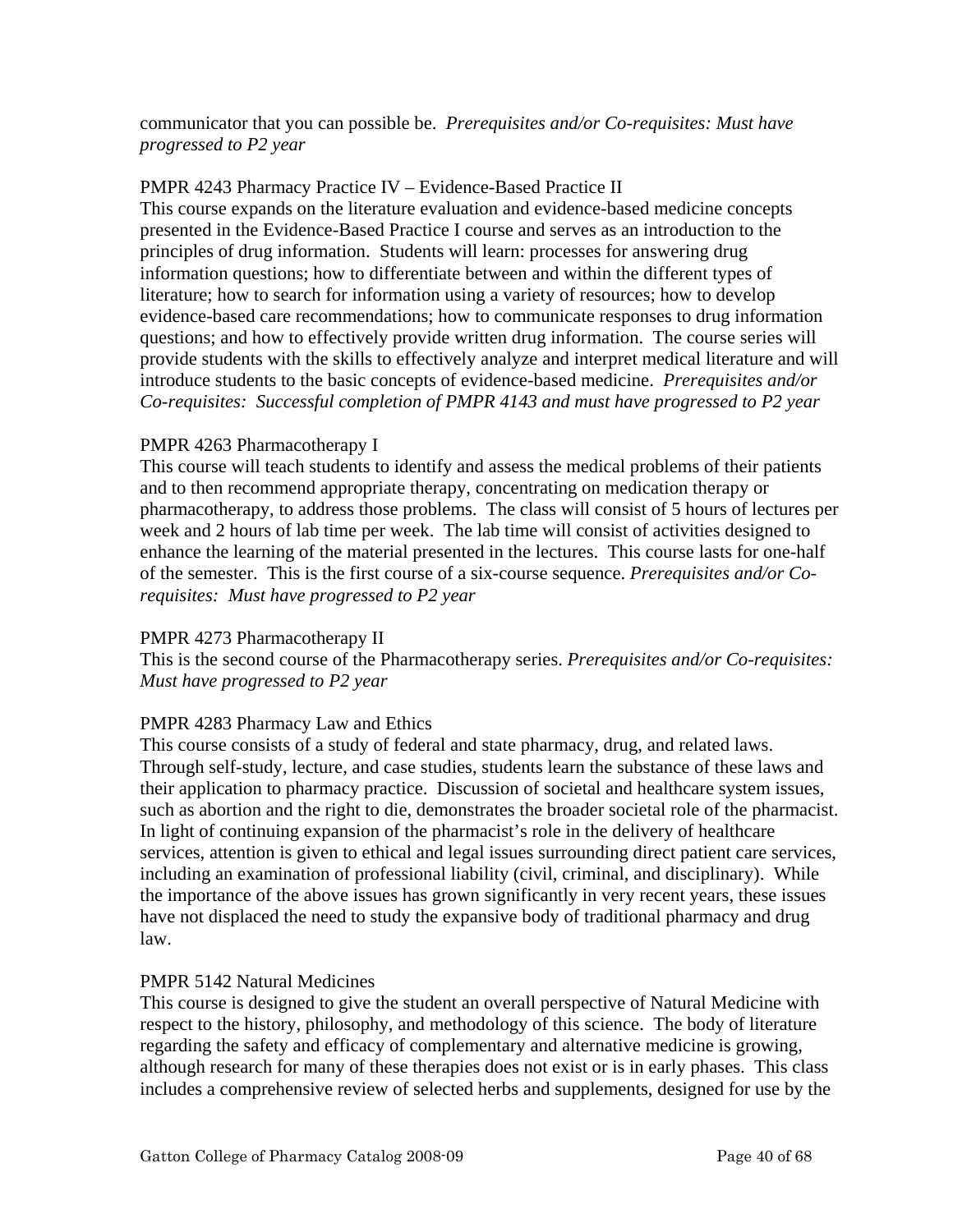clinicians. The topics covered have been selected based on utilization data, sales trends, frequency of information requests, and safety concerns.

# PMPR 5143 Pharmacy Practice V – Institutional

Pharmacy Practice V is intended to expose the student to the complexities of institutional pharmacy in its various forms. The emphasis will be on hospital pharmacy but will also include long-term care, nuclear pharmacy, hospice care, and the pharmaceutical industry.

# PMPR 5152 Physical Assessment

This course will introduce students to basic physical assessment of patients, including pharmacy-specific aspects (medication histories, drug adverse effects, and point-of-care testing). The student will be trained in the conduct of physical assessment using standardized patients. Elements of the physical exam covered in this class include: vital signs, including measurement of blood pressure, respiratory rate, heart rate, and temperature; inspection, palpation, percussion, and auscultation of the cardiovascular, pulmonary, and gastrointestinal systems; basic eye examinations; neurologic assessment; and inspection and examination of the integument and musculoskeletal systems. The knowledge and skills learned in this course will be utilized heavily on advanced practice experiences and in clinical pharmacy practice. *Prerequisites and/or Co-requisites: Must have progressed to P3 year and concurrent enrollment in Pharmacotherapy 5163 and 5173* 

# PMPR 5163 Pharmacotherapy III

This is the third course of the Pharmacotherapy series. *Prerequisites and/or Co-requisites: Must have progressed to P3 year* 

## PMPR 5173 Pharmacotherapy IV

This is the fourth course of the Pharmacotherapy series. *Prerequisites and/or Co-requisites: Must have progressed to P3 year* 

# PMPR 5182 Principles of Healthcare Delivery

To provide an understanding of the professional, economic, and public policy aspects of pharmacy and the healthcare system, including anticipated changes in healthcare and the role of pharmacists.

## PMPR 5233 Clinical Pharmacokinetics

This is an advanced course on pharmacokinetics and pharmacodynamics of the time course of drugs in the body. Pharmacokinetic aspects include absorption, distribution, metabolism and elimination and they apply to patient dosing, initial and maintenance dosing and dosing adjustments. Pharmacodynamic aspects include quantitative relationships between drug concentrations and wanted or undesired effects and dosing adjustment based upon appropriate monitoring. *Prerequisite: PMSC 4134 Pharmacokinetics and Pharmacogenomics* 

## PMPR 5243 Pharmacy Practice VI – Community

This course is designed to provide a broad overview of management skills and marketing considerations to pharmacy students. Basic marketing, management, accounting and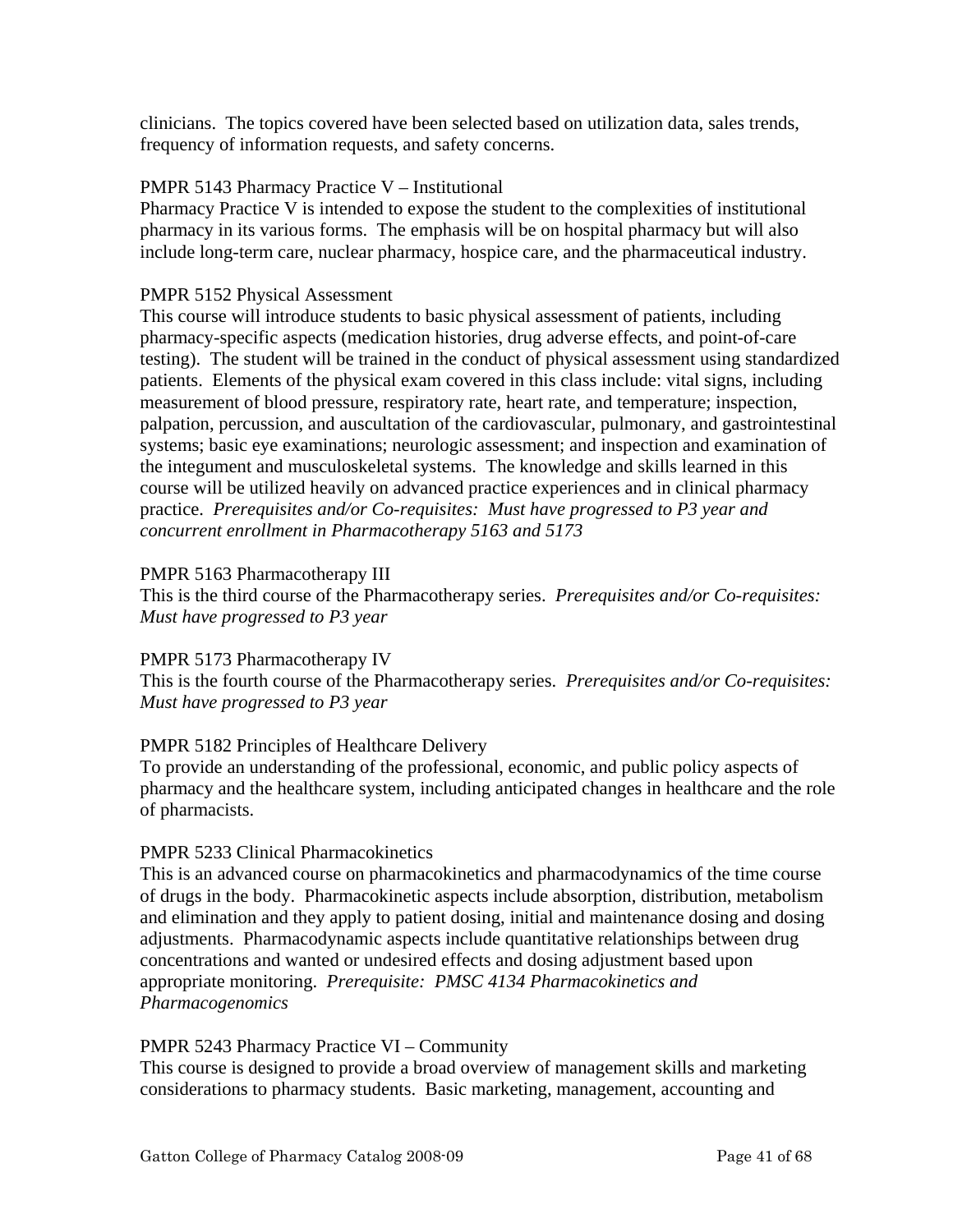personnel issues will be covered. Emphasis will be placed on steps and skills necessary in developing a service from a perceived need to fruition. Consideration of personal finance and self-wealth goals will also be addressed.

# PMPR 5253 Advanced Clinical Practice Skills

This course will have a large emphasis on active learning. Students will be expected to use knowledge from the basic as well as clinical sciences and apply this information to the direct care of patients. Students should heavily rely on basic skills from the Pharmacotherapy series and build upon their current knowledge base using drug information and literature evaluation skills to develop appropriate evidence-based plans for patient cases. Approximate times will be a 2-hour small group session, a 1-hour large group session, and outside of class group time to complete assignments.

## PMPR 5263 Pharmacotherapy V

This is the fifth course of the Pharmacotherapy series. *Prerequisites and/or Co-requisites: Must have progressed to P3 year* 

## PMPR 5273 Pharmacotherapy VI

This is the final course of the Pharmacotherapy series. *Prerequisites and/or Co-requisites: Must have progressed to P3 year* 

# PMPR 5361 Clinical Seminar I

This course is the first in a series intended to develop a student's ability to evaluate pertinent literature, synthesize a clinically oriented presentation, and effectively communicate a topic in a professional manner. Students will receive didactic instruction on presentation skills and critical evaluation of peers. The majority of the class will consist of observing  $4<sup>th</sup>$  year students enrolled in PMPR 5461 Clinical Seminar II, with critical evaluation of these seminar presentations. Number and specifics of such observations will be assigned by the course coordinator. Students will also begin to explore clinical topics of interest and identify a mentor for PMPR 5461 in this course. *Prerequisites and/or Co-requisites: Must have progressed to P3 year and anticipated to begin Advance Pharmacy Practice Experiences the following fall* 

## PMPR 5461 Clinical Seminar II

This course, a continuation of PMPR 5361, will further develop a student's ability to evaluate pertinent literature, synthesize a clinically oriented presentation, and effectively communicate a topic in a professional manner. The student will present clinical pharmacy issues approved by the course coordinators. Students will be expected to utilize an effective delivery style and present information in an accurate and in-depth manner. Number and specifics of such presentations will be assigned by the course coordinator. This course runs for the entirety of the  $4<sup>th</sup>$  year of the professional curriculum. The aim of this course series is to encourage students to be self-directed, critically reflective and competent in skills essential to providing optimal patient care and maintaining an effective pharmacy practice. *Prerequisites and/or Co-requisites: Must have progressed to P4 year and enrolled in Advanced Pharmacy Practice Experiences*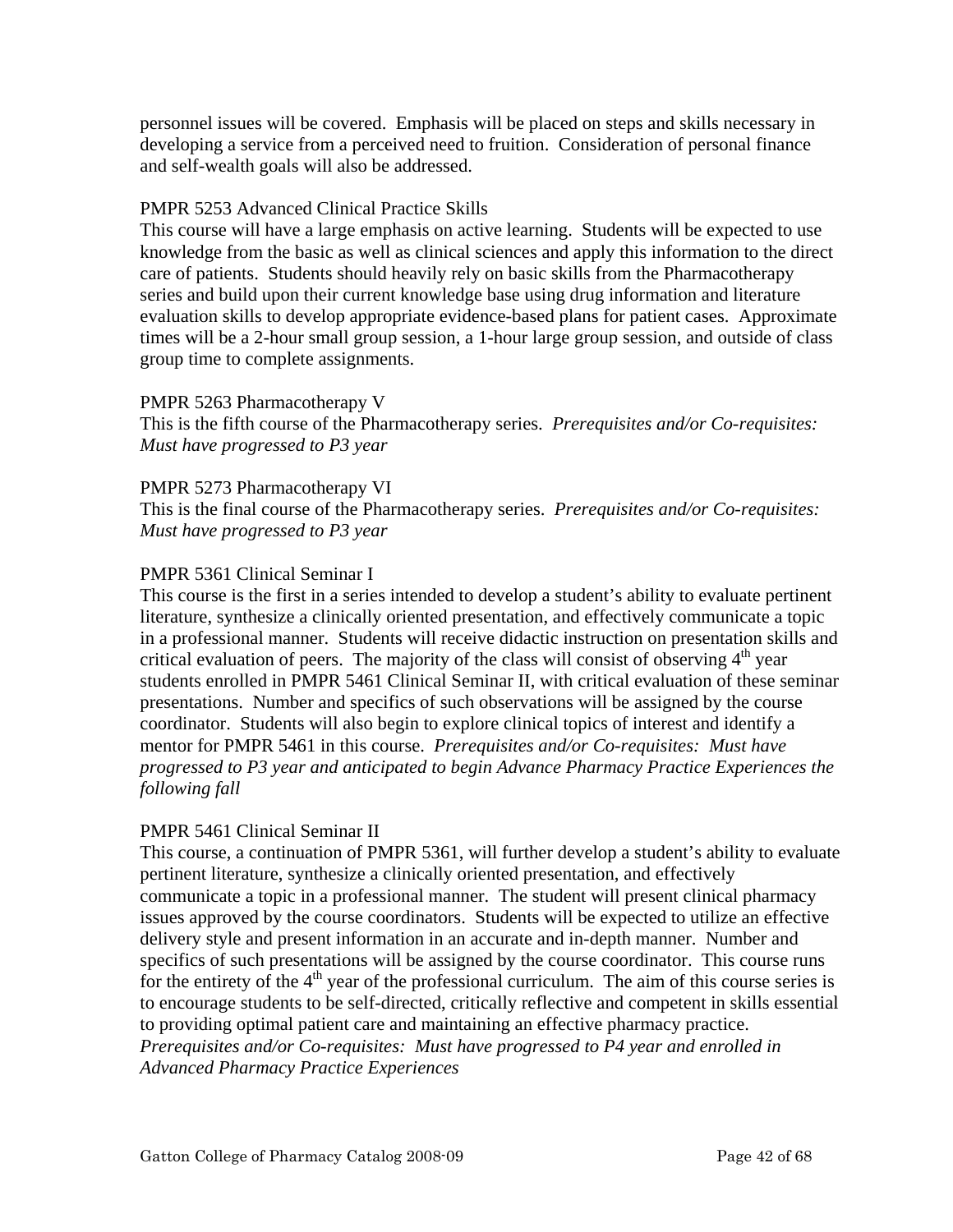# **Pharmacy Practice Experiences**

# PMPR 3141 IPPE-P1 – Community or Institutional Practice

Students will participate in an Introductory Pharmacy Practice Experience (IPPE) by spending 3 hours per week for 13 weeks in a community or institutional pharmacy. The IPPE promotes an introduction to pharmacy practice in a structured and supervised setting and enhances students' awareness of many aspects of the profession. Students are exposed to the role and responsibilities of the community and institutional pharmacist; the importance of effective communication between pharmacists, patients and other healthcare providers; and the application of local, state and federal laws governing pharmacy practice.

# PMPR 3241 IPPE-P1 – Community or Institutional Practice

Students will participate in an Introductory Pharmacy Practice Experience (IPPE) by spending 3 hours per week for 13 weeks in a community or institutional pharmacy. The IPPE promotes an introduction to pharmacy practice in a structured and supervised setting and enhances students' awareness of many aspects of the profession. Students are exposed to the role and responsibilities of the community and institutional pharmacist; the importance of effective communication between pharmacists, patients and other healthcare providers; and the application of local, state and federal laws governing pharmacy practice. At the end of the semester, classroom time will be assigned to provide reflection on experiences.

# PMPR 4322 IPPE-P2 – Community Practice

This is an early pharmacy practice experience in a community pharmacy practice setting involving the application of knowledge and skills acquired by the student during the first two academic years. This will consist of two consecutive weeks at forty hours per week, to be scheduled during the time between semester 4 and semester 5 of the program.

## PMPR 4332 IPPE-P2 – Institutional Practice

This is an early pharmacy practice experience in an institutional pharmacy practice setting involving the application of knowledge and skills acquired by the student during the first two academic years. This will consist of two consecutive weeks at forty hours per week, to be scheduled during the time between semester 4 and semester 5 of the program.

## PMPR 4341 IPPE-P3 – Clinical

In the IPPE-P3, students become more involved in patient-centered care in the clinical institutional setting. In total, students spend a total of 60 hours (four hours per week) during one semester in the third professional year with a clinical practitioner in a clinical setting. Faculty preceptors teach students how to integrate knowledge of pharmacotherapy and disease state management, dosage formulations and pharmacokinetics in developing and assessing therapeutic plans and in evaluating drug selection for patients.

## PMPR 6116 Community Advance Pharmacy Practice Experience (APPE)

This required pharmacy practice experience in a community pharmacy setting is intended to expose the student to a variety of patient-centered services. These services include but are not limited to patient counseling, drug therapy monitoring, medication therapy management and drug information services. Resource management and operations management will also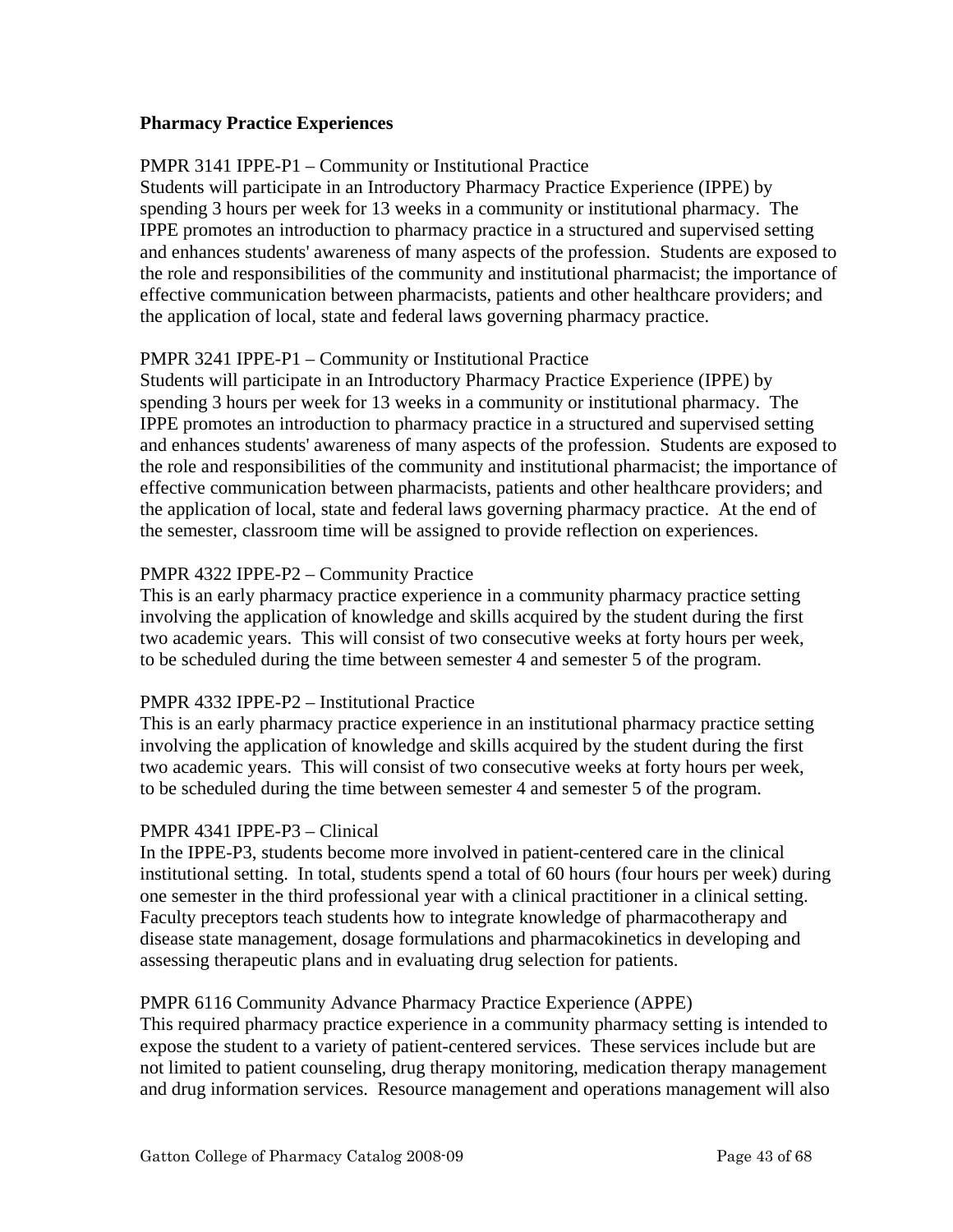be incorporated into the experience.

PMPR 6126 Institutional Advance Pharmacy Practice Experience (APPE) This required pharmacy practice experience in an in-patient hospital pharmacy setting exposes the student to the wide variety of daily duties often required of the pharmacist while in an institutional pharmacy. Operations management, resource management and institutional legal and regulatory standards are just a few of the areas that will be explored.

PMPR 6136 Inpatient/Acute Care Advance Pharmacy Practice Experience (APPE) This required pharmacy practice experience is focused on the patient-centered care of inpatients that are within the care of specialized team-based clinical services. The student will gain experience in applying therapeutic knowledge to develop assessments and plans for patient care while collaborating with other healthcare professionals. The student will also be involved in activities such as taking medication histories, monitoring patient progress and providing drug information and patient information.

PMPR 6146 Primary Care Advance Pharmacy Practice Experience (APPE) This required pharmacy practice experience is focused on the patient-centered care of ambulatory patients that are within the care of specialized clinical services. Students will gain experience in the assessment skills necessary to implement and monitor effective drug therapy that is safe, efficacious and cost effective to the patient.

# **College of Pharmacy Elective Offerings**

PMPR 7101 Folk Medicine and Remedies of Southern Appalachia (2 credit hours) An introduction to Appalachian folk medicine will be presented, including the examination of health, illness, and the treatment of disease from a pharmacist's perspective. This includes discussion of various theories of illness, types of healers, nostrums, and the empirical basis for the remedies and alternative forms of therapy. Some of the medicinal properties of the treatments prescribed in the rural Appalachian region will be discussed.

PMPR 7102 Professional Development for Healthcare Professionals (2 credit hours) This course will help facilitate successful careers of young healthcare professionals. The course will consist primarily of topic discussions in lieu of lectures. Topics will include a variety of issues related to professional development centering around leadership, organizational, and relational skills. This course will be valuable to those with interests in administrative or high level clinical positions, including students who plan to pursue postgraduate residency training. Enrollment limited to 20 students.

# PMPR 7103 Diabetes Management (3 credit hours)

This web-based, self-directed elective will utilize the DM Educate™ course content (available at www.dmeducate.org) to provide an effective, efficient, and flexible mechanism to assure that entry level health professionals have a strong foundation in the principles of diabetes therapy and management. The contributing online faculty are outstanding educators and practitioners from the fields of pharmacy, nursing, medicine, behavioral psychology, dietetics, and exercise physiology. The online learning will be enhanced by biweekly group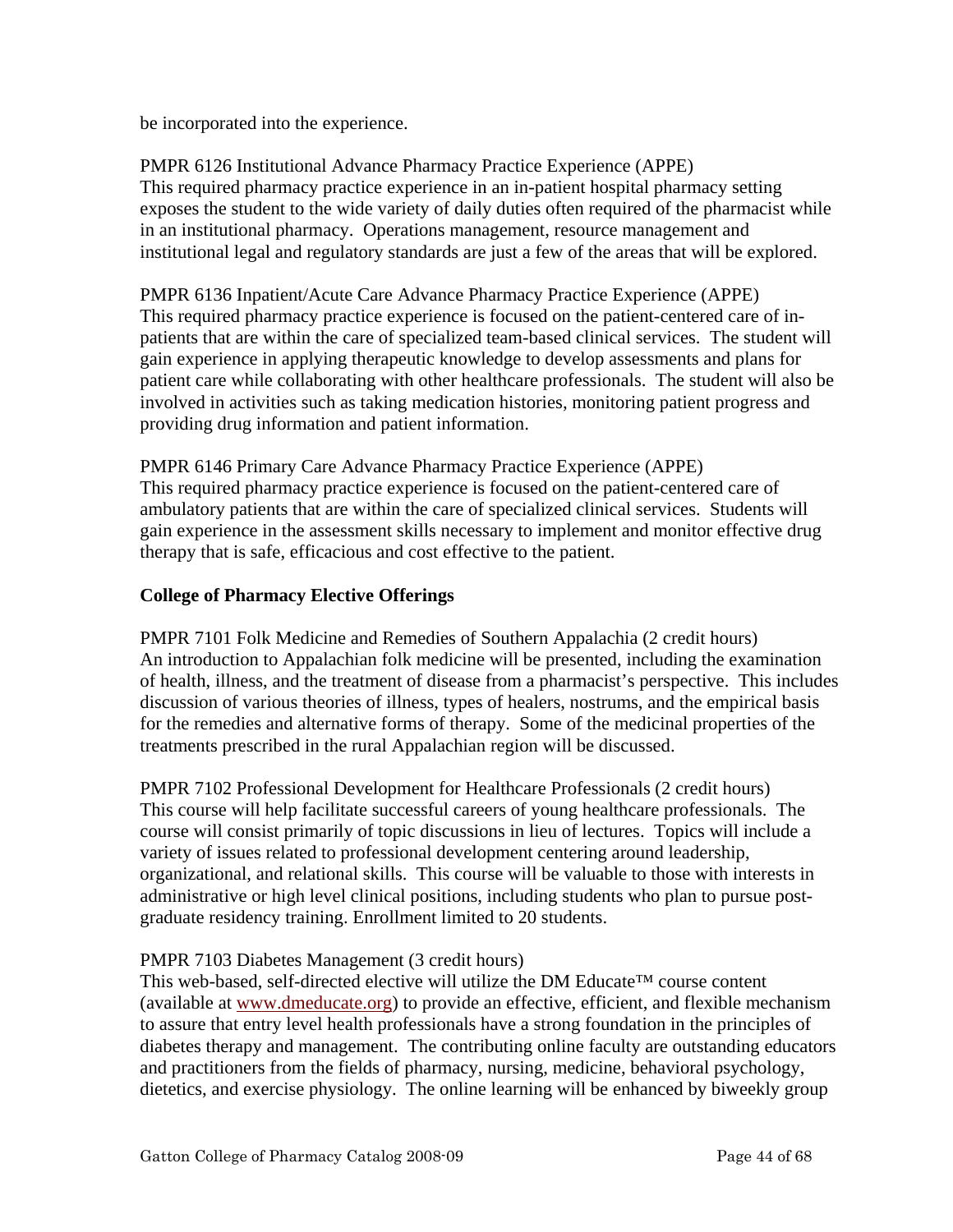discussions and other active learning activities designed to supplement the learning objectives of the course curriculum. *Prerequisite: Successful completion of the P2 year in the pharmacy curriculum or with permission of the Department of Pharmacy Practice* 

# PMPR 7104 Relationship of Pharmacy and Health Disparities in the Appalachian Region (2 credit hours)

The U.S. healthcare system is often criticized for its high national costs and outcomes that are less than favorable when compared to other nations. Many poorer outcomes can be observed in differences of health risk, illness, health services utilization and mortality that vary by gender, race and ethnicity, age, and place of residence. This course will engage students in teams to explore regional health disparities and define the influence of the presence or absence of pharmacy-related services and initiatives on regional health.

# PMSC 7201 Veterinary Pharmacy (2 credit hours)

This class contains an overview of biologicals and pharmaceuticals commonly encountered in the practice of veterinary medicine, concentrating on those drugs and diseases that could be encountered by a pharmacist. The course will include agents that are used solely as veterinary pharmaceuticals as well as drugs used in human medicine that have unique application in veterinary practice. Theoretical and practical aspects of veterinary compounding will be discussed and accomplished. The most common companion animal diseases and pharmacotherapy options will be presented and discussed. Diseases communicable between animals and humans (zoonotic disorders) will also be presented.

# PMSC 7202 Principles of Toxicology (2 credit hours)

This course will provide students with an understanding of the basic principles and concepts of toxicology, including various mechanisms of toxicological response. The course will also present clinical applications, including the toxicology of various drug classes, vitamins, alcohols, metals, environmental chemicals, and agents used for chemical and biological warfare.

# **Non-College of Pharmacy Approved Elective Offerings**

## ENVH 4357/5357 Toxicology (3 credit hours)

A study of the essentials of toxicology, including toxicity determinations and measurements, and biologic factors important in understanding toxicity. A review of toxic substances in air, water, foods, and the workplace with a consideration of exposure limits, their rationale and evaluation methods. *Prerequisite(s): CHEM 2010/ 11 and HSCI 3320, or permission of instructor* 

## IDMD 1940 Rural Health Research and Practice (3 credit hours)

Student and faculty teams in rural communities partner with communities to assess health priorities and develop plans to address identified needs. Students develop an understanding of interdisciplinary working relationships among health professional disciplines. Students will develop an understanding of issues associated with research involving human subjects and receive IRB Training.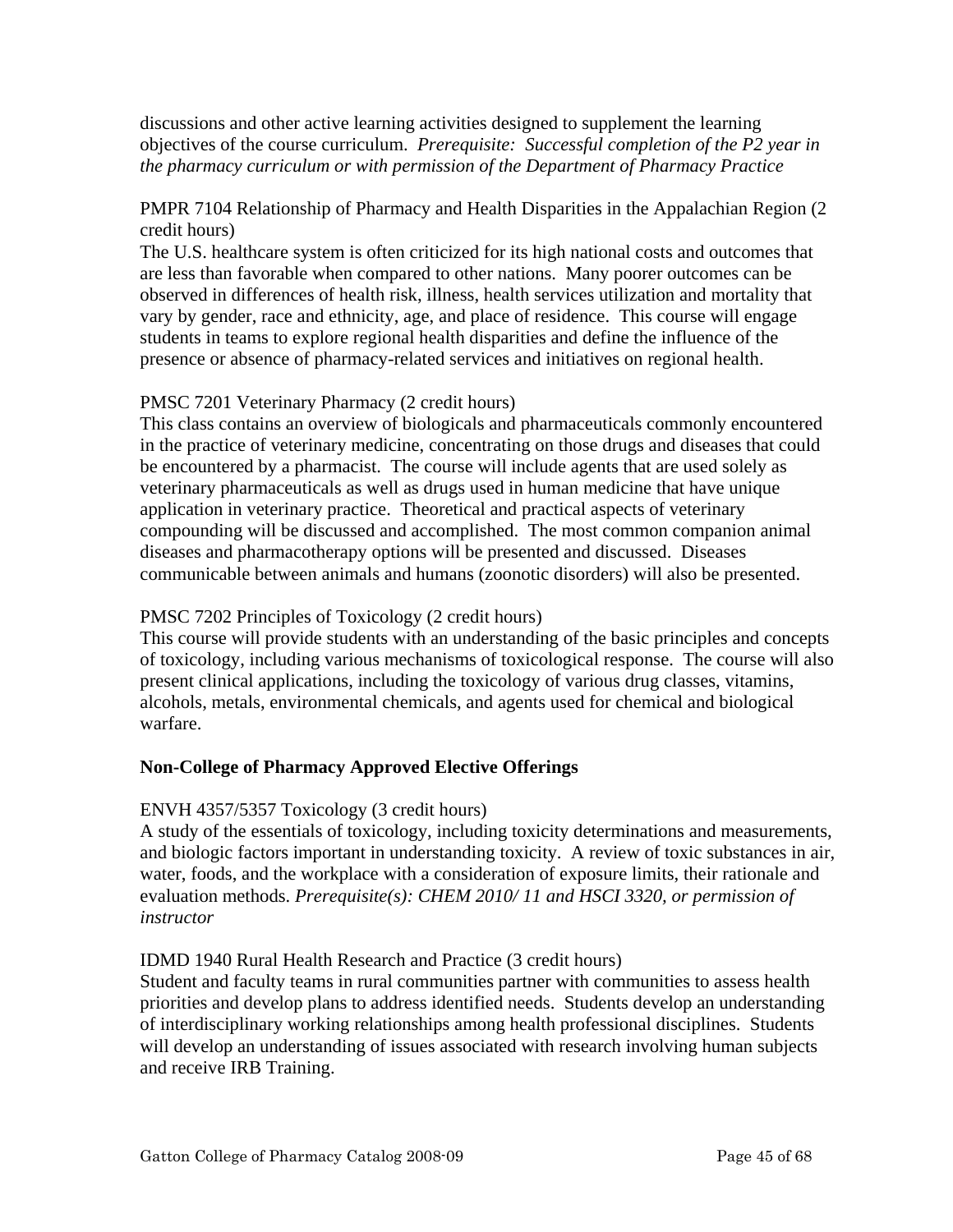IDPH 2010 Rural Health and Community Leadership I (3 credit hours) Students learn about caring for communities by conducting assessments using a variety of data sources, developing program plans, participating in a mock epidemic, visiting community agencies and institutions, and identifying local, state, and national trends that impact the community's health.

IDMD 2950 Rural Community-Based Health Project (3 credit hours) In this course students work in interdisciplinary teams to develop a community-based health proposal in collaboration with their rural community partners. Through implementing and evaluating the proposed community-based project, students gain hands-on experience in using participatory methods to promote the health of a selected rural population. Students enhance their formal presentation skills through presenting the results of their communitybased project.

IDPH 3010 Rural Health and Community Leadership II (3 credit hours) Students will collaborate in interdisciplinary student teams and with faculty and community members to provide selected healthcare interventions to adult populations.

IDPH 3020 Rural Health and Community Leadership III (3 credit hours) Students will collaborate with multi-disciplinary students, faculty and community members to provide care to child and adolescent aggregates or families.

PUBH 4927/5927 Cultural Competence and Spirituality in Healthcare (3 credit hours) Healthcare effectiveness increases when the spiritual and cultural traditions of the patient are addressed. In this class, students will receive an orientation to the practices and concerns of diverse cultural and religious groups.

## PUBH 4937/5937 Stress Management (3 credit hours)

Acquaints the student with the literature and research on stress and provides a holistic introduction into the theory and practice of stress management that encompasses physical, emotional, psychological, and spiritual dimensions of stress responses. The course uses an experiential approach to applying coping strategies and relaxation techniques covered in class by requiring students to develop and implement a personal stress management project.

#### SOAA 3500 Appalachian Folk Medicine (3 credit hours)

The study of folk medical beliefs and practices, focusing on Southern Appalachia from the late 1800s to 1940. Topics examined include folk *materia medica* and therapeutics, magicoreligious beliefs and practices, folk healers, folk concepts of illness and human physiology.

## SPAN 1011 Beginning Spanish for Healthcare I (3 credit hours)

A study of the four language skills of speaking, listening, reading and writing, with an emphasis on vocabulary and cultural situations appropriate for healthcare professions.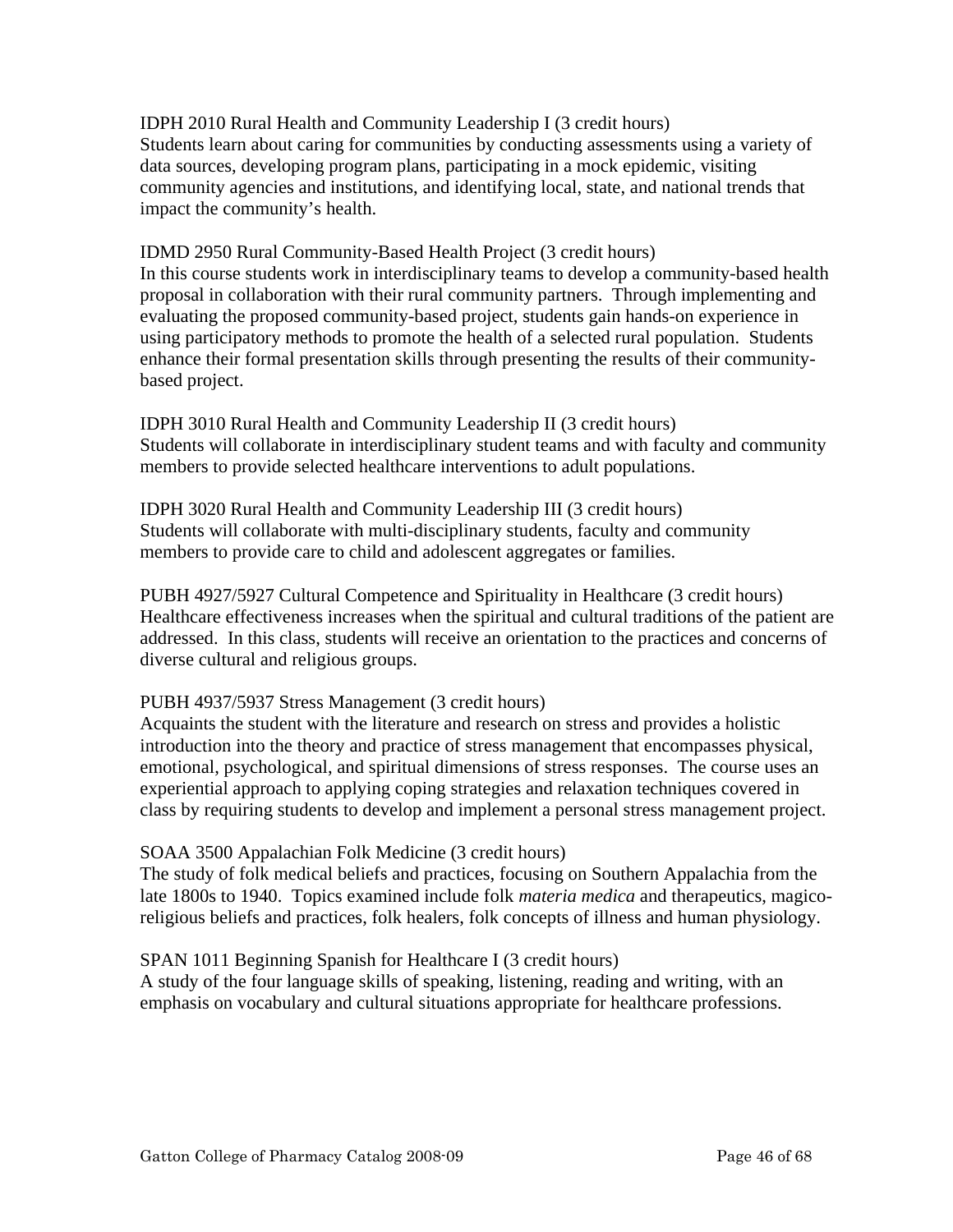# **PROGRAM INFORMATION AND POLICIES**

# **Office of Academic Affairs**

The Office of Academic Affairs is responsible for all academic aspects of the Pharm.D. program. This includes curriculum issues, notification of students achieving the "Dean's List", graduation requirements and certifications, compilation, distribution and oversight of the semester examination schedule, and implementation of recommendations from the Academic Progression Committee. The office is located in Room 204 of Building 7 on the J.H. Quillen Veterans Affairs Medical Center campus (VA). Students can also reach the office by calling 423-439-6334.

# **Academic Performance**

Students are required to pass all courses applicable towards the Pharm.D. degree with a minimum grade of "C" and to maintain a minimum overall grade point average (GPA) of 2.000 within the pharmacy professional curriculum. Students failing to meet these standards shall be subject to the action of the Academic Progression Committee (APC).

# **Grading System**

The College of Pharmacy utilizes a standard letter grading system of A, B, C, D and F. Faculty for an individual course may elect to augment the grading system through use of the plus/minus system; however, the grades of C-, D+, and D- may not be used.

The method by which letter grades are assigned is determined by the course coordinator for each course and is included in the course syllabus. Once the method for assigning letter grades is in place for a course during a given semester, it cannot be made more stringent; however, the grading scale can be altered provided the scale is not made more difficult.

Grades of D and F are not considered passing grades and require that a student receiving such a grade remediate the course (see subsection E of the Academic Progression policy below for definition of remediation).

Other grades utilized by the College of Pharmacy are P (pass), I (incomplete) and W (withdraw). A grade of P is assigned to students successfully completing a course graded on a Pass-Fail basis. A grade of P does not carry any quality points and as such has no bearing on the GPA. A grade of I is a temporary grade that may be assigned in cases in which a student, for acceptable reasons, is unable to complete all the requirements of a course. An I grade has no bearing on the GPA. A student must make arrangements to complete the course within twelve months or the grade of I automatically becomes an F. A grade of W will be assigned in cases in which a student has been granted permission to withdraw from a course according to the following. A student approved to withdraw from a course up to one-quarter of the course's duration will receive no penalty (i.e., no record of enrollment). Approved withdrawals occurring between one-quarter and three-quarters of the course's duration will result in a grade of W. Withdrawal after three-quarters of the course has elapsed is not allowed except under documented extenuating circumstances. In such a case, a grade of W will be assigned.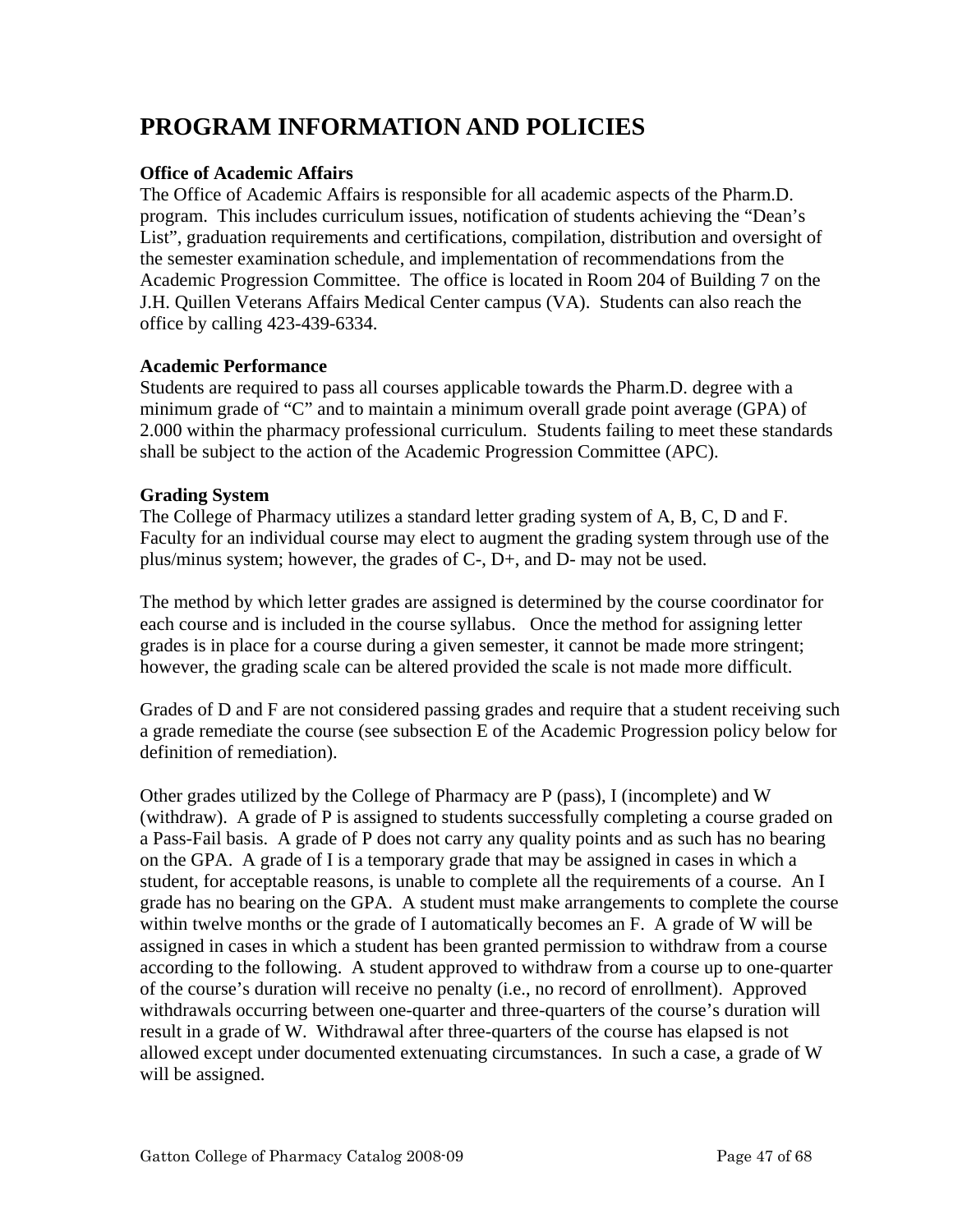All grading policies also apply to any elective course taken outside of the College of Pharmacy.

The GPA is the weighted average of quality points earned relative to the number of credit hours attempted on a 4.000 scale. To calculate a GPA, the point value of the grade received in a course (see below) is multiplied by the number of credit hours the course is worth to determine the quality points for a course. The sum of quality points earned is then divided by the sum of credit hours attempted.

Letter grade point-values are as follows.

 A 4.000 A- 3.700 B+ 3.300 B 3.000 B- 2.700 C+ 2.300 C 2.000 D 1.000 F 0.000

The GPA is calculated utilizing grades received in all courses attempted. Exceptions are grades of P, I and W as noted above. A class rank based upon grade point values will be calculated and used for internal purposes.

# **Grade Appeal Process**

A student may appeal a course grade if the student has evidence that the grade was assigned in a malicious, capricious, erroneous, or arbitrary manner. The following steps provide a guideline for the appeals process. All persons concerned with this process should make every attempt to adhere to the time schedule outlined in the following description of the appeals process. No appeal will be initiated more than one year following the date the grade was assigned.

The grade appeal process is outlined in Gatton College of Pharmacy Student Handbook, available online at www.etsu.edu/pharmacy. Students wishing to appeal a grade must begin the process within 21 days after the beginning of the next term, excluding summer school.

# **Grade Reports**

Gatton College of Pharmacy provides grades to registered students online via *GoldLink*. Academic departments retain grade documentation for a period of one year. Student concerns regarding academic records will only be addressed within one academic year from the date when the grades in question were posted.

# **Academic Honors**

## *Dean's List*

The Academic Affairs office will publish an honor roll each semester (Dean's List), consisting of students who demonstrated academic excellence by achieving a 3.5 GPA or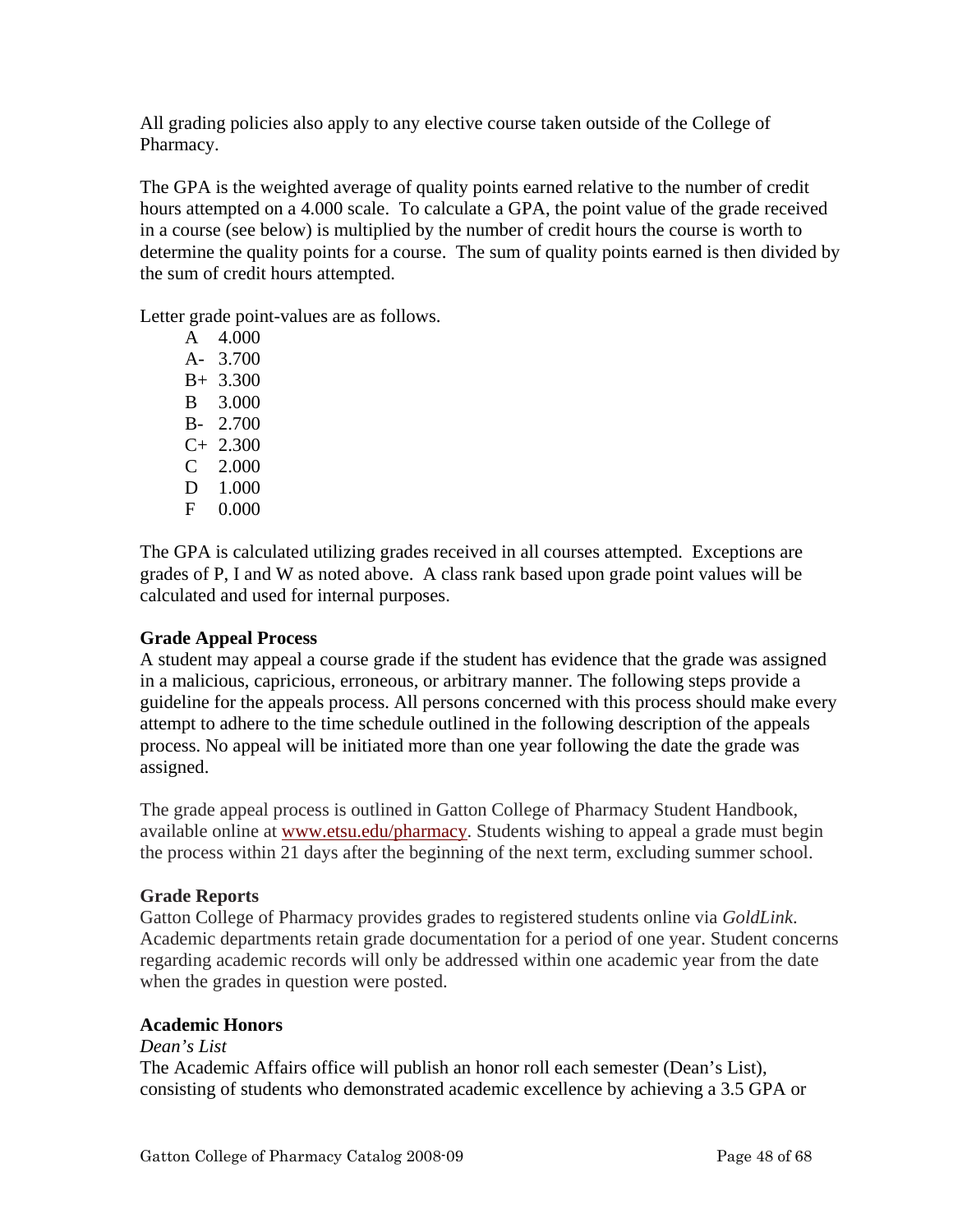better (with no grade below a B-) while enrolled full-time in the Gatton College of Pharmacy with at least twelve hours taken for a letter grade. For each semester in which this is accomplished, the student will receive a letter of recognition signed by the Dean. The student's name may also be published in the College newsletter or other publications.

# *Graduation Honors*

The Gatton College of Pharmacy confers three academic distinctions at graduation which will appear on student diplomas:

*Summa Cum Laude* - students graduating with a pharmacy GPA of 3.900 to 4.000 *Magna Cum Laude* - students graduating with a pharmacy GPA of 3.750 to 3.899 *Cum Laude* - students graduating with a pharmacy GPA of 3.500 to 3.749

# **Academic Progression Committee**

The Academic Progression Committee (APC), in consultation with the Office of Academic Affairs, is charged with monitoring students' performance during each semester and progress throughout the curriculum. The APC acts on behalf of the faculty as an advocate for student learning, faculty teaching and academic integrity. The committee serves to mediate and facilitate student remediation and retention issues, within the boundaries of academic standards. The emphasis is on learning, understanding and applying the material and skills that are taught throughout the curriculum. The APC becomes involved in academic issues when a student's academic performance falls below the level needed for the successful completion of one or more courses and makes decisions regarding student's progression through the curriculum. The Academic Progression Policy, including the composition and function of the APC, is detailed in the Gatton College of Pharmacy Student Handbook found on the web at www.etsu.edu/pharmacy.

# **Course Credit and Student Compensation Policy**

Students on pharmacy practice experiences may **not** be paid for their activities by the site to which they are assigned. This is an accreditation standard and **cannot** be waived. Students may receive housing, meal and travel allowances from the experiential site for off-campus educational experiences.

Students who work on research projects with faculty or in summer internship experiences with off-campus pharmaceutical companies, regulatory agencies or professional societies/associations, may either receive Independent Study course credit or payment for their work, **but not both**. Further information about the credit and compensation policy can be found in the Gatton College of Pharmacy Student Handbook found at www.etsu.edu/pharmacy.

# **Basic Life Support Certification**

The College of Pharmacy requires that all student pharmacists be certified in an approved basic life support (BLS) training program. Training is scheduled during the first month of the first professional year and students are required to take the training. Students are required to maintain certification throughout their entire pharmacy education program. All trainings are at the expense of the individual student. Documentation of current certification is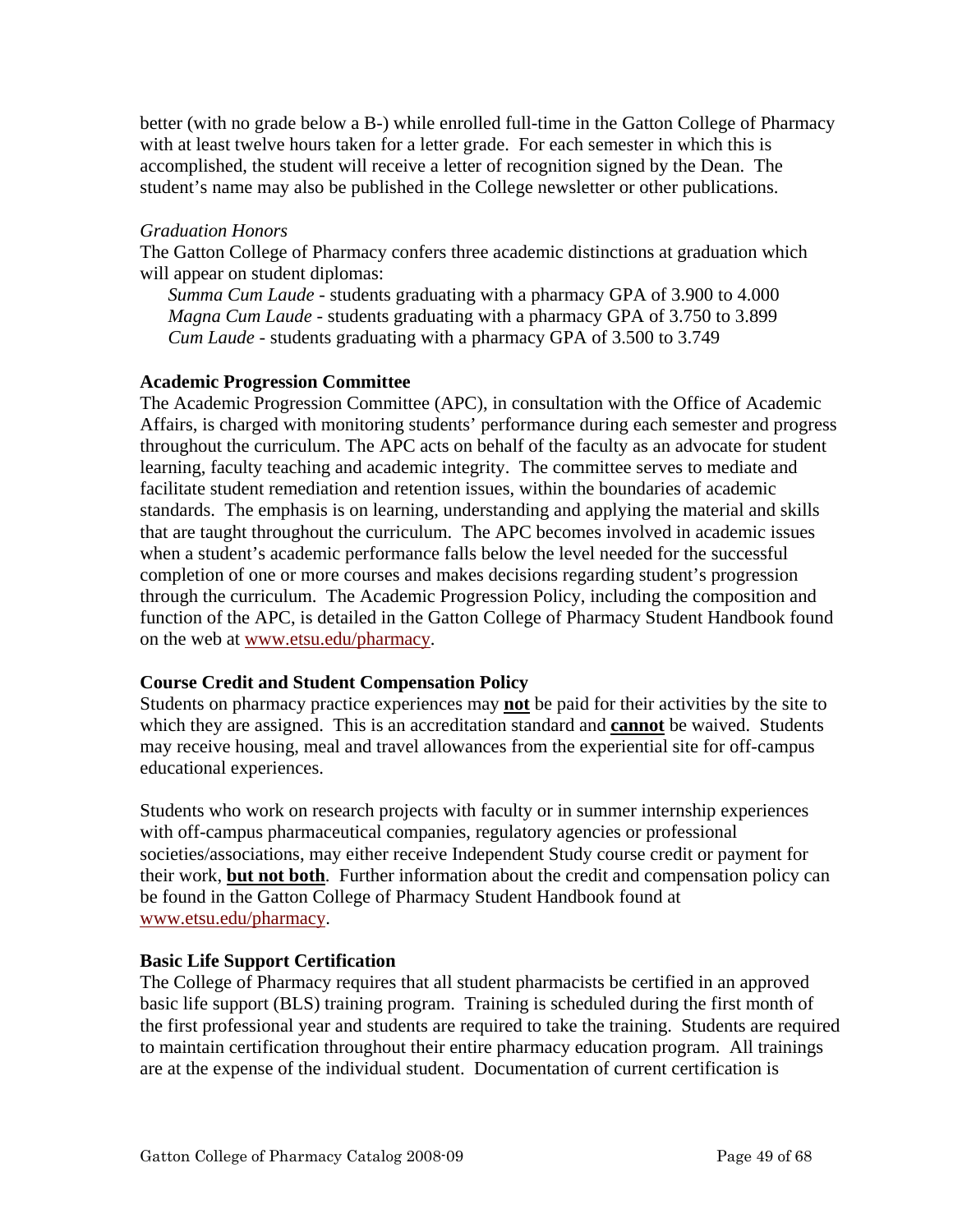maintained by the Office of Student Affairs. It is the student's responsibility to ensure documentation is submitted in a timely manner.

# **Immunization Certification**

Students will be required to complete the American Pharmacists Association (APhA) Immunization Certification training during the first month of the first professional year. Training will be scheduled as part of the Introductory Pharmacy Practice Experience (IPPE). This certification consists of a self-study exam, a didactic lecture, a final exam and a practicum. This certification will be at the expense of the individual student. The certification will be active as long as the individual maintains active BLS certification.

# **Occupational Safety and Hazard Administration Certification**

Students will be required to complete an online occupational safety and health (OSHA) training to prepare them for participation in PPEs. The training is completed via an independent study program and must be completed before a student will be allowed to begin his/her introductory PPE. Annual training is required. There is no cost to the student for the training.

# **Sexual Harassment Training**

Consistent with the university's mission and vision, the Gatton College of Pharmacy is committed to treating people with dignity and respect. This ideal involves all employees and students as we strive to work together in an atmosphere conducive to building relationships on honesty, integrity, and trust. Towards this end, student pharmacists will be required to complete training in Preventing Sexual Harassment upon initial enrollment in the College. The training is complete online as a self-study program and there is no cost to the student. Students are required to submit a copy of the certificate of completion to the Office of Student Affairs.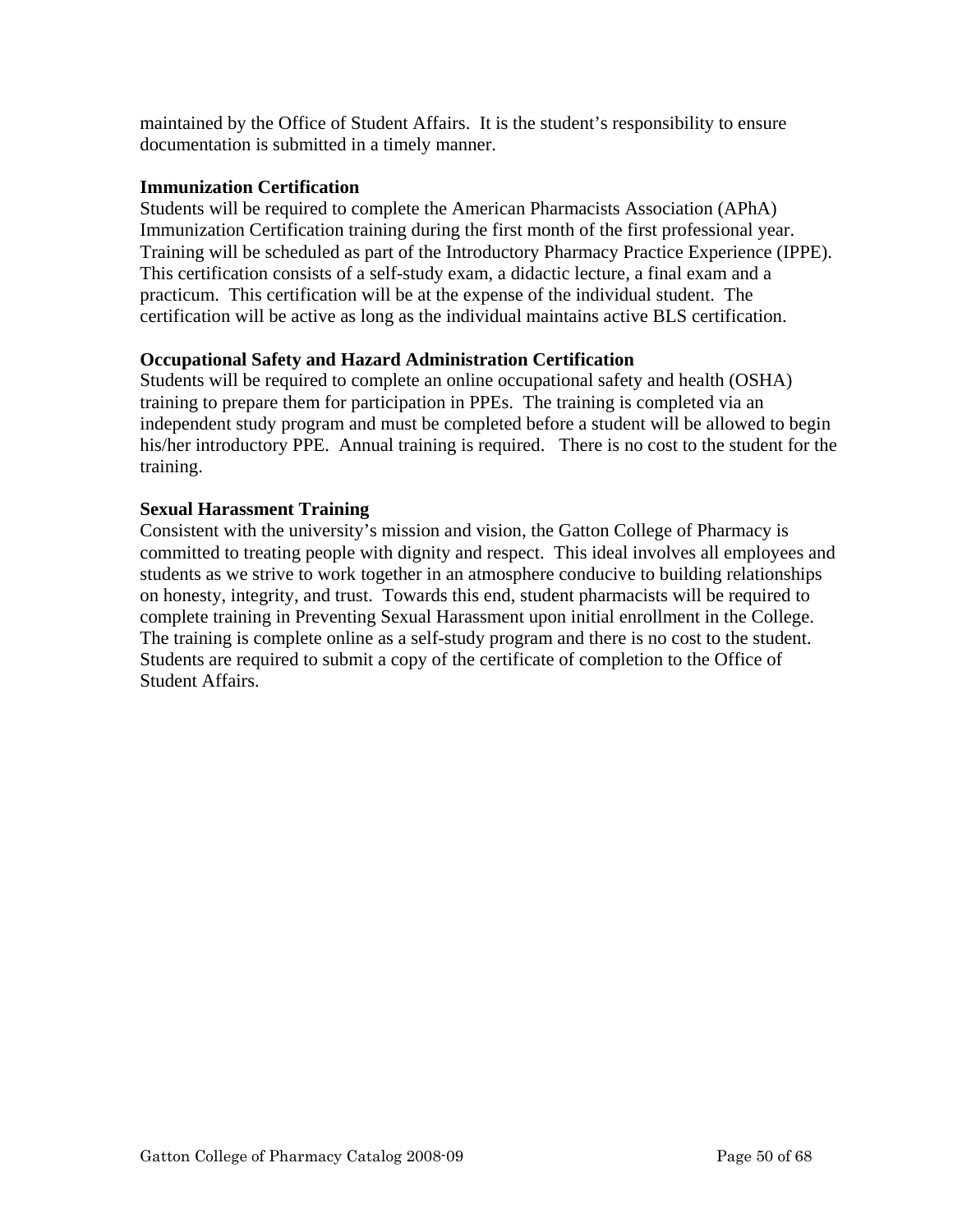# **STUDENT SERVICES AND RESOURCES**

# **Office of Student Affairs**

The College of Pharmacy Office of Student Affairs coordinates a number of services for students, including academic advising, tutorial assistance, financial aid, and assistance with personal issues. The office also provides support for the College's student organizations and coordinates special events and programming for students. Information about pertinent services and programs is detailed below. Student Affairs is located in Room 212 of VA Building 7 (Pharmacy Building) and may be reached at 423-439-6338.

# **Faculty Advisors**

Pharmacy students are assigned a faculty advisor upon matriculation. This individual serves as a student's primary academic advisor for the full four years unless a student requests a change in advisor. The role of the advisor is to serve as a resource. Advisors maintain an open door policy and exist to offer guidance in such matters as surviving in pharmacy school, geographic orientation, accessing resources to address personal issues and other issues as necessary. Ideally, the relationship will develop into one in which the student will seek out the advisor for advice and counsel. Students are encouraged to have regular contact with their advisor by e-mail, phone or in person.

# **Tutors**

Students experiencing academic difficulty should first seek assistance from faculty; however, a peer tutoring program is available to provide students with an additional source of assistance to facilitate learning and mastery of the academic material. Students who have excelled academically and who are identified by the course coordinators are encouraged to serve as peer tutors. These peer tutors work with their peers and underclassmen individually or in groups (when appropriate) on content and test preparation for a specified amount of time as agreed upon by the tutor and the student. Students seeking a tutor or students interested in becoming peer tutors should contact the Office of Student Affairs. If more intensive help is required, students should contact the Office of Student Affairs which will assist in developing a support plan utilizing available university services.

# **Library Resources**

The Charles C. Sherrod Library is the central university library in the heart of the main campus. This state-of-the-art facility is a great place to study and do research. Filled with natural light, it has comfortable seating, a 24-hour study room, lots of network connections, laptop computers for checkout to students, used paperbacks for leisure reading, and a friendly and helpful library staff to assist you. A medical library which serves the Division of Health Sciences is located in Building 4 on the VA campus. Students and faculty have full electronic access to journals and texts regardless of whether they are on-campus or off-site. The two libraries currently have over 10,800 full-text electronic titles of which nearly 4,000 are health-related. All electronic texts and journals are available from remote as well as oncampus sites.

The libraries share a single Online Public Access Catalog (OPAC) of library materials and databases. Holdings of the Johnson City Medical Center are included in the OPAC. There is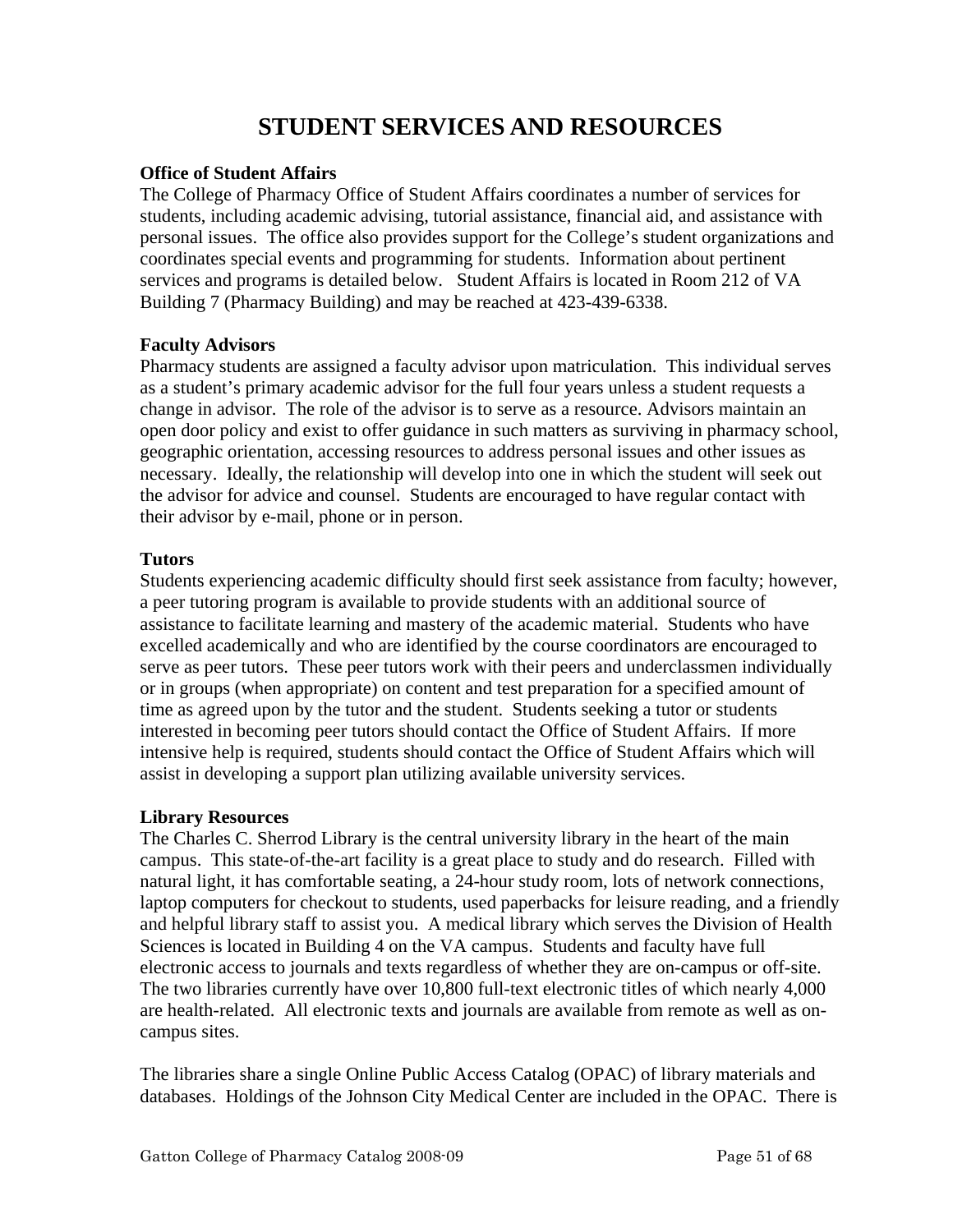an agreement through the Sherrod Library to share all library holdings and database subscriptions with all university-affiliated personnel. Anyone with an ETSU e-mail address may access this information through the Medical Library World Wide Web portal. The portal offers faculty, staff, and students the opportunity to personalize the Library web page for their own most efficient use. Users may contribute to the content of the page, which enable them to share useful web sites and other resources with their colleagues.

A consortium, which includes the Medical Library, Mountain States Health Alliance in Johnson City and the Wellmont Health Systems in Bristol/Kingsport, enables faculty, staff, and students of all three institutions to share MD Consult, a full-text peer-reviewed online database of textbooks and journals. The Medical Library is also a member of a state-wide resource-sharing group called TennShare. Members of the TennShare may access the following publications

- Science Direct, one of the world's largest providers of scientific, technical, and medical literature;
- Interscience, the John Wiley & Sons electronic database access to full-text journals;
- StatRefl, full-text medical and drug information for healthcare professionals available online, on CD-ROM and PDA; and
- Tennessee Electronic Library (TEL) that gives member libraries access to 16 electronic databases.

As a member of the Consortium of Southern Biomedical Libraries (CONBLS) the Medical Library provides and receives interlibrary loan services from member institutions at no charge. The Medical Library is a member of the National Library of Medicine's Regional Library System. This affiliation gives the users (both on campus and in remote locations) access to the Loansome Doc system to enable them to order articles from MEDLINE. ETSU is also a member of the OCLC Online Computer Library Center, Inc. Through this system the university has access to more than 49 million cataloging records created by libraries around the world.

Study rooms in the Medical Library are available for use during regular library hours.

# **ID Card and College of Pharmacy Name Badge**

All students admitted to the Gatton College of Pharmacy are expected to obtain an ETSU Student ID card and a Gatton College of Pharmacy ID name badge. Cards and badges are available during Orientation or any time after registering for classes. Lost, stolen, misplaced or abused cards may be replaced at the ID Services Office at a cost to the student of \$10. The ID Services Office is located on the 2nd level of the D.P. Culp Center (423-439-8316; office hours M-TH 8 a.m. - 7 p.m. and Friday 8 a.m. - 4:30 p.m.).

The ID card provides students with access to university facilities and services, and can be used to create a debit account called ID BUC\$ which may be used to pay for a variety of university services including many vending machines. The ID card is also used to access the College of Pharmacy building outside normal business hours. Students are expected to wear their College name badge at all times and are required to do so while at experiential education sites.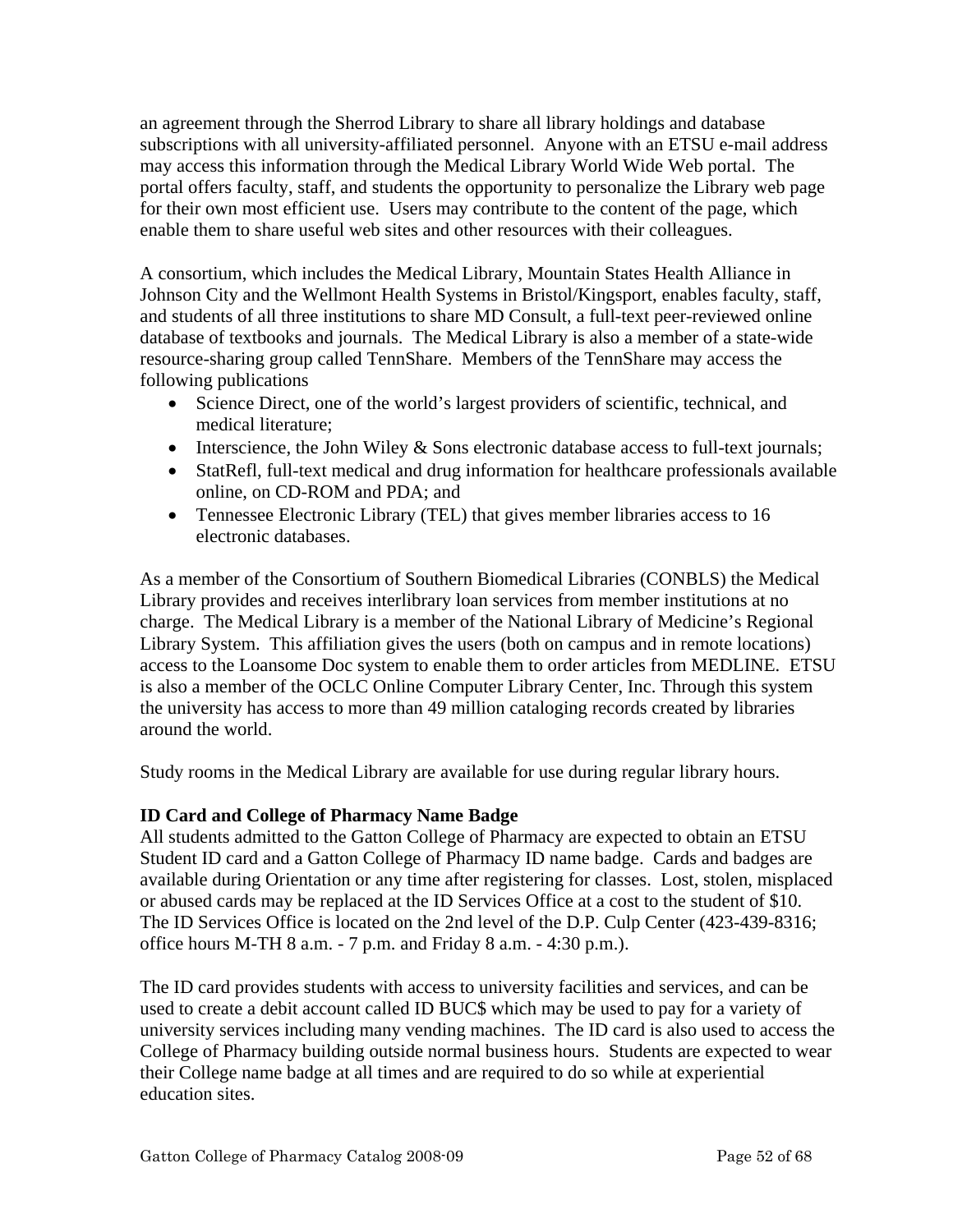# **Student Engagement and Leadership**

## *Class Officers*

Each class of students elects officers on an annual basis. In addition to providing general leadership for the class, the officers serve as the official representatives of the class to the administration of the College. Elections are conducted under the general guidance of the Office of Student Affairs.

#### *College Committees*

Student pharmacists are provided numerous opportunities to participate in the operation and leadership of the College through inclusion in the College's committee structure. The standing committees that include student membership are: the Admissions Committee, Assessment Committee, Curriculum Committee, Dean's Student Advisory Committee, Experiential Education Committee, Honor Code Committee, Library Committee, Student-Faculty Relations Committee, Student Organization Coordinating Committee and the Technology Committee. Complete descriptions of the above committees are found in the Gatton College of Pharmacy Student Handbook found on the web at www.etsu.edu/pharmacy.

#### *Student Organizations*

The Gatton College of Pharmacy encourages students to become involved in professional organizations and fraternities. The following represents the organizations and fraternities that exist within the College.

- American Pharmacists Association-Academy of Student Pharmacists (APhA-ASP) http://www.aphanet.org/students
- Student Society of Health-System Pharmacists (SSHP) http://www.ashp.org
- Christian Pharmacists Fellowship International (CPFI) http://www.cpfi.org
- National Community Pharmacists Association (NCPA) http://www.ncpanet.org
- Kappa Epsilon (www.kappaepsilon.org),
- Kappa Psi Pharmaceutical Fraternity (www.kappapsi.org)
- Phi Delta Chi (www.phideltachi.org)
- The Rho Chi Society (honor society) www.rhochi.org/

Descriptions of these organizations as well as information about establishing additional student organizations can be found in the Gatton College of Pharmacy Student Handbook found on the web at www.etsu.edu/pharmacy.

## **Alumni Association**

The ETSU Office of University Alumni is the campus contact for nearly 70,000 university graduates and former students. All of these individuals are members of the ETSU Alumni Association. Alumni may participate in a variety of activities, such as regional chapter activities, constituent societies, special alumni programs, alumni student recruitment, reunions, Homecoming and various events that support ETSU. Many alumni are chosen to participate in the popular "Alumni Return to the Classroom" program, which features alumni as "Professors for a Day" sharing their professional experiences with students during Homecoming week. Alumni also participate in the "Buc Connection" career development network or support student recruitment through the Alumni Admissions Council.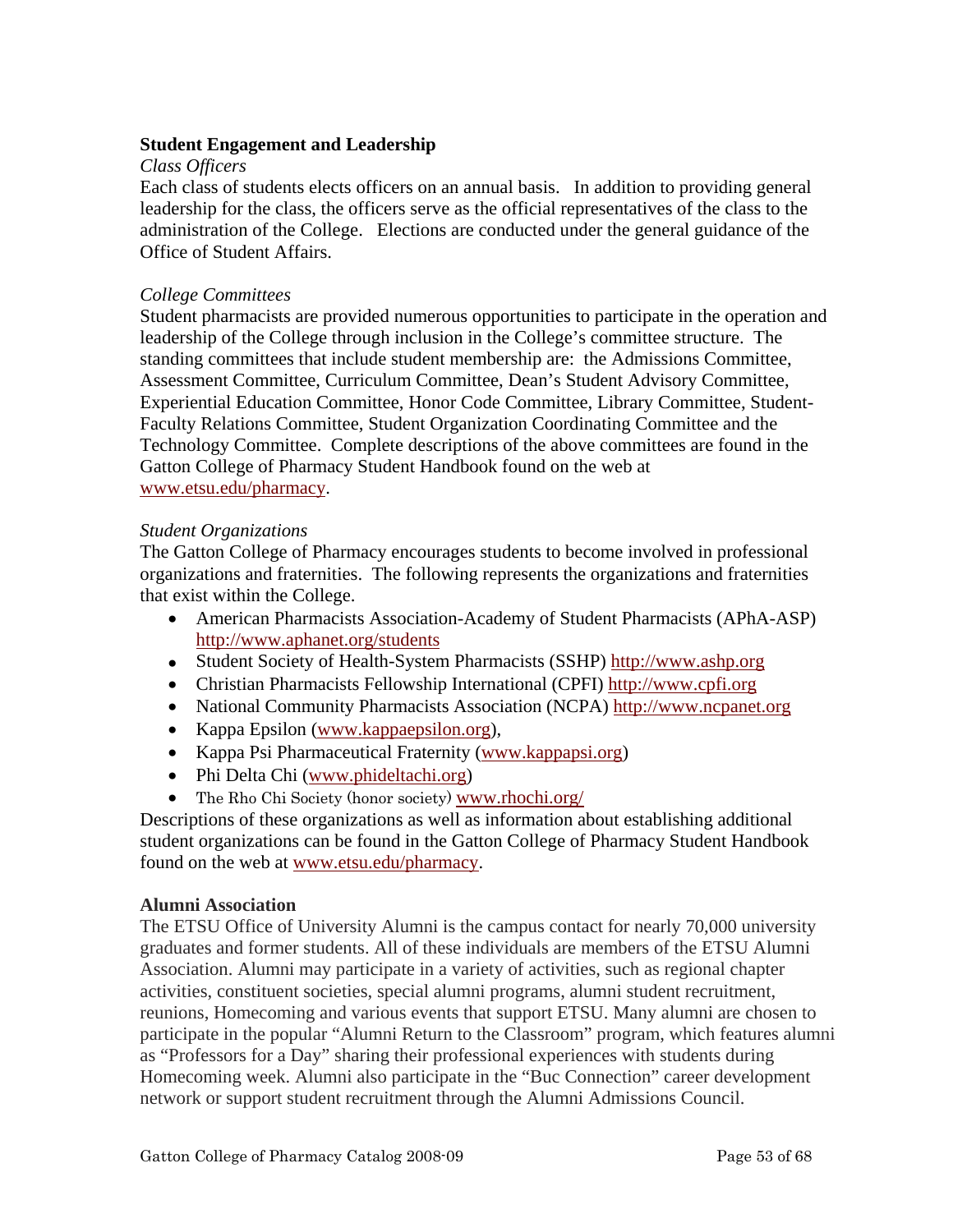ETSU's Alumni Association, in cooperation with the ETSU Foundation, also supports scholarships for academically outstanding students. The Alumni Association Office is located on campus in room 303 of Burgin E. Dossett Hall, phone (423) 439-4218 www.etsu.edu/alumni/index.asp.

# **Athletic Events**

East Tennessee State University is a member of the NCAA Division I Atlantic Sun Conference and fields teams in men's baseball, basketball, cross country, golf, tennis, soccer, and track and field. The women participate in basketball, cross country, golf, soccer, softball, tennis, track and field and volleyball. Full-time students are admitted free with a valid student ID to all university sponsored athletic events. One additional companion ticket may be purchased at a discounted rate for all men's basketball games. For information on ticket prices for non-students, please contact the Athletic Ticket Office located on the west side of the Mini-Dome. Office hours are 8:30 a.m. to 4:30 p.m. Monday through Friday. The phone number is 439-5371. More complete information and the schedules for the ETSU teams are available on the ETSU athletics web site at http://www.etsubucs.com/.

# **Banking**

The Tennessee Teachers Credit Union, located in the University Bookstore, provides fullservice banking for students. There is also an ATM machine in the Culp University Center.

## **Bookstore**

The University Bookstore is located in the middle of the D.P. Culp Center. It is open fall and spring semester Monday – Thursday 7:45 a.m. to 6 p.m. and Friday 7:45 a.m. to 5 p.m. You may reach the store by phone at (423) 439-4436. A medical bookstore dedicated to the needs of health science students (i.e., medical, pharmacy and physical therapy) is located on the VA campus. Hours for the medical bookstore are 8:00 a.m. to 4:30 p.m. The phone for the medical bookstore is (423) 439-8016.

# **Buctainment**

Comprised of students, Buctainment plans major campus events such as concerts, movies, lectures, comedy shows, and Homecoming. Students can be involved with Buctainment as a member or programmer, or by attending a show as an audience member. It is a great opportunity to learn the technical, business, and marketing side of the entertainment industry. Buctainment is located in the Center for Community Engagement, Learning, and Leadership, D.P. Culp University Center, lower level, phone (423) 439-6828 or e-mail etsufun@etsu.edu.

## **Campus Recreation**

Campus Recreation offers a wide variety of physical activities and recreational sports for the entire ETSU community - students, faculty, and staff. Programs are offered in five areas: fitness, intramurals, non-credit instruction, outdoor adventure, and sports clubs. The Center for Physical Activity (CPA) and Basler Challenge Course serve as the foundation for these programs.

The CPA contains an indoor climbing wall, weight room, aerobic/martial arts studio, indoor swimming pool, three basketball courts, two racquetball courts, 1/8th mile track, locker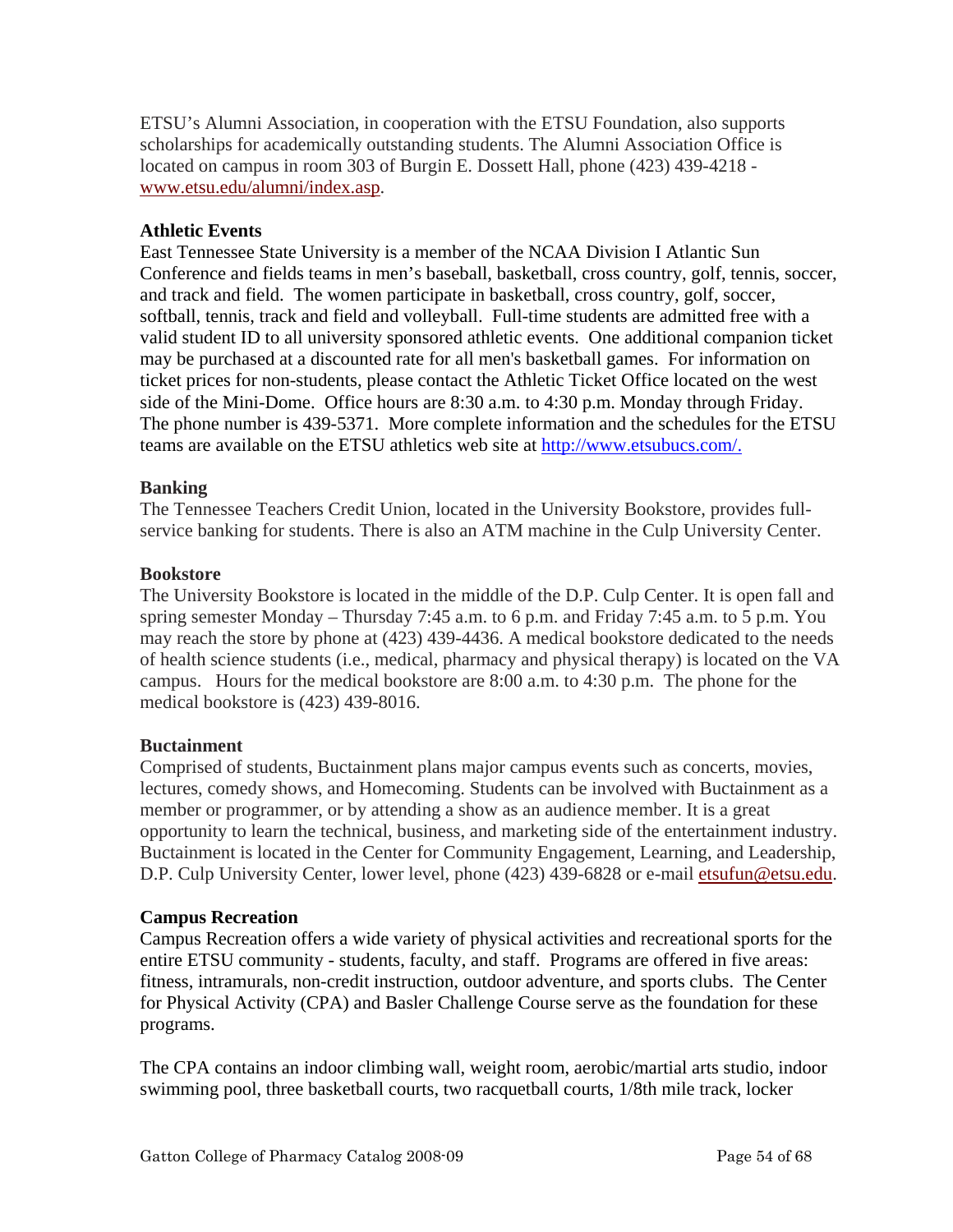rooms, and equipment rental center. Campus Recreation also offers a personal training service that includes a weight room orientation, fitness testing, exercise prescription, and supervised workouts. Hours of operation for basic building services during the fall and spring semesters are 7 a.m.-10 p.m., Monday-Friday, Saturday 10 a.m. - 4 p.m., and Sunday 4 p.m.- 6 p.m. Pool hours are 7 a.m. - 9 a.m., 11 a.m. - 1 p.m., 4 p.m. - 7 p.m. Mondays through Fridays; Saturday 10 a.m. - 4 p.m.; Sunday 4 p.m. - 6 p.m. Hours are subject to change during breaks and holidays.

To obtain more information on Campus Recreation's program and services call 439-7980, or visit http://etsu.edu/students/intramur. Other campus opportunities can be explored on the campus web site at http://www.etsu.edu/etsu/campuslife.asp.

# **Center for Community Engagement, Learning and Leadership**

The Center for Community Engagement, Learning and Leadership serves as the resource center for all registered student organizations. It provides services and information, such as registration of organizations, assistance with event planning, maintenance of student activity calendar of events, and leadership training for student organizations. There are approximately 150 registered student organizations on the campus of ETSU, representing the diverse interests of our student population. Student organizations at ETSU are categorized into one of the following areas which best describes their general purpose: Academic, Community Service, Governance, Greek, Honors, Religious, Residence Life, University Programs, and Special Interest. Contact the Student Organization Resource Center at (423) 439-6633 or visit the web at www.etsu.edu/sorc for more information.

# **Counseling Center**

The University Counseling Center provides an array of counseling and mental health services to ETSU students, including personal counseling, career counseling and assessment, educational programming, psychiatric services, and consultative services. The staff is comprised of psychologists, an outreach coordinator, psychiatric residents, graduate assistants, and support staff. The Center is also responsible for the Campus Alcohol and Other Drug Program and the Campus Advocates Against Sexual Violence Program. We provide our career services through the Peer Career Center, located in the Advisement, Resources, and Career (ARC) Center. Counseling services are confidential and free to all ETSU students. For more information about our services, contact our main number (423) 439-4841 or contact the Peer Career Center (423) 439-8651 www.etsu.edu/students/counsel/counsel.htm.

# **Computing Resources**

ETSU provides a wide range of computer resources in support of instruction, research, and public service. The Office of Information Technology maintains four computer labs on the main campus that contain Dell PCs and Macintosh computers. The labs are located in the D.P. Culp Center, Sherrod Library, Sam Wilson Hall and Rogers-Stout Hall. A number of additional labs that are maintained by specific departments, including the Medical Library on the VA campus, are located throughout the campus. A listing of computer labs can be found at www.etsu.edu/oit. The labs provide students with access to a variety of popular and software including Microsoft Office, Microsoft Visual Studio.net, SAS, SPSS, and Minitab,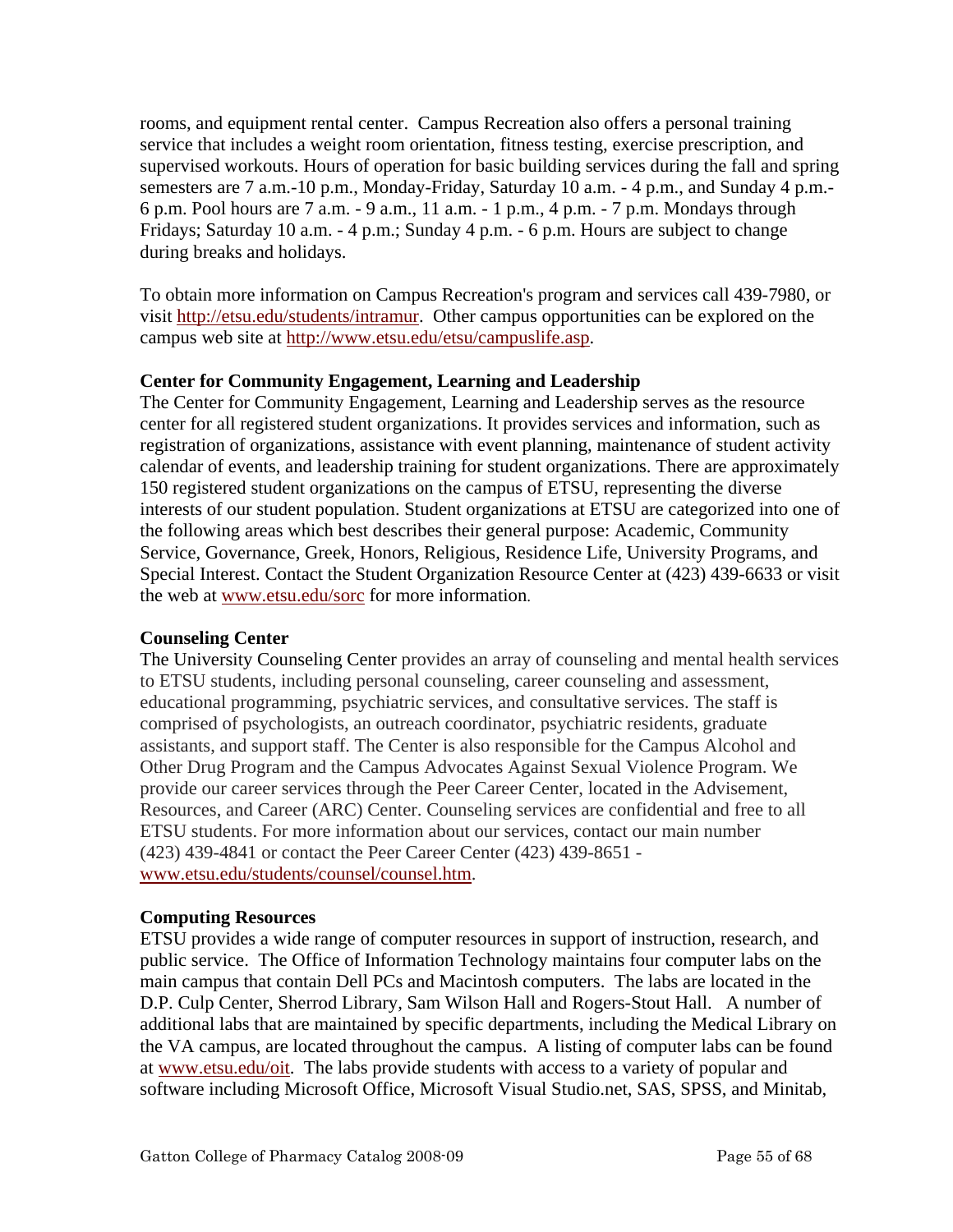Photoshop, PageMaker, QuarkXpress, and Macromedia Freehand. When not in use as classrooms, computer labs are available for walk-in use by any registered student.

The OIT computer labs are staffed by Lab Monitors (student workers) at all times. While the lab monitors can provide assistance they are not tutors in the use of the computers and software.

All students are provided with Internet access and an e-mail address that will be active for the duration of their stay at ETSU. Students are able to register for classes and even pay fees online via *Goldlink* on ETSU's web page.

# **Computer Resources Code of Ethics**

All users of any institutionally maintained electronic data, data files, software, and networks are expected to handle the resource in a responsible and ethical manner. A user's interest ceases when it invades the right of personal and/or institutional privacy; results in the destruction of personal and/or institutional property; demonstrates a potential for loss, embarrassment, litigation to the individual and/or institution; or causes a limited resource to be used in a wasteful or careless manner.

All information processed through Computer Services is considered sensitive and/or confidential. The responsibility for the release or discussion of data is assigned to the official custodian of the data file(s). Access to information is based on a legitimate "need to know" and directly related to assigned duties.

University electronically maintained data, data files, software, and networks will be used for authorized purposes only. Users are responsible for the security of the resources.

Any use of the resource deemed irresponsible or unethical (as defined in the Faculty Handbook section 1.10.1) will result in the immediate denial of use of the resource. The violation will be referred to the proper authorities for disciplinary and/or legal action including, but not limited to, restitution, restriction, reprimand, suspension, probation, expulsion, termination, and, if necessary, legal action. Appeals will be handled through due process channels (APA) already established for students and/or staff. Student violations will be referred to the Vice President for Student Affairs and/or Vice President for Health Affairs; faculty violations will be referred to the Vice President for Academic Affairs and/or the Vice President for Health Affairs; and staff violations will be referred to the Vice President for Administration and Development. The following examples attempt to convey the intent of irresponsible and/or unethical use: violation of Federal/State copyright laws; violation of the Family Educational Rights and Privacy Act of 1974; use of the resource for obscene material; deliberate wasteful use of the resource, unauthorized altering of hardware, software, or data; piracy of data or software belonging to another person; or careless use of the resource which may result in the release of restricted information.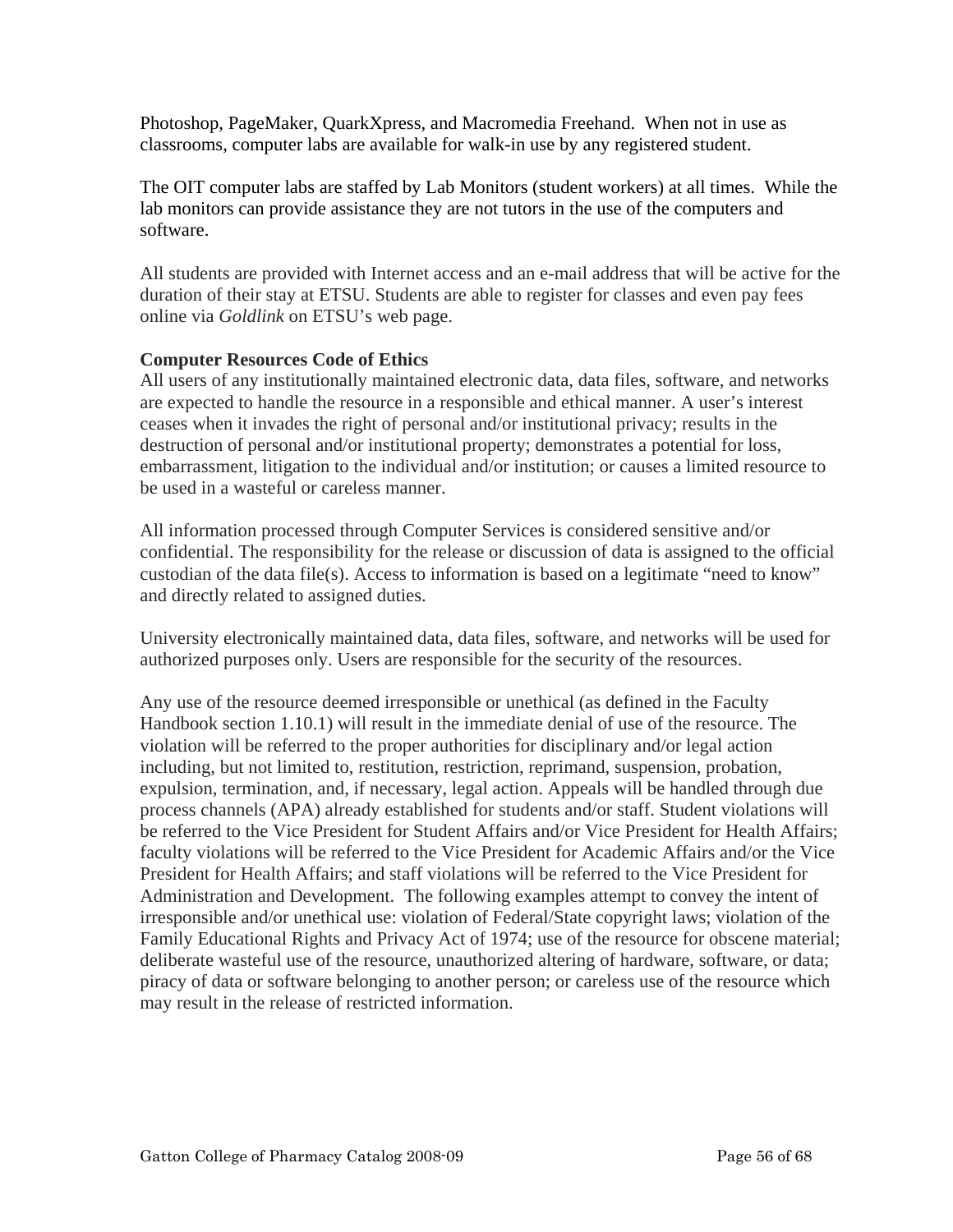# **Computer Network and Internet Access: Privileges & Responsibilities**

East Tennessee State University (ETSU) operates a wide-area network that interconnects local area networks in academic and administrative offices, student computer labs, and in the future dormitory rooms. The university maintains connections into the Tennessee Education Cooperative Network (TECnet), the Internet and the World Wide Web. Thus, the university's network is a part of the global network that provides access to information and information processing technologies. By having access to the university's network and its resources, students, faculty, and staff can communicate and collaborate among themselves and their counterparts throughout the world. This privilege carries with it responsibilities with which all users must comply.

Everyone within the ETSU community who uses networked computing and communications facilities has the responsibility to use them in an ethical, professional and legal manner, and to abide by TECnet policies. Users should respect the privacy rights of others. ETSU's facilities and network access capabilities should never be used for purposes intended to incite crime. Communications which violate Tennessee, federal, or international law are not acceptable. For example, the use of ETSU's computer and network resources to threaten or harass others or the misrepresentation of one's identity in electronic communications for the purpose of illegal or unauthorized actions or activities will not be tolerated.

These statements concerning responsibility are not meant to be exhaustive. Any questionable use should be considered "not acceptable." Serious or repeated instances of abuse will be referred to the proper authority for disciplinary or legal action.

**\*\*WARNING\*\*** Any person who knowingly brings on campus, has in their possession or distributes any virus without the authorization and written permission of the Division of Information Resources, will be considered to be in violation of the above and will be vigorously prosecuted. \*\*Campus\*\* is defined to include any property owned, leased, maintained or controlled by ETSU and includes any site or area where any system owned, leased, operated and/or maintained by ETSU is housed.

**NOTICE TO USERS:** It is the policy of East Tennessee State University to protect all institutional computing resources including, but not limited to, hardware and software, consisting of the actual equipment being supplied by the university as well as the programs and related materials used in conjunction therewith. In accordance with local, state, and federal law, indiscriminate examination of individual user's files is not permitted, nonetheless as a means of maintaining the integrity and security of those aforementioned resources.

East Tennessee State University retains the right to inspect individual accounts and files stored on any system owned, maintained and/or leased by said university. While no prior authorization by individual users is required to inspect those files and accounts, the user is, by virtue of accepting the account offered by ETSU and "logging" on to its computing equipment, granting to the university prior unrestricted permission, subject to university policy, to review, examine and/or otherwise view, by any method at the sole discretion of the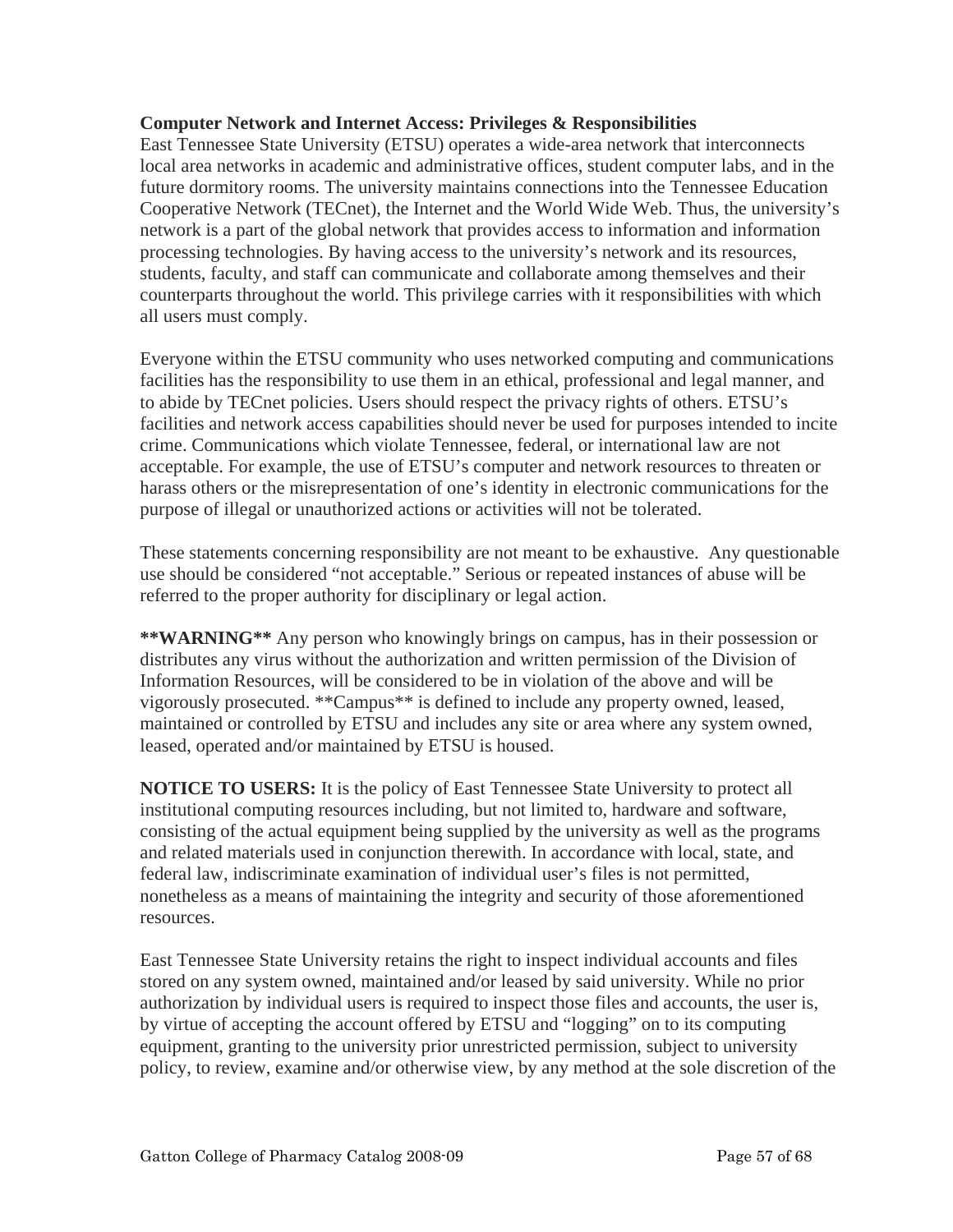university and without any additional advance notice to said user, any account and/or file stored on university computer resources.

Should such a review take place, the user will be given notice, as a courtesy only, of the results of said review within a reasonable time after the review is completed. While use of university computing resources for personal use is strictly forbidden, should the user have materials for which he/she has any reasonable expectation of privacy or which the user considers to be confidential for any reason, the user should retain those materials on a disk which can be secured as would any other personal items or materials which one consider private in nature.

For such a policy to work, it is essential that users observe responsible and ethical behavior in the use of the resources. In an effort to assist the user community in effective use of the limited computer resources, it seems reasonable to highlight some specific responsibilities and types of behavior that represent abuse of a user's privilege. The examples do not constitute a complete list but are intended to convey the intent of the code.

Users should not damage or attempt to damage computer equipment or to modify or attempt to modify equipment so that it does not function as originally intended. It is equally wrong to damage or modify or attempt to damage or modify the software components: operating systems, compilers, utility routines, etc.

Users should not use or attempt to use an account without authorization from the owner of that account. Users have the responsibility of protecting their accounts through the proper use of passwords, but the fact that an account is unprotected does not imply permission for an unauthorized person to use it. Further, accounts are to be used only for the purposes for which they have been established. [Only the individual owner of an account is authorized to use that account. Providing passwords or in any way permitting or making it possible for anyone other than the authorized owner of the account to use computer resources is not authorized and may be a violation of Tennessee Law. Under this condition both the owner and the unauthorized user may be subject to legal action if determined to be appropriate by ETSU legal counsel.] Additionally, it is wrong to use a university-sponsored account for funded research, personal business, or consulting activities. There are special accounts for such purposes.

Users should not use private files without authorization. Owners of such files should take precautions and use the security mechanisms available. However, the fact that a file is not protected does not make it right for anyone to access it, unless it is specifically designed as a public access file. It is equally wrong for anyone to change or delete a file that belongs to anyone else without authorization. Violation of property rights and copyrights covering data, computer programs, and documentation is also wrong. In the event of accidental access of private files, confidentiality of those files must be maintained.

Any deliberate wasteful use of resources is irresponsible; it encroaches on others' use of facilities and deprives them of resources. Printing of large unnecessary listings and the playing of games solely for entertainment are examples of such abuse. Users are expected to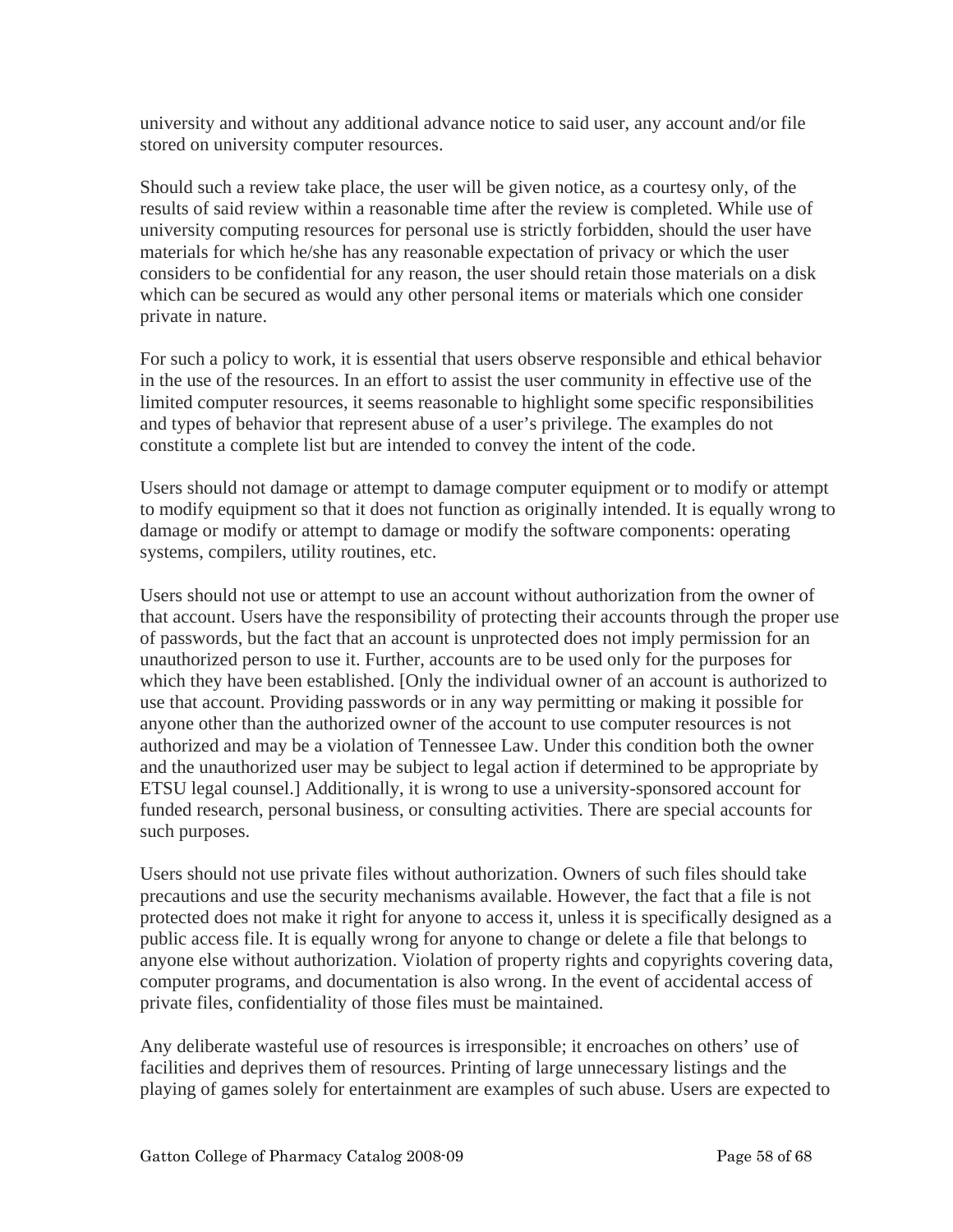be aware of the resources they are using and to make reasonable efforts to use these resources efficiently.

All state and federal copyright laws will be abided by at all times. Users must not copy any part of a copyrighted program or its documentation which would be in violation of the law or the licensing agreement without written and specific permissions of the copyright holder. Serious or repeated instances of abuse of computer facilities and resources will be referred to the proper authorities for disciplinary or legal action including, but not limited to, restitution, restrictions, reprimand, suspension, probation, expulsion, or termination.

# **Disability Services**

In compliance with federal regulations outlined in Section 504 of the Rehabilitation Act of 1973 and the Americans with Disabilities Act of 1990, East Tennessee State University makes accommodations, course substitutions, and other academic adjustments when necessary to ensure equal access for students with disabilities. While all students with disabilities are protected from discrimination, some students may not be eligible for all of the services coordinated by Disability Services. Classroom and testing accommodations are made on an individual case-by-case basis. Students who wish may request an accommodation or academic adjustment because of a disability by completing the intake process with Disability Services self-identity.

During the intake process, Disability Services informs students of procedures surrounding the accommodation process, student responsibilities, as well as ETSU responsibilities. Eligibility for classroom and testing accommodations and other support services coordinated by Disability Services is based on the review of student's documentation of disability. Intake applications are not complete until Disability Services has received and reviewed current documentation of disability. Individualized education plans (IEP) cannot be used as documentation; however, information included in an IEP may be helpful when identifying the services a student may utilize while at ETSU.

In order to establish eligibility, the documentation provided should follow the established guidelines and include:

- Statement of diagnosis, date of most recent evaluation, and when available, date of original diagnosis by an impartial professional,
- Description of diagnostic criteria and/or diagnostic tests used,
- Description of the current impact of the disability in an academic environment,
- Credentials of the diagnosing professional,
- Documentation of attention deficit disorders should be no more than three years old, and
- Documentation of learning disabilities should be no more than five years old with results based on an adult measurement scale.

The diagnosing professional must have specific training and expertise in a field related to the type of disability being diagnosed. For example, a psychologist, psychiatrist, or educational examiner must make a learning disability diagnosis. Documentation not including the information outlined above or from a professional whose credentials are not generally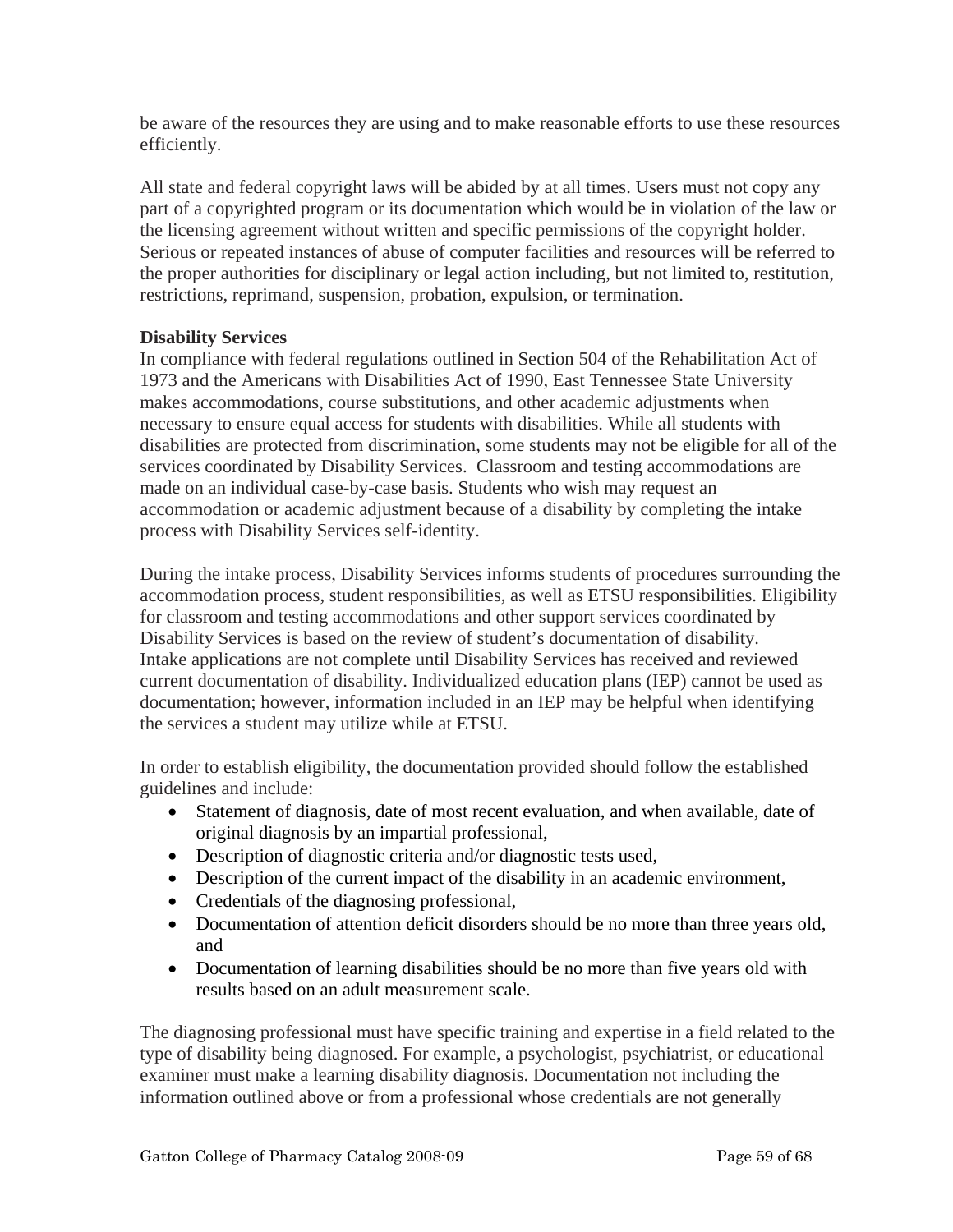indicative of expertise in the specific disability being diagnosed can not be used to establish eligibility for services. ETSU does not provide any type of learning disabilities evaluations; however, Disability Services maintains a list of professionals in private practice that can evaluate learning disabilities.

Disability Services is located in the D.P. Culp Center, on J. L. Seehorn, Jr. Road (v/tdd) (423) 439-8346, (tdd) (423) 439-8370 - www.etsu.edu/students/disable/disable.htm.

# **Early Childhood Learning and Development**

The Center for Early Childhood Learning and Development operates programs to serve the needs of young children and their families. Some of these programs offer child care services for families. The Infant-Toddler programs serve children ages three months to three years in a full-year, full-day program. The Early Learning Program, Child Study Center, serves children ages three through five years of age in a full-year, full-day program. Students who are interested in enrolling their children in either of the programs can obtain more information by calling (423) 439-7555. Enrollment is on a limited basis. http://child.etsu.edu.

A child care program, Little Buccaneers Student Child Care Center, specifically designed to meet the needs of ETSU students, opened in June 1997. ETSU students can enroll their children for blocks of time each semester that would accommodate their child care needs while attending classes and during study times. This program is supported by the Student Activities Allocation Committee and ETSU. Information for this program can be obtained by calling 439-7549.

## **Housing and Residence Life**

Student pharmacists who want to live on campus will probably find the following residences more conducive for professional studies. Buccaneer Ridge has fully furnished 2 and 4 bedroom units. Buccaneer Village has efficiencies, one bedroom, and two bedroom units for families. Detailed information on university housing, including costs, is available at http://www.etsu.edu/students/housing/housing.htm.

## *Buccaneer Village*

Apartments are available for married or single parents or single graduate and professional students. These include one and two bedroom apartments for married or single parents and a limited number of private efficiency apartments for graduate students. Rent, which includes water, telephone (except for long-distance calls), data access, and cable TV hookup, is payable on a per semester basis. Electric bills are payable by the month.

## *Buccaneer Ridge Apartments*

Two and four single occupancy bedroom apartment units are available. Each apartment contains a furnished living area, single bedrooms with double bed, closet, desk, and chest of drawers; kitchen facilities, including full-sized refrigerator, stove, microwave, and garbage disposal; washer and dryer; patio or balcony; and two bathrooms. Each bedroom is provided with an alarm system; telephone, cable TV and data jack; and individual locks. Residents enjoy a clubhouse with copier and fax availability; lounging pool; volleyball and basketball courts; exercise room; access gate; and individual leases with no connection fees.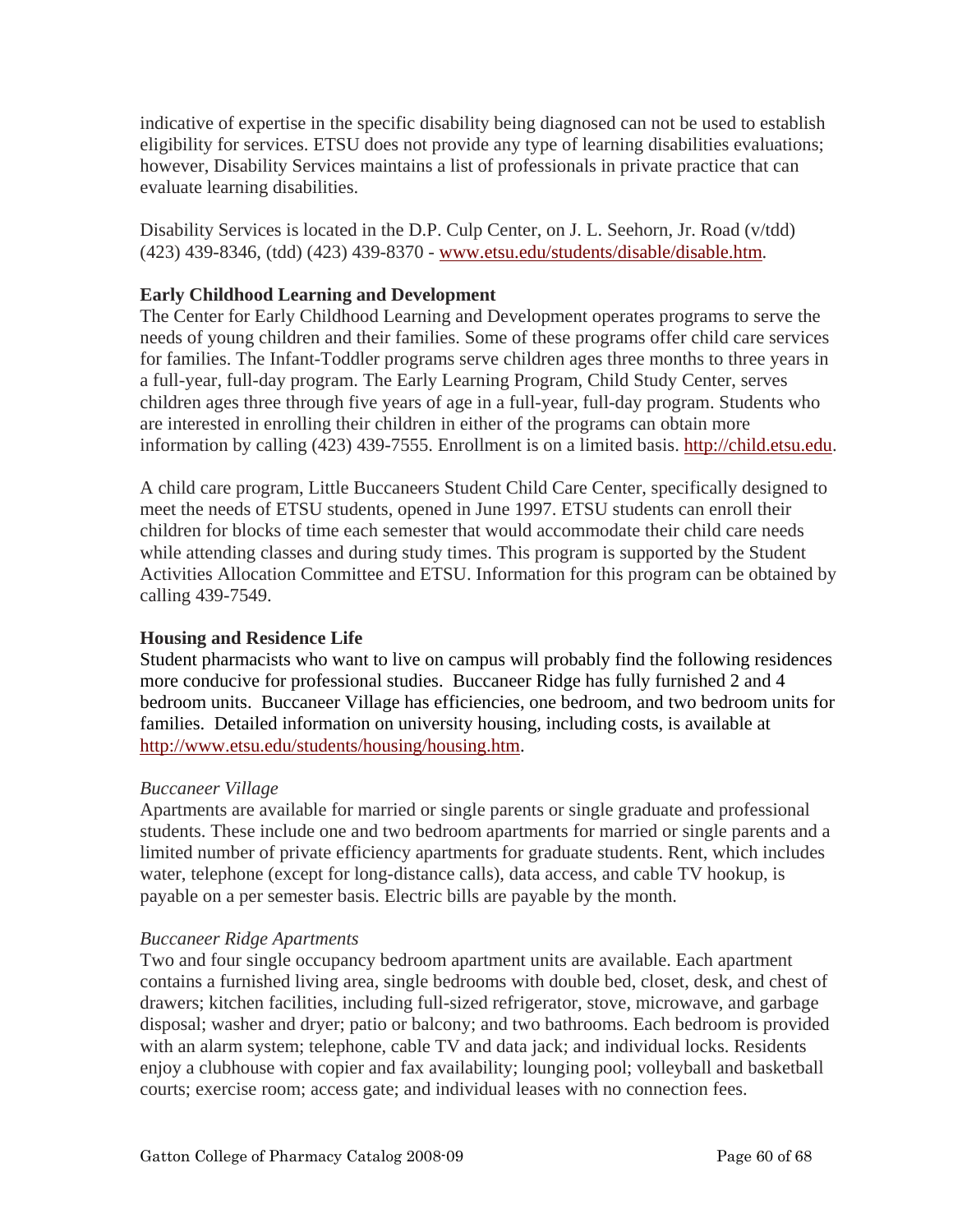# *Application Procedure*

An application for housing may be obtained by contacting the Department of Housing and Residence Life. Early application, preferably before April 1, for fall semester and October 1 for spring semester is encouraged. Assignments for fall semester begin in April and mid-December for spring. A completed application and a \$100/\$150 reservation/damage deposit is required and accepted at any time. Detailed information about on-campus housing may be obtained by contacting the Department of Housing and Residence Life at (423) 439-4446 or on the web at www.etsu.edu/housing/housing.htm.

Off-campus housing in the Johnson City area is plentiful. Additional off-campus housing information is available at the Adult, Commuter, and Transfer Services web site. (http://www.etsu.edu/students/acts/off\_campus\_housing.asp)

# **International Programs and Services**

The International Programs and Services Office, located on the first floor of Yoakley Hall, serves the international community of visiting international students and scholars from more than 60 countries who attend or visit ETSU. Programming, advising, immigration paperwork, community outreach and the Friendship Family Program are among the many services offered by the office. (www.etsu.edu/honors/international)

# **Public Safety**

The Public Safety Building is located at the entrance of the university on University Parkway and has personnel on duty 24 hours a day for assistance. The emergency telephone number is 911. The public safety staff is composed of 21 state-certified sworn police officers who are also trained firefighters. Public safety is a full-service police department encompassing traffic and parking enforcement, uniformed patrol, criminal investigations, and crime prevention education. Public Safety also provides these services: an escort service, engravers, booster cables, and battery booster packs. The non-emergency telephone number is (423) 439-4480. The number for the administrative offices is (423) 439-6900.

## **Student Government Association**

The Student Government Association (SGA) strives to represent the opinions of the students on every aspect of campus academic and extracurricular life. Its members work closely with students, faculty, and administration to provide advice and information and a strong voice in the governance of the university. The SGA office is located near the Center for Community Engagement, Learning, and Leadership on the lower level of the D.P. Culp University Center, phone (423) 439-4253.

## **Student Health Services**

East Tennessee State University students enjoy the benefits of a modern healthcare service. The Student Health Clinic is part of the College of Nursing Faculty Practice Network. Clinic services are available to all enrolled students. The professional staff includes nurse practitioners, physicians, registered nurses, and a health educator. Services include: Management of acute, episodic illnesses and injuries, Referrals for assistance in managing chronic disorders, Immunizations, Women's health program and assistance with family planning, Men's health program, Allergy clinic for those receiving allergy injections, Patient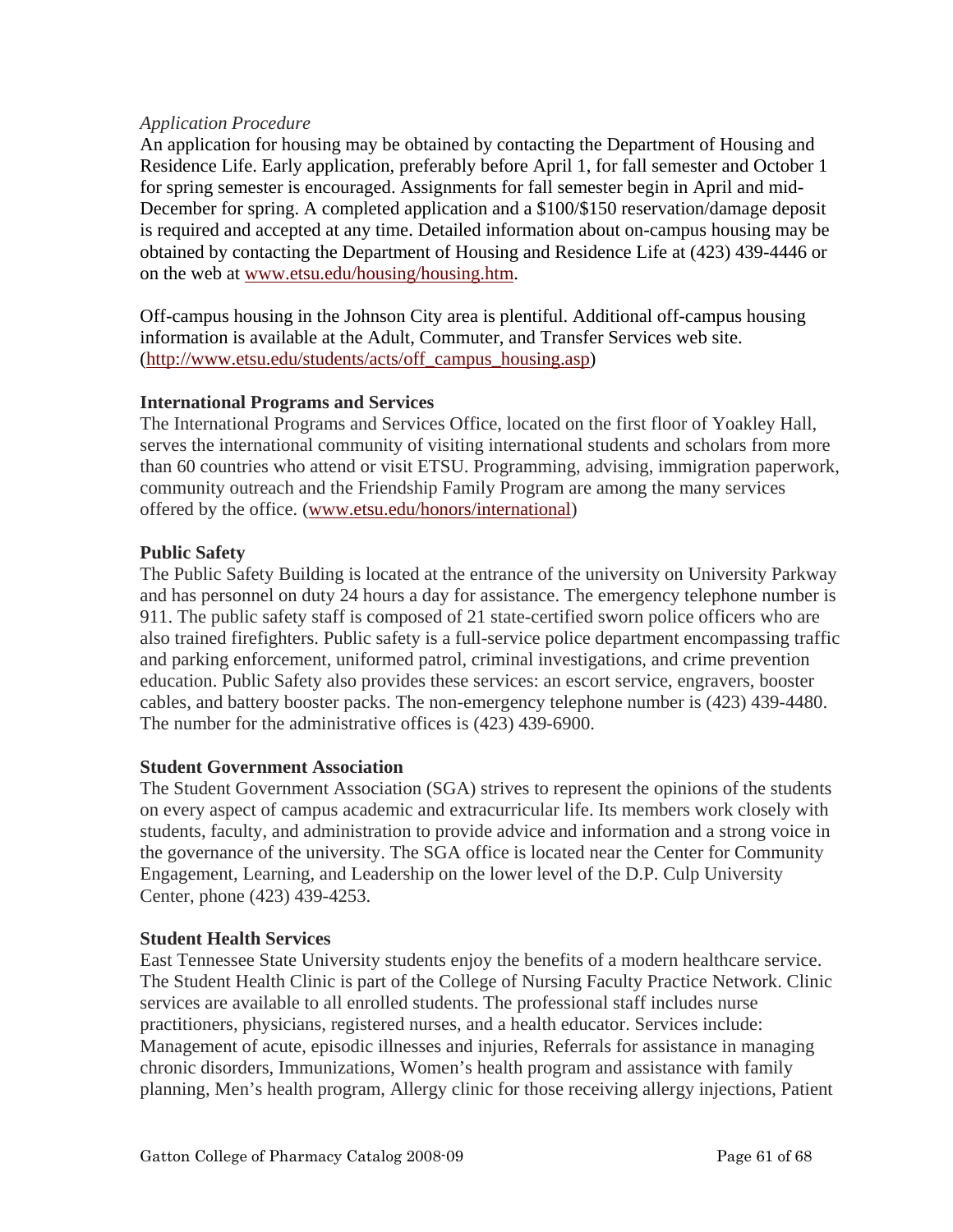education programs on a variety of topics. The Student Health Clinic is located in room 160 Nicks Hall. Please call (423) 439-4225 for further information.

The Dental Hygiene Clinic of the Department of Allied Health Sciences offers such comprehensive preventive therapeutic procedures as scaling and polishing teeth, pit and fissure sealants, nutritional counseling, periodontal therapy, patient education and exposing and developing radiographs. All treatment is performed, for a modest fee, by dental hygiene students under the supervision of the licensed dentist and dental hygiene faculty. Services are open to all students, university employees, and the general public. Appointments may be obtained by contacting the Dental Hygiene Clinic at 439-4514 in Lamb Hall, room 71 (Health Building).

The Speech-Language-Hearing Clinic, a component of the Department of Communicative Disorders, provides professional speech-language pathology and audiology services to students, faculty, and the general public. The service is provided by speech-language pathology and audiology graduate students under the direct supervision of licensed Speech-Language Pathologists and Audiologists. The areas of service include speech and hearing evaluation, hearing aid evaluation, and treatment of speech and hearing disorders through therapy. Intervention may be available for deficits in articulation, phonology, language, voice, and fluency. The clinic is located in Room 204 of Lamb Hall. Please call (423) 439- 4355 for appointments or information.

# **University Center, D.P. Culp**

The D.P. Culp University Center is a modern architecturally designed student center conveniently located in the heart of campus. The specific purpose of the Culp Center is to serve students as an integral part of their educational life. The Culp University Center provides a wide variety of services, entertainment, and social activities for the campus community. The Culp University Center houses five separate food service areas, the bookstore, the post office, a mini-market, a computer lab, a variety of administrative offices, meeting rooms and conference facilities, a ballroom, and an auditorium/theater. For information regarding the use and reservation of these facilities, contact the Culp University Center office at (423) 439-4286.

## **University Press**

Located in the lower level of Sam Wilson Hall (Business building), University Press can help you send or receive a fax, scan a document, make copies or print out digital files for class projects. Resume paper is also available. University Press provides comprehensive graphic services for the entire campus, including students. For more information, call (423) 439- 4250.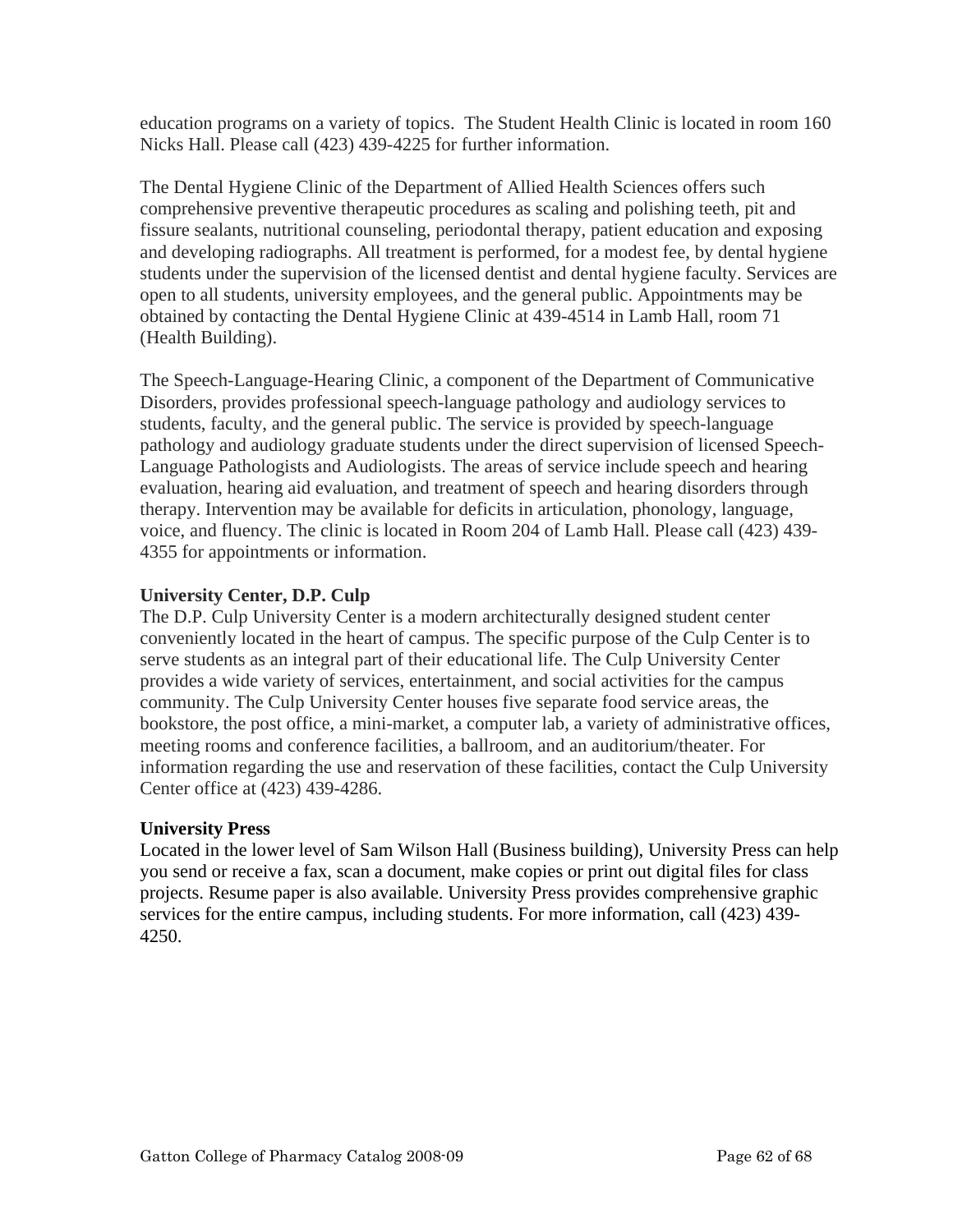#### **ADMINISTRATIVE LISTING** *Tennessee Board of Regents*

**Phil Bredesen**  Governor of Tennessee, Chair

**Charles W. Manning**  Chancellor

e e

**Richard Rhoda**  Tennessee Higher Education Commission

**Ken Givens**  Commissioner of Agriculture

**Tim Webb**  Commissioner of Education

**Agenia W. Clark**  Nashville

**Gregory Duckett**  Memphis

**Pam Fansler**  Knoxville

**John Farris**  Memphis

**Judy T. Gooch**  Oak Ridge

**Jonas Kisber**  Jackson

**Fran F. Marcum**  Tullahoma

**Paul Montgomery**  Kingsport

**Millard V. Oakley**  Livingston

**Howard W. Roddy**  Hixson

**J. Stanley Rogers**  Manchester

**Ed Stevens**  Faculty Regent, Memphis

**Robert P. Thomas**  Nashville

**Jacques Carr**  Student Regent, Memphis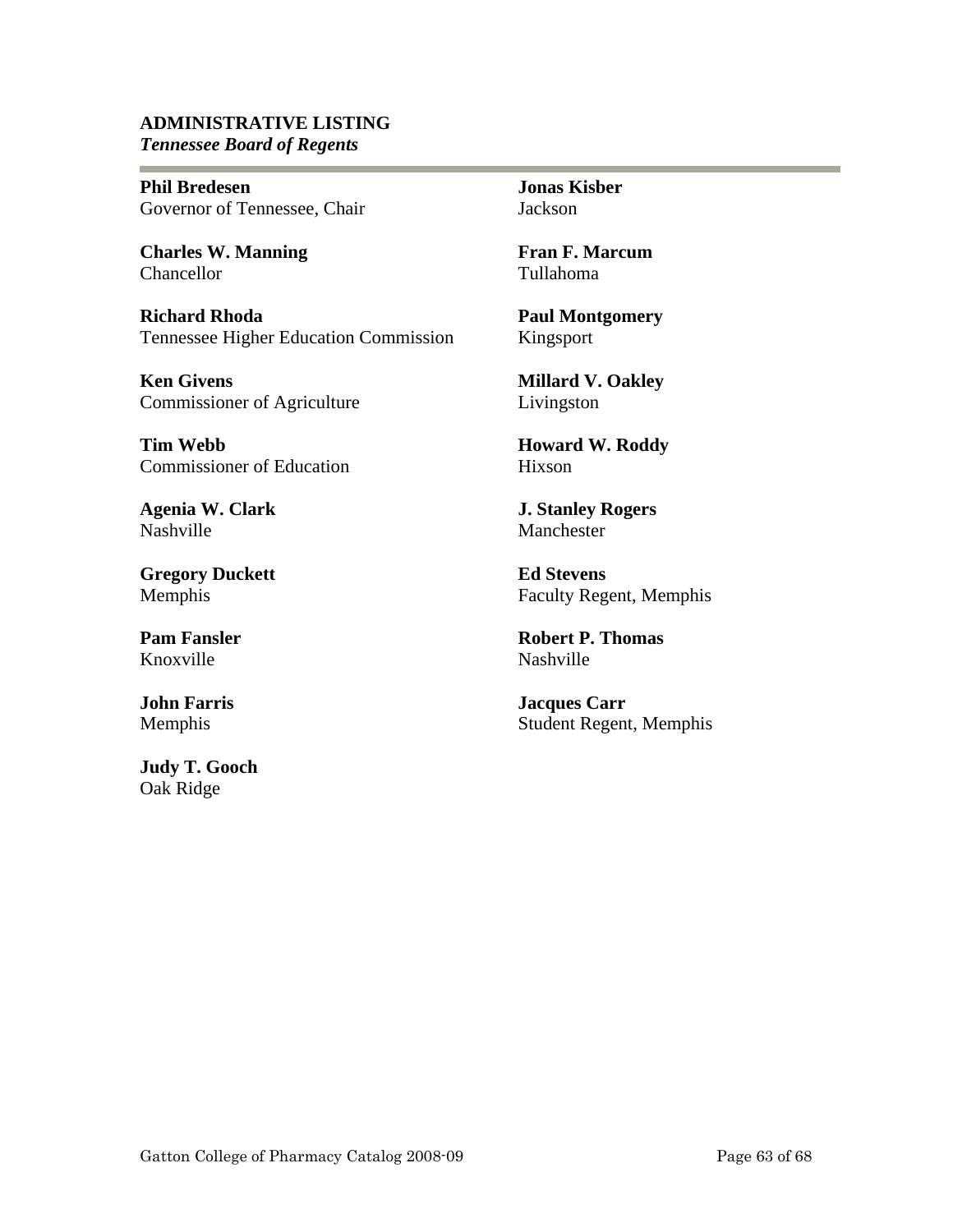#### *ETSU Administration*

**Paul E. Stanton**, Jr., M.D. President

**Bert C. Bach**, Ph.D. Provost & Vice President, Academic Affairs

**Wilsie S. Bishop**, DPA Vice President, Heath Affairs and University Chief Operating Officer **David Collins, Ed.D., CPA** 

Vice President for Finance and Administration

**Richard A. Manahan**, Ed.D., CPA Vice President for University Advancement and President, ETSU Foundation

#### *College of Pharmacy Administration*

**Larry D. Calhoun**, Pharm.D. Dean

**Sherry Armitage**, M.A. Executive Assistant to the Dean

**Steve C. Ellis**, M.S. Assistant Dean for Student Affairs **Robin Henry**, Pharm.D. Director, Experiential Experience

**Ralph Lugo**, Pharm.D. Chair, Pharmacy Practice Interim Associate Dean for Academic Affairs

**David Roane**, Ph.D. Chair, Pharmaceutical Science Interim Associate Dean for Academic **Affairs**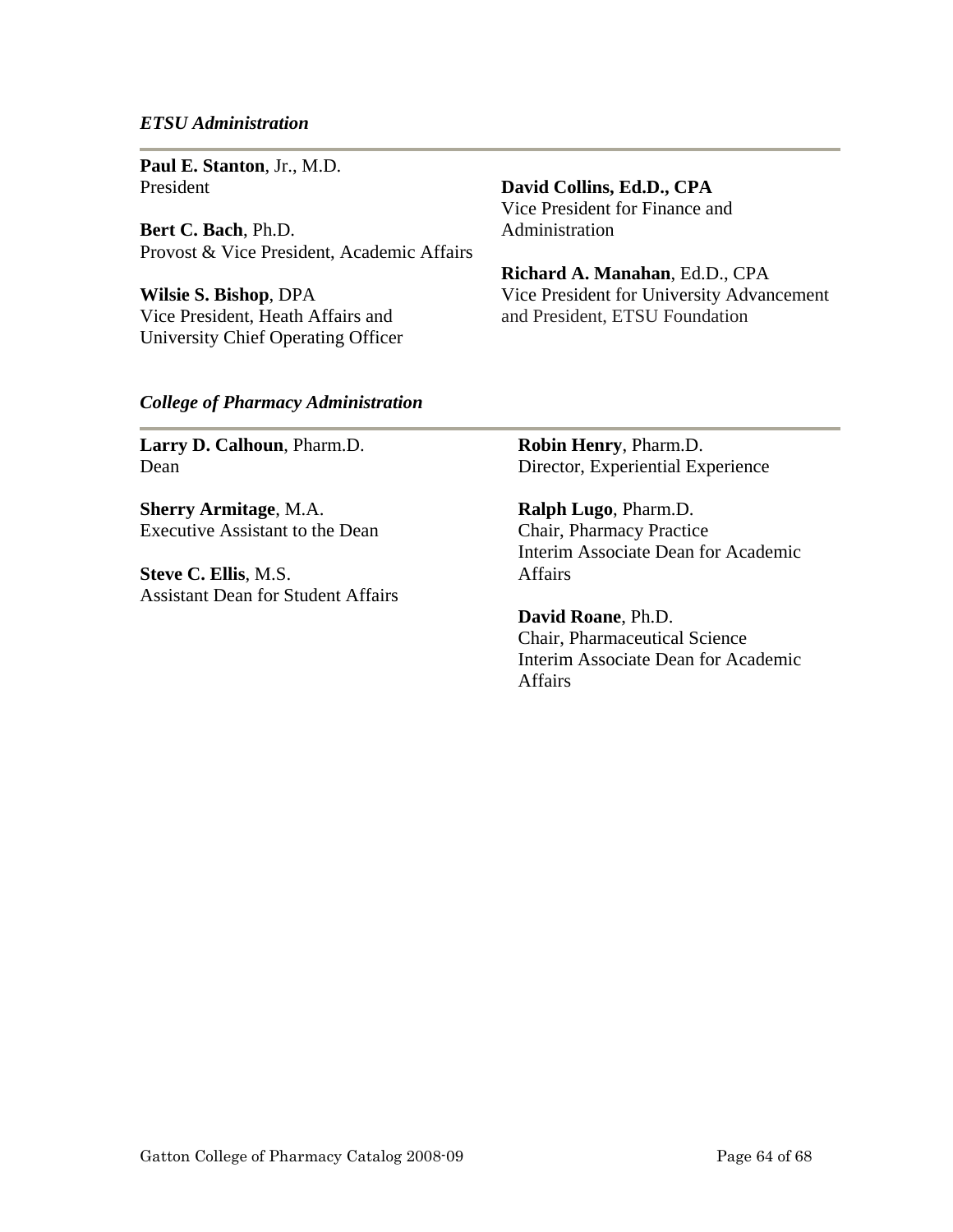# **FACULTY LISTING**

# *Department of Pharmacy Practice*

| Lugo, Ralph A. (2006) Professor<br>B.S. in Pharmacy (1988) Rutgers University<br>Pharm.D. (1991) University of North Carolina Chapel Hill School of Pharmacy                                                           | Chair      |
|------------------------------------------------------------------------------------------------------------------------------------------------------------------------------------------------------------------------|------------|
| Creekmore, Jr., Freddy M. (2007) Associate Professor<br>B.S. in Pharmacy (1989) University of Kentucky College of Pharmacy<br>Pharm.D. (1990) University of Kentucky College of Pharmacy                               | Vice Chair |
| Calhoun, Larry D. (2005) Professor<br>B.S. in Pharmacy (1972) University of Tennessee Health Sciences Center College of Pharmacy<br>Pharm.D. (1973) University of Tennessee Health Sciences Center College of Pharmacy |            |
| Creekmore, Kathryn A. (2007) Assistant Professor<br>B.S. in Pharmacy (1989) University of Minnesota College of Pharmacy<br>Pharm.D. (1990) University of Minnesota College of Pharmacy                                 |            |
| Dumond, Julie B. (2007) Assistant Professor<br>B.S. in Physical Science (2000) Michigan State University<br>Pharm.D. (2004) University of Michigan College of Pharmacy                                                 |            |
| <b>Emily Flores (2008) Assistant Professor</b><br>Pharm.D. (2006) Medical University of South Carolina                                                                                                                 |            |
| <b>Jeff Gray (2008)</b> Assistant Professor<br>Pharm.D. (1996) Mercer University Southern School of Pharmacy                                                                                                           |            |
| Hess, Jr., Richard A. (2007), Assistant Professor<br>B.S. in Biology (1992) University of South Florida<br>Pharm.D. (1998) Mercer University Southern School of Pharmacy                                               |            |
| Odle, Brian L. (2007) Assistant Professor<br>B.S. in Chemistry (1990) Middle Tennessee State University<br>Pharm.D. (1994) University of Tennessee Health Sciences Center College of Pharmacy                          |            |
| Stewart, David W. (2007) Assistant Professor<br>Pharm.D. (2003) Campbell University School of Pharmacy                                                                                                                 |            |
|                                                                                                                                                                                                                        |            |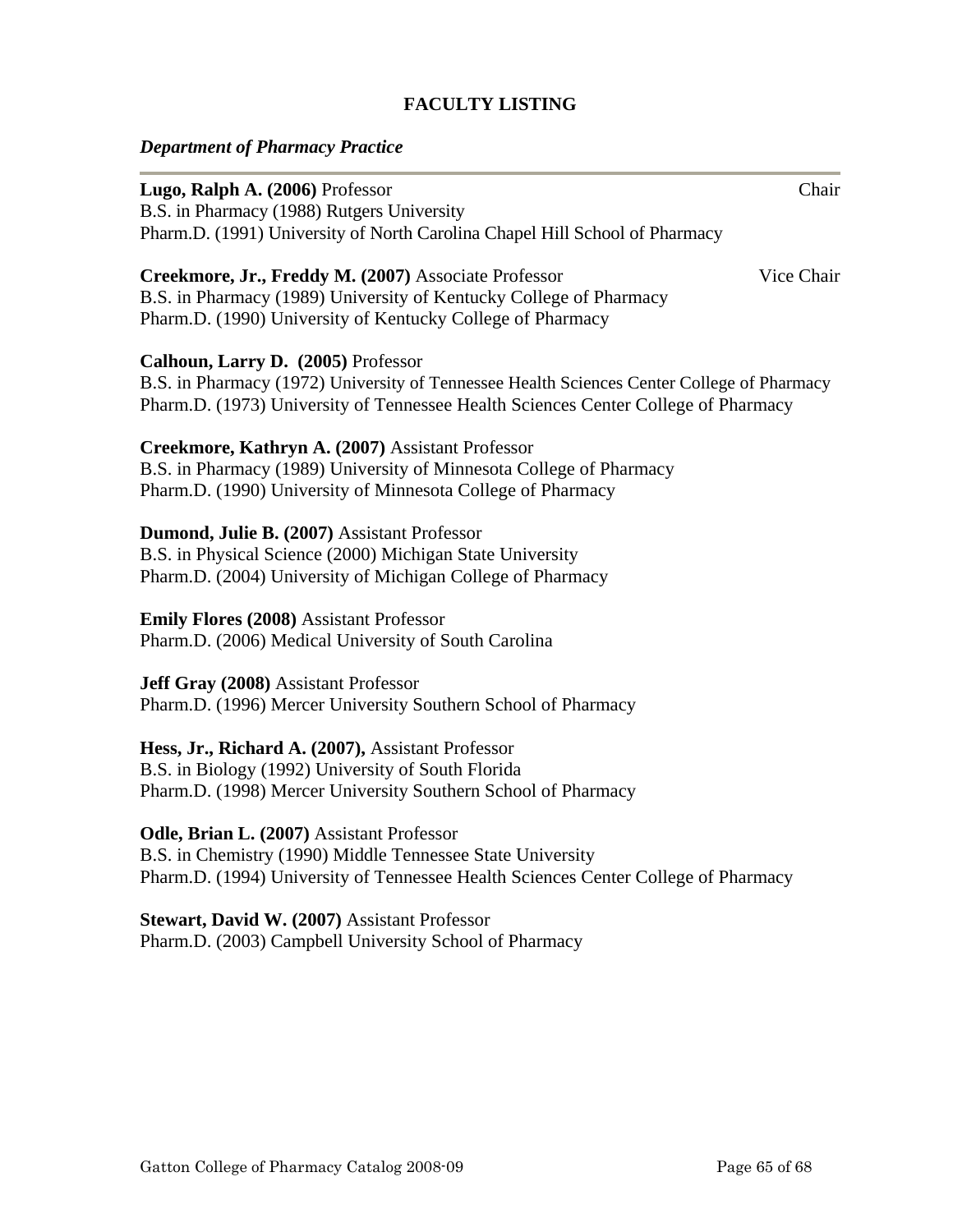| Roane, David S. (2006) Professor<br>B.A. in Journalism (1979) Drake University<br>B.S. in Zoology (1984) Louisiana Tech University                                                                                                 | Chair      |
|------------------------------------------------------------------------------------------------------------------------------------------------------------------------------------------------------------------------------------|------------|
| Ph.D. (1987) Louisiana State University Medical Center                                                                                                                                                                             |            |
| Hurley, David L. (2007) Associate Professor<br>B.S. in Biology & Physics (1979) Guilford College<br>M.S. (1982) Pennsylvania State University<br>Ph.D. (1986) Pennsylvania State University                                        | Vice Chair |
| Brown, Stacy D. (2007) Assistant Professor<br>B.S. (1998) University of Tennessee at Chattanooga<br>Ph.D. (2002) University of Georgia College of Pharmacy                                                                         |            |
| Collins, Charles C. (2006) Professor<br>B.S. in Pharmacy (1977) West Virginia University<br>Ph.D. (1984) West Virginia University                                                                                                  |            |
| Harirforoosh, Saeidreza (2007) Assistant Professor<br>Pharm.D. (1991) Tehran University<br>Ph.D. in Pharmaceutical Sciences (2005) University of Alberta                                                                           |            |
| Panus, Peter C. (2007) Associate Professor<br>B.A. (1979) Huntingdon College<br>B.S. (1981) University of South Alabama<br>B.S. in Physical Therapy (1994) University of South Alabama<br>Ph.D. (1985) University of South Alabama |            |
| Pond, Brooks B. (2007) Assistant Professor<br>B.S. (2000) Centre College<br>Ph.D. (2004) Duke University Medical Center                                                                                                            |            |
| Ramsauer, Victoria Palau (2007) Assistant Professor<br>B.A. (1979) Pontificia Universidad Javeriana<br>Ph.D. (1999) Florida International University                                                                               |            |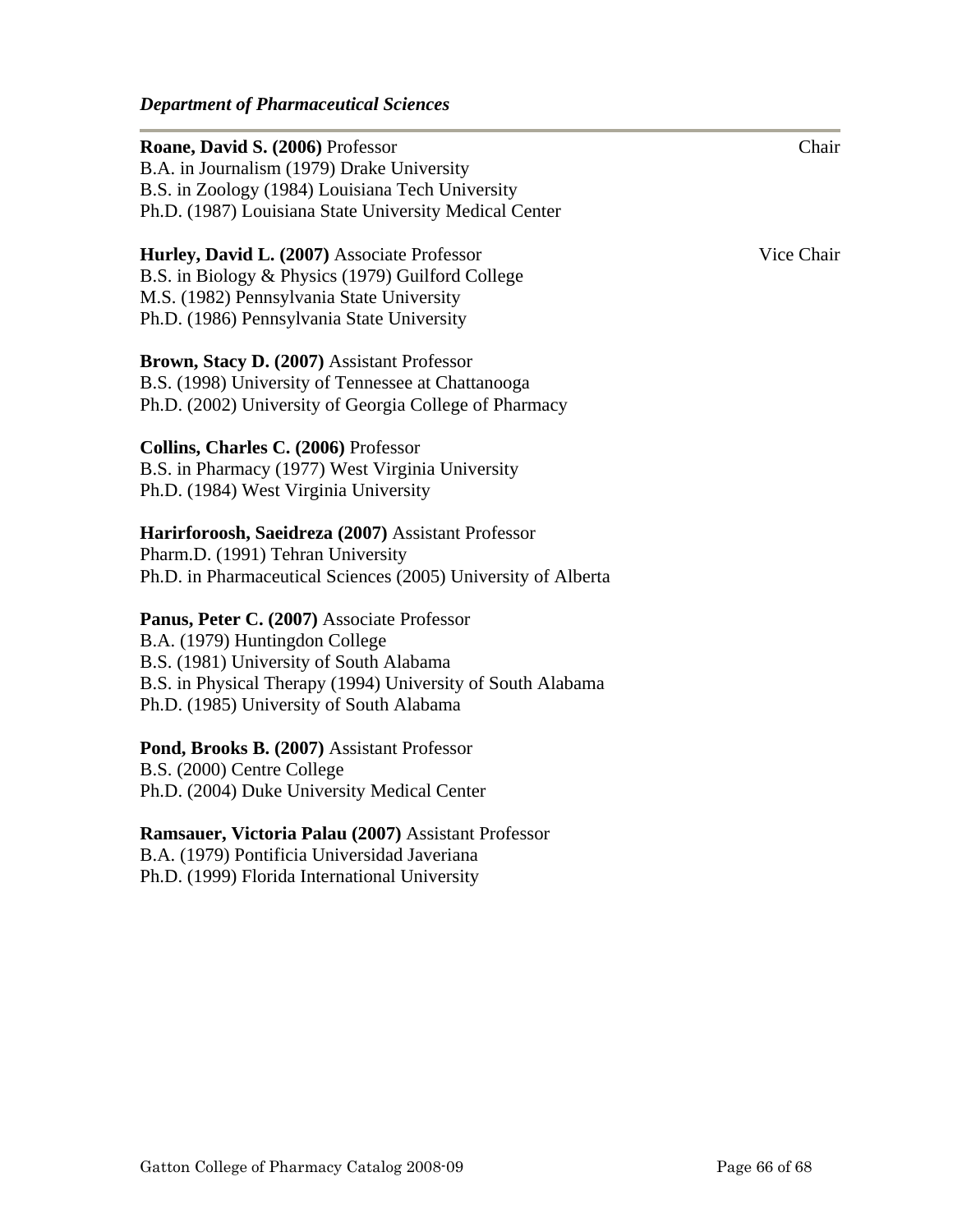# *Faculty Affiliates*

# *College of Medicine*

**Duffourc, Michelle M. (1998)** Assistant Professor, Pharmacology B.S. (1985) University of South Alabama. Ph.D. (1993) University of South Alabama

**Johnson, David A. (1978)** Professor, Biochemistry and Molecular Biology Adjunct Faculty, Biological Sciences B.S. (1967) Memphis State University Ph.D. (1973) Memphis State University

**Robinson, Mitchell E. (1985)** Professor, Biochemistry and Molecular Biology and Associate Dean for Graduate Studies Adjunct Faculty, Biological Sciences B.S. (1976) University of North Carolina, Chapel Hill M.S. (1978) Western Carolina University Ph.D. (1983) Wake Forest University Bowman Gray School of Medicine

**Rusinol, Antonio E. (1996)** Assistant Professor, Biochemistry and Molecular Biology B.Sc. (1983) National University of Tucuman, Tucuman, Argentina Ph.D. (1990) National University of Tucuman, Tucuman, Argentina

**Thewke, Douglas P. (1996)** Assistant Professor, Biochemistry and Molecular Biology M.Sc. (1990) Central University of Pondicherry M.Phil. (1992) Central University of Hyderabad Ph.D. (1995) Central University of Hyderabad

## *College of Public Health*

**Chakraborty, Ranjan N. (2001)** Assistant Professor, Health Sciences B.S. (1979) Gujarat University, India M.S. (1981) University of Baroda, India Ph.D. (2003) Sardar Patel University, India

**Gallagher, Michael T. (1989)** Professor and Chair, Health Sciences B.S. (1966) University of Houston M.S. (1970) Northwestern University Ph.D. (1974) Baylor College of Medicine

**Lampson, Bert C. (1998)** Associate Professor, Health Sciences B.S. (1977) Delaware Valley College M.S. (1981) University of Missouri-Columbia School of Medicine Ph.D. (1986) University of Missouri-Columbia School of Medicine

**Mustain, Eric L. (1990)** Assistant Professor, Health Sciences B.A. (1974) University of Missouri-Columbia Ph.D. (1984) University of Colorado Health Sciences Center